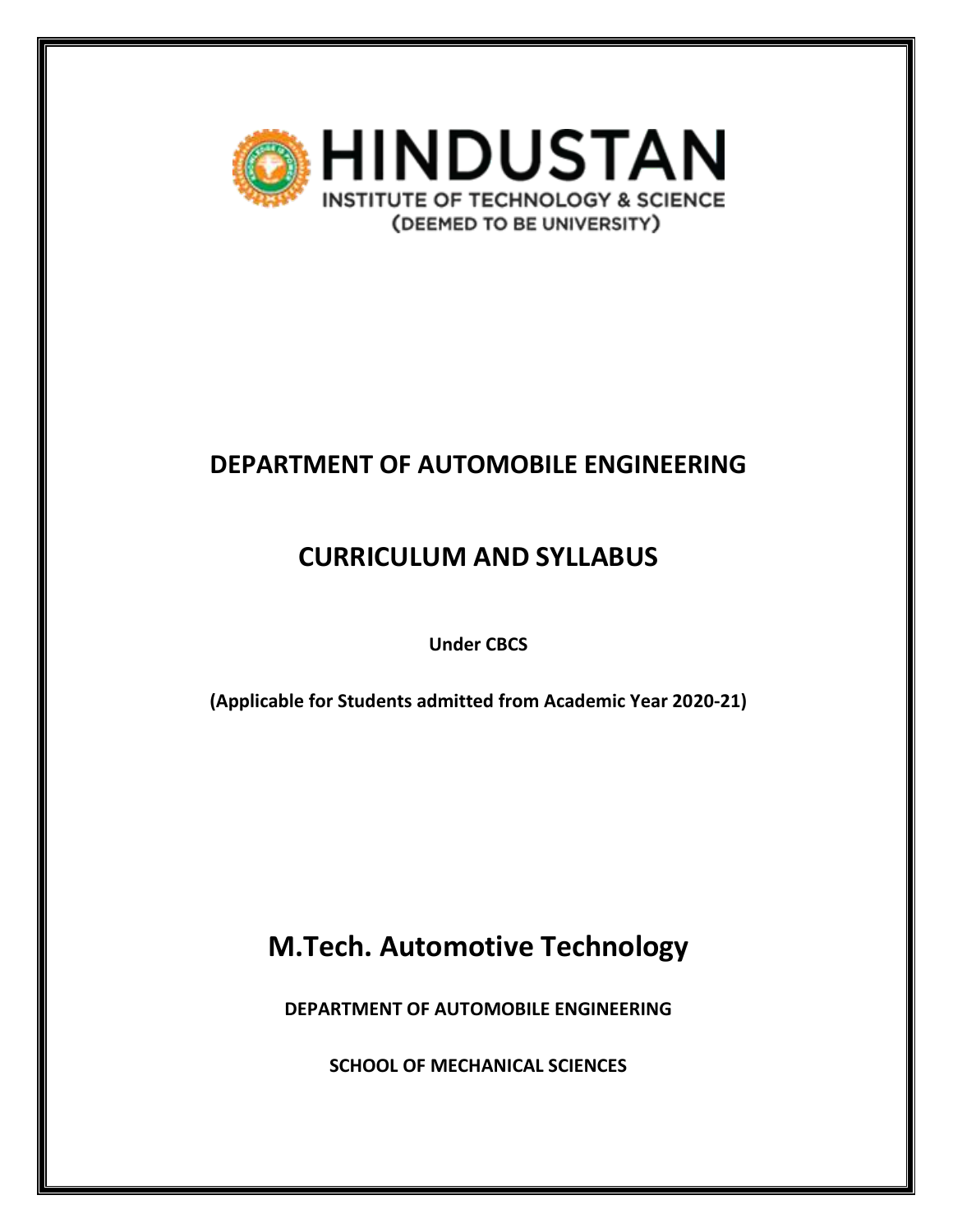## **HINDUSTAN INSTITUTE OF TECHNOLOGY & SCIENCE VISION AND MISSION**

#### **MOTTO**

"TO MAKE EVERY MAN A SUCCESS AND NO MAN A FAILURE"

#### **VISION OF THE INSTITUTION**

To be an International Institute of Excellence, providing a conducive environment for education with a strong emphasis on innovation, quality, research and strategic partnership blended with values and commitment to society.

#### **MISSION OF THE INSTITUTION**

- To create an ecosystem that promotes learning and world class research.
- To nurture creativity and innovation.
- To instill highest ethical standards and values.
- To pursue activities for the development of the Society.
- To develop national and international collaborations with institutes and industries of eminence.
- To enable graduates to become future leaders and innovators.

#### **VALUE STATEMENT**

Integrity, Innovation, Internationalization

## **DEPARTMENT OF AUTOMOBILE ENGINEERING VISION AND MISSION**

#### **VISION OF THE DEPARTMENT**

To enable the graduates to be successful in their career as an Automobile Engineer.

#### **MISSION OF THE DEPARTMENT**

- **M1 :** To inculcate knowledge in Automobile Engineering
- **M2 :** To impart skills and training on the advancements in Automobile Engineering such as Automotive Electronics, Autonomous Vehicles, etc.
- **M3 :** To instill the highest ethical standards to be a Professional Automobile Engineer for social development.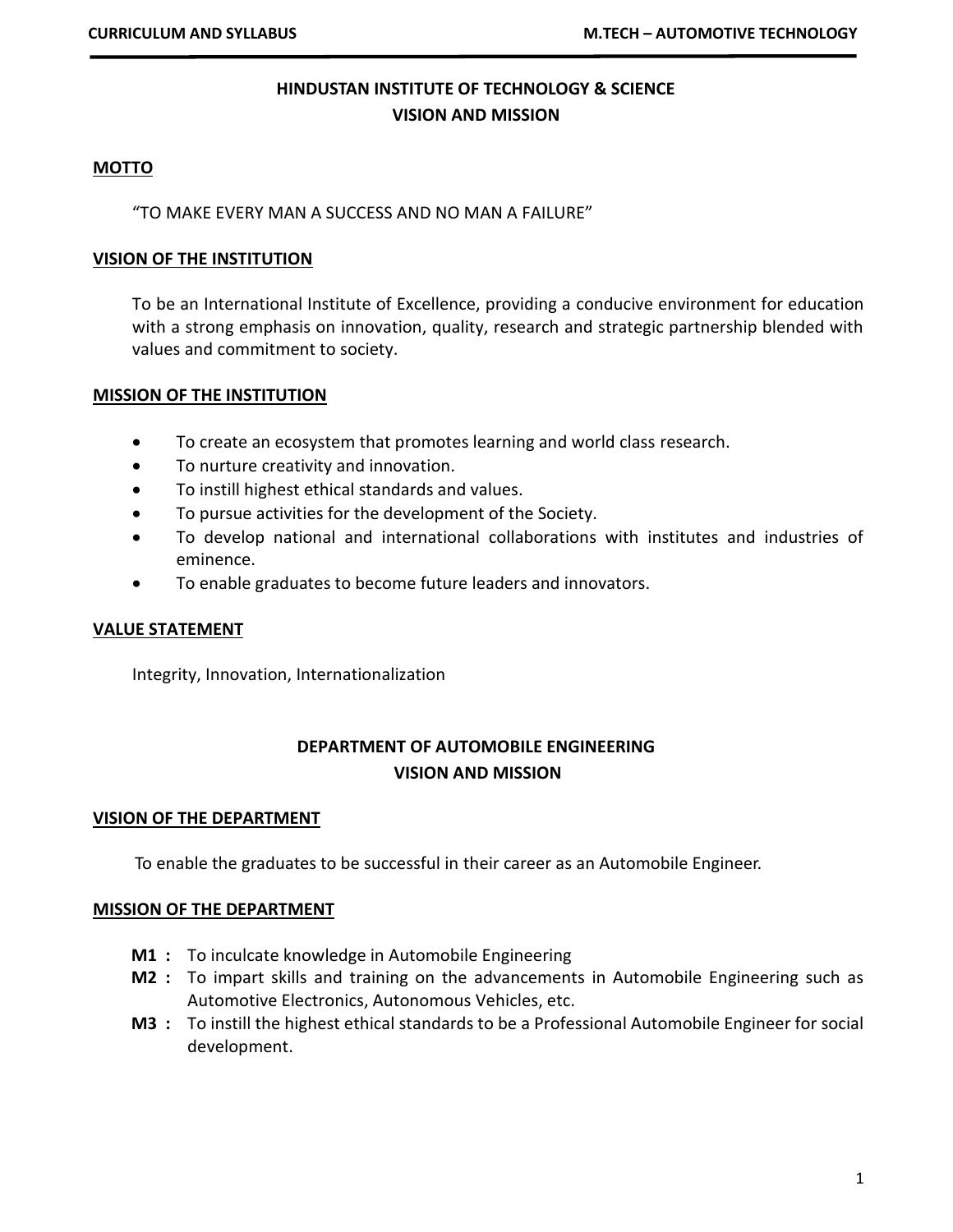#### **M.Tech. Automotive Technology**

#### **PROGRAMME EDUCATIONAL OBJECTIVES (PEO)**

- **PEO 1** : Expertise in analyzing and providing solutions which are technically feasible and economically affordable and socially sustainable to real life problems in various Automobile Engineering systems.
- **PEO 2** : To enable the graduates to exhibit leadership skills and enhance their abilities through lifelong learning.
- **PEO 3 :** Motivate the students to undertake research activities and to adapt to the latest trends in technology for sustainable development in Automobile Engineering field.

#### **PROGRAMME OUTCOMES (POs)**

#### **Engineering Graduates will be able to:**

- PO1 **Scholarship of knowledge** Acquire in-depth knowledge of specific discipline or professional area, including wider and global perspective, with a synthesize existing and new knowledge, and integration of the same for enhancement of knowledge.
- PO2 **Critical Thinking** Analyze complex engineering problems critically, apply independent judgment for synthesizing information to make intellectual and/or creative advances for conducting research in a wider theoretical, practical and policy context.
- PO3 **Problem Solving** Think laterally and originally, conceptualize and solve engineering problems, evaluate a wide range of potential solutions for those problems and arrive at feasible, optimal solutions after considering public health and safety, cultural, societal and environmental factors in the core areas of expertise.
- PO4 **Research Skill** Extract information pertinent to unfamiliar problems through literature survey and experiments, apply appropriate research methodologies, techniques and tools, design, conduct experiments, analyze and interpret data, demonstrate higher order skill and view things in a broader perspective, contribute individually/in group(s) to the development of scientific/technological knowledge in one or more domains of engineering.
- PO5 **Usage of modern tools** Create, select, learn and apply appropriate techniques, resources, and modern engineering and IT tools, including prediction and modeling, to complex engineering activities with an understanding of the limitations.
- PO6 **Collaborative and Multidisciplinary work** Possess knowledge and understanding of group dynamics, recognize opportunities and contribute positively to collaborative-multidisciplinary scientific research, demonstrate a capacity for self-management and teamwork, decision-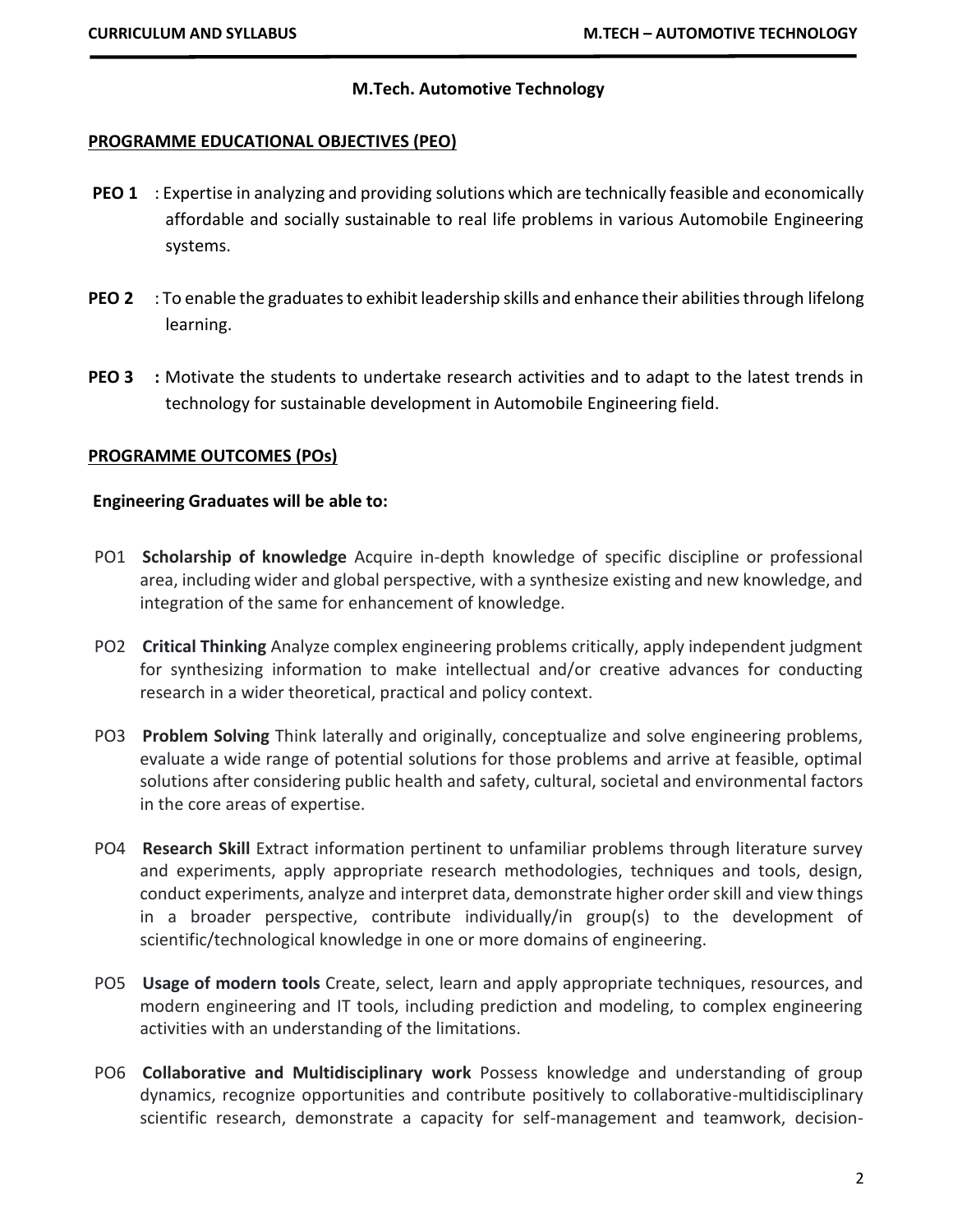making based on open-mindedness, objectivity and rational analysis in order to achieve common goals and further the learning of themselves as well as others.

- PO7 **Project Management and Finance** Demonstrate knowledge and understanding of engineering and management principles and apply the same to one's own work, as a member and leader in a team, manage projects efficiently in respective disciplines and multidisciplinary environments after consideration of economical and financial factors.
- PO8 **Communication** Communicate with the engineering community, and with society at large, regarding complex engineering activities confidently and effectively, such as, being able to comprehend and write effective reports and design documentation by adhering to appropriate standards, make effective presentations, and give and receive clear instructions.
- PO9 **Life-long Learning** Recognize the need for, and have the preparation and ability to engage in life-long learning independently, with a high level of enthusiasm and commitment to improve knowledge and competence continuously.
- PO10 **Ethical Practices and Social Responsibility** Acquire professional and intellectual integrity, professional code of conduct, ethics of research and scholarship, consideration of the impact of research outcomes on professional practices and an understanding of responsibility to contribute to the community for sustainable development of society.
- PO11 **Independent and Reflective Learning** Observe and examine critically the outcomes of one's actions and make corrective measures subsequently, and learn from mistakes without depending on external feedback.

#### **Program Specific Outcomes: (PSOs)**

- **PSO1 :** Design, Analysis, Fabrication and Testing of vehicles, which enable the students to compete globally.
- **PSO2 :** Carry out research in fuel economy, emission reductions, alternate fuels and solar vehicle for the benefit of the society and environment.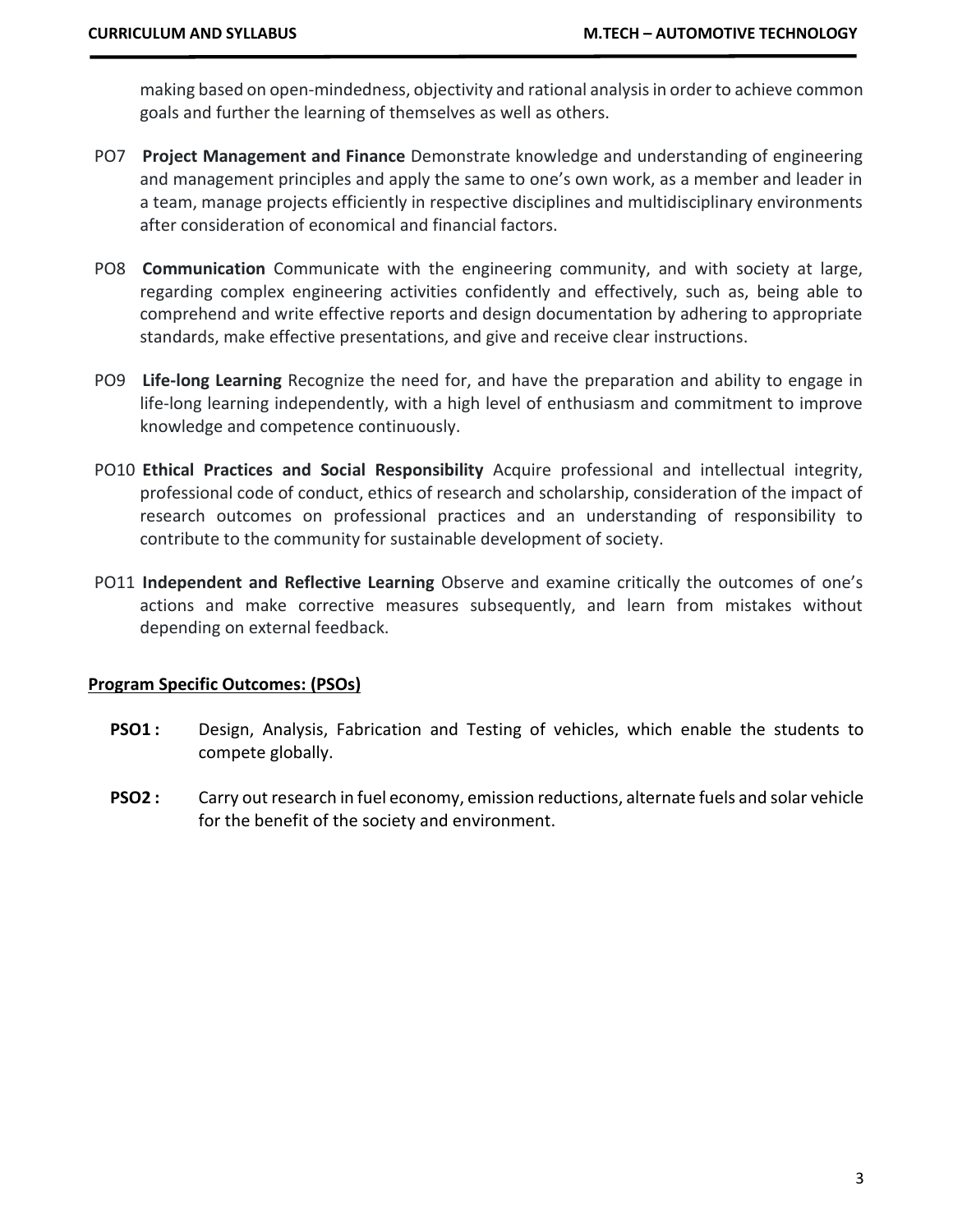# **HINDUSTAN INSTITUTE OF TECHNOLOGY AND SCIENCE DEPARTMENT OF AUTOMOBILE ENGINEERING M.TECH. AUTOMOTIVE TECHNOLOGY SEMESTER WISE COURSE DISTRIBUTION WITH CREDITS**

#### **SEMESTER – I**

| SI.                  | <b>Course</b>    | <b>Course</b>  | <b>Course Title</b>                       | L              |   | P              |                | <b>TCH</b>     |  |  |
|----------------------|------------------|----------------|-------------------------------------------|----------------|---|----------------|----------------|----------------|--|--|
| <b>No</b>            | <b>Category</b>  | <b>Code</b>    |                                           |                |   |                |                |                |  |  |
|                      | <b>THEORY</b>    |                |                                           |                |   |                |                |                |  |  |
| 1                    | <b>BS</b>        | <b>MAA4701</b> | <b>Applied Engineering Mathematics</b>    | 3              | 0 | 0              | 3              | 3              |  |  |
| $\overline{2}$       | PC               | AUA4701        | Automotive Engine Technology              | 2              | 0 | $\overline{2}$ | 3              | 4              |  |  |
| 3                    | PC               | AUA4702        | Automotive Chassis and Drive Line Systems | $\overline{2}$ | 0 | $\overline{2}$ | 3              | 4              |  |  |
| 4                    | <b>DE</b>        |                | Department Elective - I                   |                | 0 | 0              | 3              | 3              |  |  |
| 5                    | <b>DE</b>        |                | Department Elective - II                  | 3              | 0 | 0              | 3              | 3              |  |  |
| 6                    | <b>CC</b>        | ZZZ4715        | Research Methodology & IPR                | $\overline{2}$ | 0 | 0              | $\overline{2}$ | $\overline{2}$ |  |  |
|                      | <b>PRACTICAL</b> |                |                                           |                |   |                |                |                |  |  |
| 7                    | PC               | AUA4791        | Modelling and Simulation Laboratory       | 0              | 0 | 4              | 2              | 4              |  |  |
| 8                    | PC               | AUA4781        | Mini-Project                              |                | 0 | 4              | $\overline{2}$ | 4              |  |  |
| <b>Total Credits</b> |                  |                |                                           |                |   |                | 21             |                |  |  |

• Research Methodology & IPR is a compulsory Course.

### **SEMESTER II**

| SI.                  | <b>Course</b>    | <b>Course</b>  | <b>Course Title</b>                  | L        | т        | P        | $\mathbf c$    | <b>TCH</b> |  |
|----------------------|------------------|----------------|--------------------------------------|----------|----------|----------|----------------|------------|--|
| <b>No</b>            | <b>Category</b>  | Code           |                                      |          |          |          |                |            |  |
|                      | <b>THEORY</b>    |                |                                      |          |          |          |                |            |  |
| 1                    | PC               | AUA4703        | Vehicle Dynamics                     | 3        | $\Omega$ | $\Omega$ | 3              | 3          |  |
| 2                    | PC.              | <b>AUA4704</b> | <b>Finite Element Methods</b>        | 3        | $\Omega$ | $\Omega$ | 3              | 3          |  |
| 3                    | PC               | AUA4705        | Automotive Systems Components Design | 3        | $\Omega$ | $\Omega$ | 3              | 3          |  |
| 4                    | <b>DE</b>        |                | Department Elective - III            | 3        | $\Omega$ | $\Omega$ | 3              | 3          |  |
| 5                    | <b>NE</b>        |                | Open Elective                        | 3        | $\Omega$ | $\Omega$ | 3              | 3          |  |
|                      | <b>PRACTICAL</b> |                |                                      |          |          |          |                |            |  |
| 7                    | PC               | AUA4792        | Vehicle Dynamics Laboratory          | $\Omega$ | $\Omega$ | 4        | $\overline{2}$ | 4          |  |
| 8                    | CC               | AUA4796        | Seminar                              |          | $\Omega$ | 4        | 2              | 4          |  |
| <b>Total Credits</b> |                  |                |                                      |          |          |          | 19             |            |  |

• One of the core course shall be a MOOC. (same course to all students)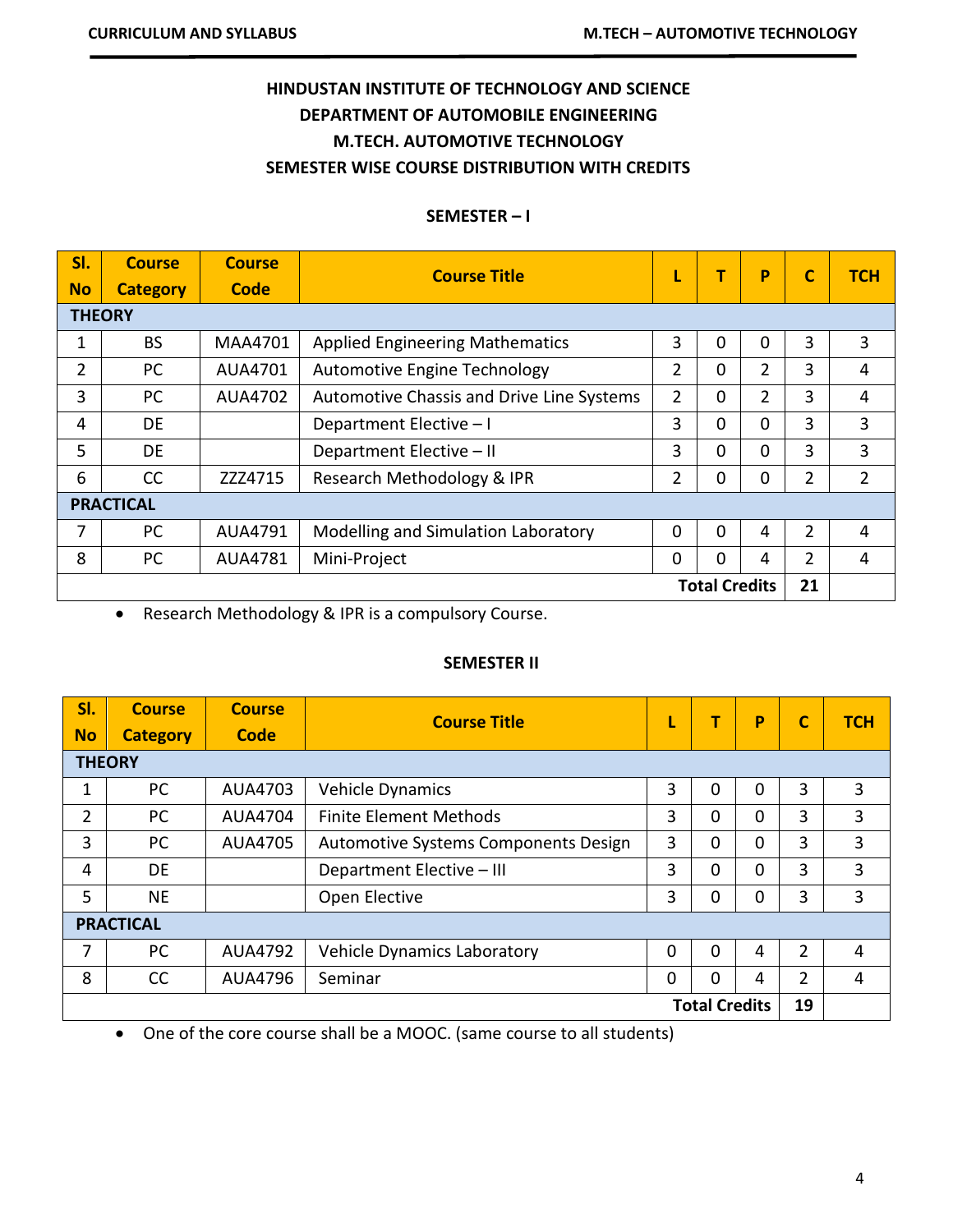#### **SEMESTER III**

| SI.<br><b>No</b>     | <b>Course</b><br><b>Category</b> | <b>Course</b><br><b>Code</b> | <b>Course Title</b>      | L |   | P  |   | <b>TCH</b> |  |  |
|----------------------|----------------------------------|------------------------------|--------------------------|---|---|----|---|------------|--|--|
| <b>THEORY</b>        |                                  |                              |                          |   |   |    |   |            |  |  |
| 1                    | DE                               |                              | Department Elective - IV | 3 | 0 | 0  | 3 | 3          |  |  |
| <b>PRACTICAL</b>     |                                  |                              |                          |   |   |    |   |            |  |  |
| 2                    | CC                               | <b>AUA4897</b>               | Internship <sup>*</sup>  | 0 | 0 | 0  |   | 0          |  |  |
| 3                    | PC                               | <b>AUA4898</b>               | Project Phase -I         | 0 | 0 | 24 | 8 | 24         |  |  |
| <b>Total Credits</b> |                                  |                              |                          |   |   | 13 |   |            |  |  |

\*Internship to be undergone during vacation between 2<sup>nd</sup> and 3<sup>rd</sup> semesters

## **SEMESTER IV**

| SI.<br><b>No</b>     | <b>Course</b><br><b>Category</b> | <b>Course</b><br><b>Code</b> | <b>Course Title</b> |  |  | D  |    | <b>TCH</b> |  |  |  |
|----------------------|----------------------------------|------------------------------|---------------------|--|--|----|----|------------|--|--|--|
|                      | <b>PRACTICAL</b>                 |                              |                     |  |  |    |    |            |  |  |  |
|                      | PC                               | AUA4899                      | Project Phase -II   |  |  | 35 | 12 | 35         |  |  |  |
| <b>Total Credits</b> |                                  |                              |                     |  |  |    | 12 |            |  |  |  |

## **TOTAL CREDITS: (21+19+13+12) = 65**

#### **LIST OF COURSES FOR DEPARTMENT ELECTIVES**

| SI.            | <b>Course</b>   | <b>Course</b>                        | <b>Course Title</b>                          |                        | T        | P        |   | <b>TCH</b>     |
|----------------|-----------------|--------------------------------------|----------------------------------------------|------------------------|----------|----------|---|----------------|
| <b>No</b>      | <b>Category</b> | Code                                 |                                              |                        |          |          |   |                |
|                |                 |                                      | <b>List of Courses for Elective - I</b>      |                        |          |          |   |                |
| 1              | DE              | AUA4721                              | <b>Automotive Transmission</b>               | 3                      | 0        | 0        | 3 | 3              |
| $\overline{2}$ | <b>DE</b>       | <b>AUA4722</b>                       | Vehicle Body Engineering                     |                        | $\Omega$ | $\Omega$ | 3 | 3              |
| 3              | <b>DE</b>       | AUA4723                              | <b>Automotive Materials</b>                  | 3                      | $\Omega$ | $\Omega$ | 3 | 3              |
| 4              | <b>DE</b>       | <b>AUA4724</b>                       | <b>Automotive Electrical and Electronics</b> | 3                      | $\Omega$ | $\Omega$ | 3 | 3              |
| 5<br>DE        |                 | AUA4725                              | Advanced Manufacturing Technology for        | 3                      | 0        | 0        | 3 | 3              |
|                |                 |                                      | <b>Automotive Components</b>                 |                        |          |          |   |                |
| 6              | DE              | <b>AUA4726</b>                       | Automotive safety                            | 3                      | 0        | 0        | 3 | 3              |
|                |                 |                                      | <b>List of Courses for Elective - II</b>     |                        |          |          |   |                |
| 1              | DE              | <b>AUA4727</b>                       | <b>Advanced Internal Combustion Engines</b>  | 3                      | 0        | $\Omega$ | 3 | 3              |
| $\overline{2}$ | DE              | <b>AUA4728</b>                       | Hybrid and Electric vehicles                 | 3                      | $\Omega$ | $\Omega$ | 3 | 3              |
| 3              | DE              | AUA4729                              | Fuel cell technology                         | 3                      | $\Omega$ | $\Omega$ | 3 | 3              |
| 4              | DE              | AUA4730                              | <b>Vehicular Maintenance and Diagnostics</b> | 3                      | $\Omega$ | $\Omega$ | 3 | $\overline{3}$ |
| 5              | DE              | AUA4731                              | Autotronics and Vehicle Intelligence         | 3                      | $\Omega$ | $\Omega$ | 3 | 3              |
|                | AUA4732<br>DE   | Automotive<br>Instrumentation<br>and | 3                                            | 0                      |          | 3        | 3 |                |
| 6              |                 |                                      |                                              | <b>Embedded System</b> |          |          | 0 |                |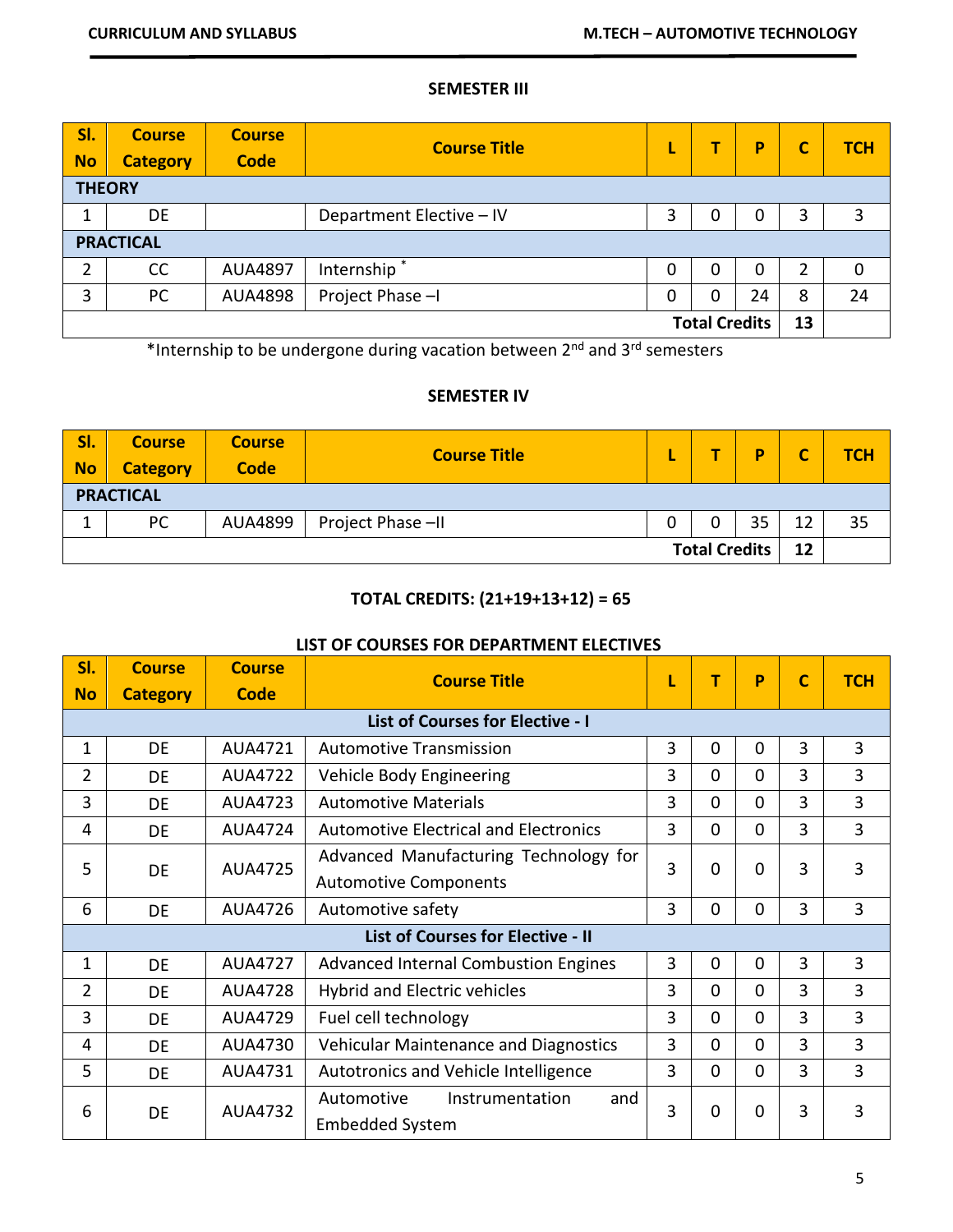|                | <b>List of Courses for Elective - III</b> |                |                                                                    |   |          |          |   |   |  |  |  |
|----------------|-------------------------------------------|----------------|--------------------------------------------------------------------|---|----------|----------|---|---|--|--|--|
| 1              | <b>DE</b>                                 | AUA4733        | Electronic Engine Management System                                | 3 | $\Omega$ | 0        | 3 | 3 |  |  |  |
| 2              | DE                                        | AUA4734        | Vibration and Noise Control                                        | 3 | 0        | 0        | 3 | 3 |  |  |  |
| 3              | DE                                        | AUA4735        | Engine Exhaust System Development                                  | 3 | 0        | 0        | 3 | 3 |  |  |  |
| 4              | <b>DE</b>                                 | AUA4736        | <b>Computational Fluid Dynamics</b>                                | 3 | $\Omega$ | $\Omega$ | 3 | 3 |  |  |  |
| 5              | DE                                        | AUA4737        | <b>Automotive Air Conditioning</b>                                 | 3 | 0        | 0        | 3 | 3 |  |  |  |
| 6              | DE                                        | <b>AUA4738</b> | Rubber Technology for Automobiles                                  | 3 | 0        | 0        | 3 | 3 |  |  |  |
|                | <b>List of Courses for Elective - IV</b>  |                |                                                                    |   |          |          |   |   |  |  |  |
| 1              | DE                                        | AUA4739        | <b>Automotive Aerodynamics</b>                                     | 3 | 0        | $\Omega$ | 3 | 3 |  |  |  |
| $\overline{2}$ | DE                                        | AUA4740        | Alternative fuels and Energy Systems                               | 3 | $\Omega$ | 0        | 3 | 3 |  |  |  |
| 3              | DE                                        | AUA4741        | <b>Off-Highway Mobility</b>                                        | 3 | $\Omega$ | $\Omega$ | 3 | 3 |  |  |  |
| 4              | DE                                        | AUA4741        | Electronic Control Unit (ECU) development<br>in Automotive systems | 3 | 0        | O        | 3 | 3 |  |  |  |
| 5              | <b>DE</b>                                 | AUA4743        | Surface<br>Coating<br><b>Techniques</b><br>and<br>Applications     | 3 | 0        | 0        | 3 | 3 |  |  |  |
| 6              | DE                                        | <b>AUA4744</b> | Robotics and Industrial Automation                                 | 3 | 0        | 0        | 3 | 3 |  |  |  |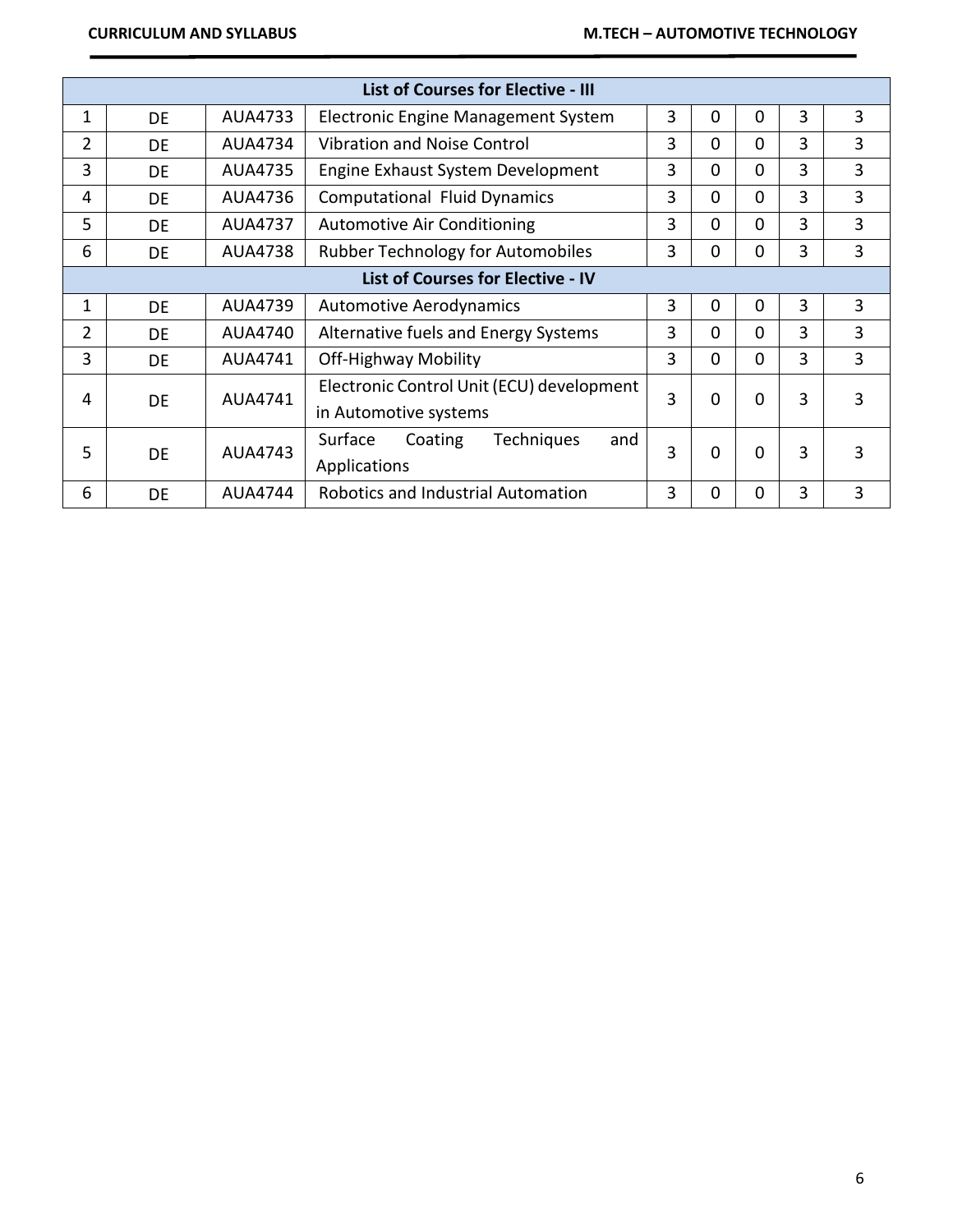| <b>COURSE TITLE</b> |                                                                                                                              |                                                                                     | <b>APPLIED ENGINEERING MATHEMATICS</b>                                                                  |           | <b>CREDITS</b> | $\overline{\mathbf{3}}$ |  |  |  |
|---------------------|------------------------------------------------------------------------------------------------------------------------------|-------------------------------------------------------------------------------------|---------------------------------------------------------------------------------------------------------|-----------|----------------|-------------------------|--|--|--|
|                     | <b>COURSE CODE</b>                                                                                                           | <b>MAA4701</b>                                                                      | <b>COURSE CATEGORY</b>                                                                                  | <b>BS</b> | $L-T-P-S$      | $3 - 0 - 0 - 0$         |  |  |  |
| <b>CIA</b>          |                                                                                                                              | 50%                                                                                 |                                                                                                         |           | <b>ESE</b>     | 50%                     |  |  |  |
|                     | <b>LEARNING LEVEL</b>                                                                                                        |                                                                                     |                                                                                                         |           | <b>BTL-3</b>   |                         |  |  |  |
| <b>CO</b>           |                                                                                                                              |                                                                                     | <b>COURSE OUTCOMES</b>                                                                                  |           |                | PO                      |  |  |  |
| $\mathbf{1}$        |                                                                                                                              |                                                                                     | The mathematical methods of differential and integral calculus and of some                              |           |                |                         |  |  |  |
|                     |                                                                                                                              |                                                                                     | simple solution methods for various types of differential equation.                                     |           |                |                         |  |  |  |
| $\overline{2}$      |                                                                                                                              |                                                                                     | Select and apply appropriate mathematical methods to solve abstract and real-                           |           |                |                         |  |  |  |
|                     | world problems.                                                                                                              |                                                                                     |                                                                                                         |           |                |                         |  |  |  |
|                     |                                                                                                                              |                                                                                     | Show confidence in manipulating mathematical expressions, setting up and                                |           |                |                         |  |  |  |
| 3                   | solving equations and constructing simple proofs and apply problem solving<br>techniques to familiar and unfamiliar problems |                                                                                     |                                                                                                         |           |                |                         |  |  |  |
|                     |                                                                                                                              |                                                                                     |                                                                                                         |           |                |                         |  |  |  |
|                     | <b>MODULE I</b>                                                                                                              |                                                                                     | <b>CALCULUS OF VARIATIONS</b>                                                                           |           |                | (9L)                    |  |  |  |
|                     |                                                                                                                              |                                                                                     | Concept of variation and its properties- Euler's Equation-Functional dependent on first and higher      |           |                |                         |  |  |  |
|                     |                                                                                                                              |                                                                                     | order derivatives - Functional dependent on functions of several independent variables-                 |           |                |                         |  |  |  |
|                     |                                                                                                                              |                                                                                     | Isoperimetric problems - Direct methods-Ritz and Kantrovich methods                                     |           |                |                         |  |  |  |
|                     | <b>MODULE II</b>                                                                                                             |                                                                                     | <b>TRANSFORM METHODS</b>                                                                                |           |                | (9L)                    |  |  |  |
|                     |                                                                                                                              |                                                                                     | Laplace transform methods for one dimensional wave equation - Displacements in a long string -          |           |                |                         |  |  |  |
|                     | Longitudinal vibration of an elastic bar - Fourier Transform methods for one dimensional heat                                |                                                                                     |                                                                                                         |           |                |                         |  |  |  |
|                     |                                                                                                                              |                                                                                     | conduction problems in infinite and semi-infinite rod                                                   |           |                |                         |  |  |  |
|                     | <b>MODULE III</b>                                                                                                            | <b>ELLIPTIC EQUATIONS</b>                                                           |                                                                                                         |           |                | (9L)                    |  |  |  |
|                     |                                                                                                                              |                                                                                     | Laplace equation - Properties of Harmonic functions - Solutions of Laplace equation by means of         |           |                |                         |  |  |  |
|                     |                                                                                                                              |                                                                                     | Fourier transform in a half plane in an infinite strip and in a semi-infinite strip                     |           |                |                         |  |  |  |
|                     | <b>MODULE IV</b>                                                                                                             |                                                                                     | NUMERICAL SOLUTION OF PARTIAL DIFFERENTIAL EQUATIONS                                                    |           |                | (9L)                    |  |  |  |
|                     |                                                                                                                              |                                                                                     | Solution of Laplace and Poisson equation on a rectangular region by Lieebmann's method - Diffusion      |           |                |                         |  |  |  |
|                     |                                                                                                                              |                                                                                     | equation by the explicit and Crank Nicolson - Implicit methods - Solution of wave equations by explicit |           |                |                         |  |  |  |
|                     |                                                                                                                              | scheme Cubic spline interpolation                                                   |                                                                                                         |           |                |                         |  |  |  |
|                     | <b>MODULE V</b>                                                                                                              |                                                                                     | <b>CONFORMAL MAPPING AND APPLICATIONS</b>                                                               |           |                | (9L)                    |  |  |  |
|                     |                                                                                                                              |                                                                                     | The Schwarz - Christoffel transformation - Transformation of boundaries in parametric form -            |           |                |                         |  |  |  |
|                     | <b>TEXT BOOKS</b>                                                                                                            |                                                                                     | Physical applications - Application to fluid and heat flow                                              |           |                |                         |  |  |  |
|                     |                                                                                                                              |                                                                                     | Gupta, A.S. - Calculus of Variations with Applications, Prentice Hall of India(P) Ltd., New Delhi,      |           |                |                         |  |  |  |
| $\mathbf{1}$        | 6th print, 2006                                                                                                              |                                                                                     |                                                                                                         |           |                |                         |  |  |  |
|                     |                                                                                                                              |                                                                                     | Sankar Rao, .K. - Introduction to Partial Differential Equations, Prentice Hall of India(P) Ltd.,       |           |                |                         |  |  |  |
| $\overline{2}$      |                                                                                                                              | New Delhi, 5th print, 2004                                                          |                                                                                                         |           |                |                         |  |  |  |
|                     |                                                                                                                              |                                                                                     | Jain.R.K, Iyengar.S.R.K. - Advanced Engineering Mathematics, Narosa publications 2nd Edition,           |           |                |                         |  |  |  |
| 3                   | 2006                                                                                                                         |                                                                                     |                                                                                                         |           |                |                         |  |  |  |
|                     |                                                                                                                              |                                                                                     | Grewal, B.S - Numerical Methods in Science and Engineering, Kanna Publications, New Delhi,              |           |                |                         |  |  |  |
| 4                   | 2008                                                                                                                         |                                                                                     |                                                                                                         |           |                |                         |  |  |  |
|                     | <b>REFERENCE BOOKS</b>                                                                                                       |                                                                                     |                                                                                                         |           |                |                         |  |  |  |
|                     |                                                                                                                              |                                                                                     | Kandasamy.P, Thilagavathy. K and Gunavathy, K - Numerical Methods, S Chand and Co., Ltd.,               |           |                |                         |  |  |  |
| $\mathbf{1}$        |                                                                                                                              | New Delhi, 5th Edition, 2007                                                        |                                                                                                         |           |                |                         |  |  |  |
|                     |                                                                                                                              |                                                                                     | Spiegel, M. R - Theory and problems of Complex Variables with an Introduction to Conformal              |           |                |                         |  |  |  |
| $\overline{2}$      |                                                                                                                              | Mapping and Its applications, Schaum's outline series, Mc Graw Hill Book Co., 2007. |                                                                                                         |           |                |                         |  |  |  |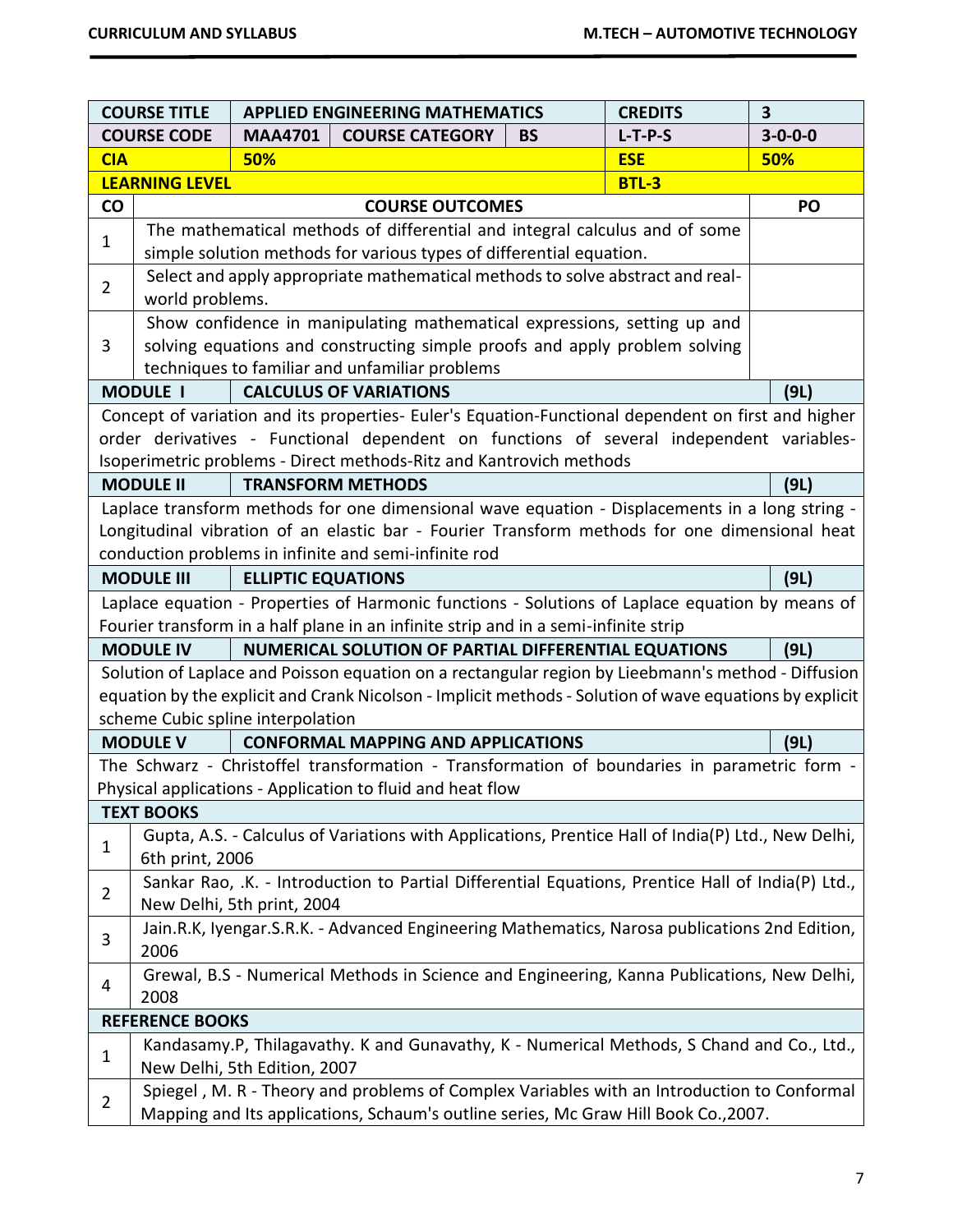|                                                                              | <b>COURSE TITLE</b>                                                     |                                 | <b>AUTOMOTIVE ENGINE TECHNOLOGY</b>                                                                                               |           | <b>CREDITS</b> | $\overline{\mathbf{3}}$ |  |
|------------------------------------------------------------------------------|-------------------------------------------------------------------------|---------------------------------|-----------------------------------------------------------------------------------------------------------------------------------|-----------|----------------|-------------------------|--|
|                                                                              | <b>COURSE CODE</b>                                                      | <b>AUA4701</b>                  | <b>COURSE CATEGORY</b>                                                                                                            | <b>PC</b> | $L-T-P-S$      | $2 - 0 - 2 - 0$         |  |
| <b>CIA</b>                                                                   |                                                                         | 50%                             |                                                                                                                                   |           | <b>ESE</b>     | 50%                     |  |
|                                                                              | <b>LEARNING LEVEL</b>                                                   |                                 |                                                                                                                                   |           | <b>BTL-3</b>   |                         |  |
| $\mathsf{co}$                                                                |                                                                         |                                 | <b>COURSE OUTCOMES</b>                                                                                                            |           |                | PO                      |  |
| 1                                                                            |                                                                         |                                 | The students should be able to: Understand SI and CI engine construction and<br>operation & grasp the basic engine terminologies. |           |                |                         |  |
|                                                                              |                                                                         |                                 | Understand the fuel system, Ignition system, combustion and combustion                                                            |           |                |                         |  |
| $\overline{2}$                                                               |                                                                         | chambers in SI engines.         |                                                                                                                                   |           |                |                         |  |
| 3                                                                            |                                                                         | chambers in CI engines.         | Understand the fuel system, air motions, stages of combustion and combustion                                                      |           |                |                         |  |
| Acquire the knowledge on various emissions, emission control techniques<br>4 |                                                                         |                                 |                                                                                                                                   |           |                |                         |  |
| 5                                                                            | Get knowledge on performance characteristics of both SI and CI engines. |                                 |                                                                                                                                   |           |                |                         |  |
|                                                                              | <b>MODULE I</b>                                                         |                                 | <b>CONSTRUCTION AND OPERATION</b>                                                                                                 |           |                | $(8L + 4P)$             |  |
|                                                                              |                                                                         |                                 | Constructional details of spark ignition (SI) and compression ignition (CI) engines. Working principles.                          |           |                |                         |  |
|                                                                              |                                                                         |                                 | Two stroke SI and CI engines. Comparison of SI and CI engines and four stroke and two stroke engines.                             |           |                |                         |  |
|                                                                              |                                                                         |                                 | Engine classification, firing order. Otto, diesel and dual cycles. Introduction to Lean burn engine                               |           |                |                         |  |
|                                                                              | technologies.                                                           |                                 |                                                                                                                                   |           |                |                         |  |
|                                                                              | <b>MODULE II</b>                                                        | <b>SI ENGINES</b>               |                                                                                                                                   |           |                | $(8L + 4P)$             |  |
|                                                                              |                                                                         |                                 | Air fuel ratio requirements - Carburetion - Throttle body injection, Multi point injection. Function of                           |           |                |                         |  |
|                                                                              |                                                                         |                                 | Components, Spark plug, Ignition System - battery coil, magneto coil, Electronic. Combustion in SI                                |           |                |                         |  |
|                                                                              |                                                                         |                                 | Engines - Combustion Chambers, Stages of Combustion - factors affecting flame propagation, Knock                                  |           |                |                         |  |
|                                                                              |                                                                         |                                 | in SI engines, variables affecting knocking. Pollution from SI engines.                                                           |           |                |                         |  |
|                                                                              | <b>MODULE III</b>                                                       | <b>CI ENGINES</b>               |                                                                                                                                   |           |                | $(8L + 4P)$             |  |
|                                                                              |                                                                         |                                 | Diesel fuel injection system, Function of Components, Jerk type pump, Distributor pump, Mechanical                                |           |                |                         |  |
|                                                                              |                                                                         |                                 | and pneumatic Governor, Fuel Injector, Types of nozzles, importance of Swirl, Squish, Turbulence air                              |           |                |                         |  |
|                                                                              |                                                                         |                                 | motion, Combustion in CI Engines - Combustion Chambers, Stages of Combustion, Factors affecting                                   |           |                |                         |  |
|                                                                              |                                                                         |                                 | Ignition Delay, Knock in CI engines. Pollution from CI engines.                                                                   |           |                |                         |  |
|                                                                              | <b>MODULE IV</b>                                                        |                                 | <b>EMISSION CONTROL TECHNIQUES</b>                                                                                                |           |                | $(8L + 4P)$             |  |
|                                                                              |                                                                         |                                 | Design of engine, optimum selection of operating variables for control of emissions, EGR, charge                                  |           |                |                         |  |
|                                                                              |                                                                         |                                 | stratification, SCR, DPF, Lean NOX catalyst technology. Thermal reactors, secondary air injection,                                |           |                |                         |  |
|                                                                              |                                                                         |                                 | catalytic converters, catalysts, fuel modifications, fuel cells, Two stroke engine pollution and control.                         |           |                |                         |  |
|                                                                              |                                                                         |                                 | MEASUREMENT TECHNIQUES, EMISSION STANDARDS AND TEST                                                                               |           |                |                         |  |
|                                                                              | <b>MODULE V</b>                                                         | <b>PROCEDURES</b>               |                                                                                                                                   |           |                | $(8L + 4P)$             |  |
|                                                                              |                                                                         |                                 | NDIR, FID, Chemiluminescent analyzers, Gas Chromatograph, smoke meters, emission standards,                                       |           |                |                         |  |
|                                                                              |                                                                         |                                 | driving cycles - USA, Japan, Euro and India. Test procedures - ECE, FTP Tests. SHED Test - Chassis                                |           |                |                         |  |
|                                                                              |                                                                         | dynamometers, dilution tunnels. |                                                                                                                                   |           |                |                         |  |
| <b>LAB EXPERIMENTS</b>                                                       |                                                                         |                                 |                                                                                                                                   |           |                |                         |  |
| 1.                                                                           | Dismantling, study and Assembling of multi cylinder petrol engine.      |                                 |                                                                                                                                   |           |                |                         |  |
| 2.                                                                           | Dismantling, study and Assembling of multi cylinder diesel engine.      |                                 |                                                                                                                                   |           |                |                         |  |
| 3.                                                                           | Study of Engine Auxiliary systems.                                      |                                 |                                                                                                                                   |           |                |                         |  |
| 4.                                                                           | Engine combustion, performance testing and emission measurement.        |                                 |                                                                                                                                   |           |                |                         |  |
|                                                                              | <b>TEXT BOOKS</b>                                                       |                                 |                                                                                                                                   |           |                |                         |  |
| 1                                                                            |                                                                         |                                 | V. Ganesan, Internal Combustion Engines, 2012, Tata Mc Graw Hil                                                                   |           |                |                         |  |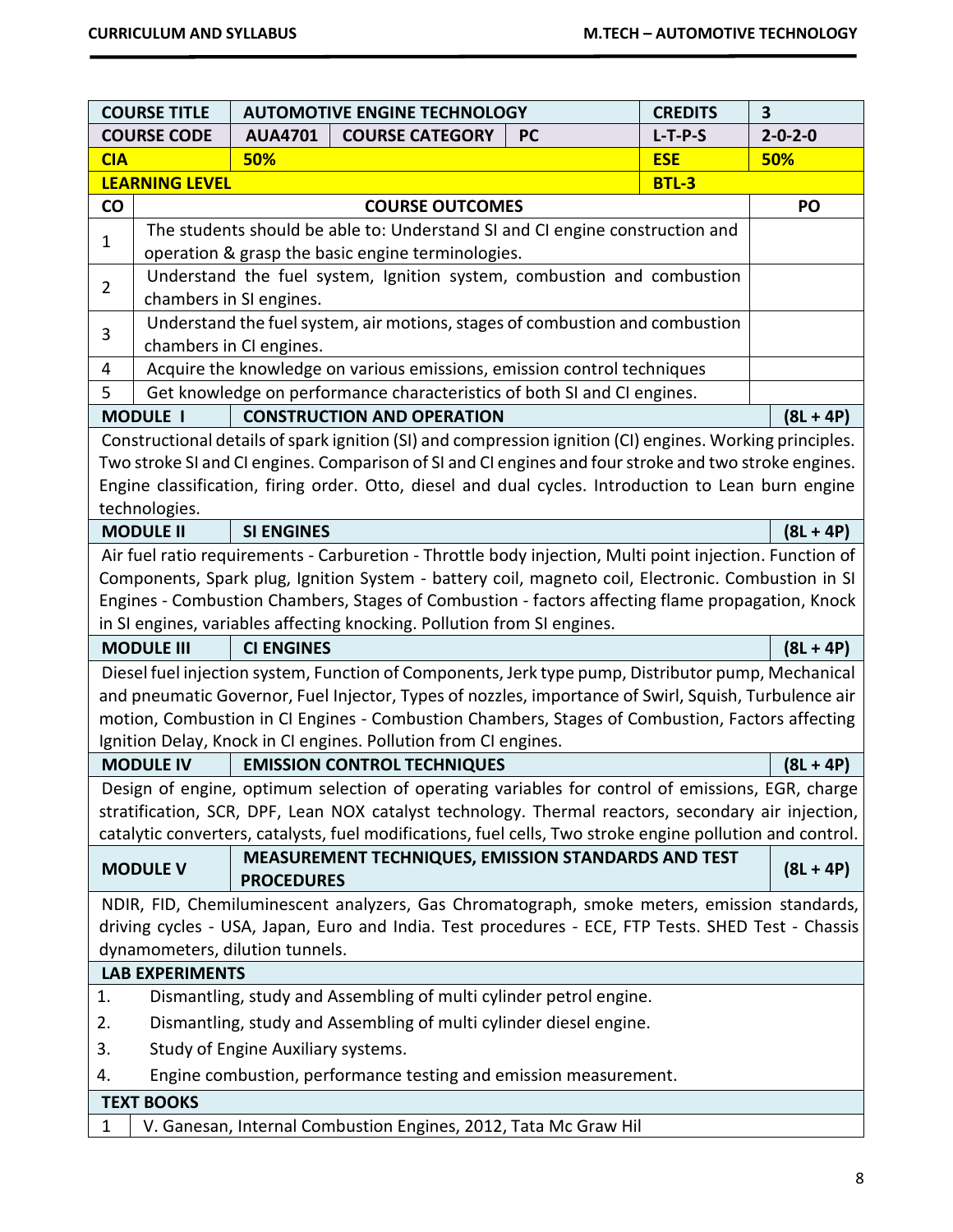|              | Ramalingam K.K., "Internal Combustion Engines", Sci-Tech Publications, 2015. |  |  |  |  |  |
|--------------|------------------------------------------------------------------------------|--|--|--|--|--|
|              |                                                                              |  |  |  |  |  |
| 3            | B.P.Pundir, "Engine Emissions" 2012, Alpha science.                          |  |  |  |  |  |
|              | <b>REFERENCE BOOKS</b>                                                       |  |  |  |  |  |
|              | Heisler, Advanced Engine Technology, SAE Publication, 2010                   |  |  |  |  |  |
|              | John B. Heywood, "Fundamentals of Internal Combustion Engines", Tata         |  |  |  |  |  |
|              | McGraw - Hill Education, 2012                                                |  |  |  |  |  |
| $\mathbf{C}$ | Mathur and Sharma, Internal Combustion Engines, Dhanpat Rai and Sons 2012    |  |  |  |  |  |

| <b>COURSE TITLE</b>                                              |                                                                                                       |                          | <b>AUTOMOTIVE CHASSIS AND DRIVE LINE SYSTEMS</b>                                                           |           | <b>CREDITS</b> | 3               |  |  |
|------------------------------------------------------------------|-------------------------------------------------------------------------------------------------------|--------------------------|------------------------------------------------------------------------------------------------------------|-----------|----------------|-----------------|--|--|
|                                                                  | <b>COURSE CODE</b>                                                                                    | <b>AUA4702</b>           | <b>COURSE CATEGORY</b>                                                                                     | <b>PC</b> | $L-T-P-S$      | $2 - 0 - 2 - 0$ |  |  |
| <b>CIA</b>                                                       |                                                                                                       | 50%                      |                                                                                                            |           | <b>ESE</b>     | 50%             |  |  |
|                                                                  | <b>LEARNING LEVEL</b>                                                                                 |                          |                                                                                                            |           | <b>BTL-3</b>   |                 |  |  |
| <b>CO</b>                                                        |                                                                                                       |                          | <b>COURSE OUTCOMES</b>                                                                                     |           |                | PO              |  |  |
| $\mathbf{1}$                                                     |                                                                                                       |                          | Acquire the knowledge of different types of chassis.                                                       |           |                |                 |  |  |
| $\overline{2}$                                                   |                                                                                                       |                          | Attain the concept of various front axles and steering systems                                             |           |                |                 |  |  |
| 3                                                                | Gain the knowledge of various Drive line systems                                                      |                          |                                                                                                            |           |                |                 |  |  |
| 4                                                                |                                                                                                       |                          | Obtain the knowledge in Suspension system                                                                  |           |                |                 |  |  |
| 5                                                                |                                                                                                       |                          | Develop the knowledge of Braking systems                                                                   |           |                |                 |  |  |
|                                                                  | <b>MODULE I</b>                                                                                       | <b>INTRODUCTION</b>      |                                                                                                            |           |                | $(8L + 4P)$     |  |  |
|                                                                  |                                                                                                       |                          | Types of chassis layout with reference to drives, vehicle frames, various types of frames, Monocoque       |           |                |                 |  |  |
|                                                                  |                                                                                                       |                          | structure, constructional details, materials, testing of vehicle frames, unitized frame body               |           |                |                 |  |  |
|                                                                  | construction.                                                                                         |                          |                                                                                                            |           |                |                 |  |  |
|                                                                  | <b>MODULE II</b>                                                                                      |                          | <b>FRONT AXLE AND STEERING SYSTEM</b>                                                                      |           |                | $(8L + 4P)$     |  |  |
|                                                                  |                                                                                                       |                          | Types of front axles, construction details, materials, front wheel geometry: castor, camber, king pin      |           |                |                 |  |  |
|                                                                  | inclination, toe-in. conditions for true rolling motion of wheels during steering, steering geometry, |                          |                                                                                                            |           |                |                 |  |  |
|                                                                  | Ackermann steering system, constructional details of steering linkages, slip angle, cornering force,  |                          |                                                                                                            |           |                |                 |  |  |
|                                                                  | different types of steering gear boxes, steering linkages and layouts, turning radius, wheel wobble,  |                          |                                                                                                            |           |                |                 |  |  |
|                                                                  |                                                                                                       |                          | power assisted steering, steering of crawler tractors and Electronic Steering System.                      |           |                |                 |  |  |
|                                                                  | <b>MODULE III</b>                                                                                     | <b>DRIVE LINE</b>        |                                                                                                            |           |                | $(8L + 4P)$     |  |  |
|                                                                  |                                                                                                       |                          | Effect of driving thrust and torque reactions, Hotchkiss drive, torque tube drive and radius rods,         |           |                |                 |  |  |
|                                                                  |                                                                                                       |                          | propeller shaft, universal joints, front wheel drive, different types of final drive, double reduction and |           |                |                 |  |  |
|                                                                  |                                                                                                       |                          | twin speed final drives, differential principle, construction details of differential unit, non-slip       |           |                |                 |  |  |
|                                                                  |                                                                                                       |                          | differential, differential locks, differential housings, construction of rear axles, types of loads acting |           |                |                 |  |  |
|                                                                  |                                                                                                       |                          | on rear axles, fully floating, three quarter floating and semi floating rear axles, rear axle housing,     |           |                |                 |  |  |
|                                                                  |                                                                                                       |                          | construction of different types of axle housings, multi axle vehicles, Differential for Tandem drive.      |           |                |                 |  |  |
|                                                                  | <b>MODULE IV</b>                                                                                      | <b>SUSPENSION SYSTEM</b> |                                                                                                            |           |                | $(8L + 4P)$     |  |  |
|                                                                  |                                                                                                       |                          | Need of suspension system, types of suspension, suspension springs, constructional details and             |           |                |                 |  |  |
|                                                                  |                                                                                                       |                          | characteristics of leaf, coil and torsion bar springs, independent suspension, rubber suspension,          |           |                |                 |  |  |
|                                                                  |                                                                                                       |                          | pneumatic suspension, shock absorbers, semi-active and active suspension system. Compensated               |           |                |                 |  |  |
| suspension system, hydro-gas suspension system, wheels and tyres |                                                                                                       |                          |                                                                                                            |           |                |                 |  |  |
|                                                                  | <b>MODULE V</b>                                                                                       | <b>BRAKING SYSTEM</b>    |                                                                                                            |           |                | $(8L + 4P)$     |  |  |
|                                                                  | Braking Efficiency and stopping distance, Reaction time, Braking time, Classification of brakes, drum |                          |                                                                                                            |           |                |                 |  |  |
|                                                                  | brakes and disc brakes, constructional details, theory of braking, concept of dual brake system,      |                          |                                                                                                            |           |                |                 |  |  |
|                                                                  | parking brake, material, hydraulic system, vacuum assisted system, air brake system, antilock         |                          |                                                                                                            |           |                |                 |  |  |
|                                                                  | braking, retarded engine brakes, eddy retarders and electronic braking system.                        |                          |                                                                                                            |           |                |                 |  |  |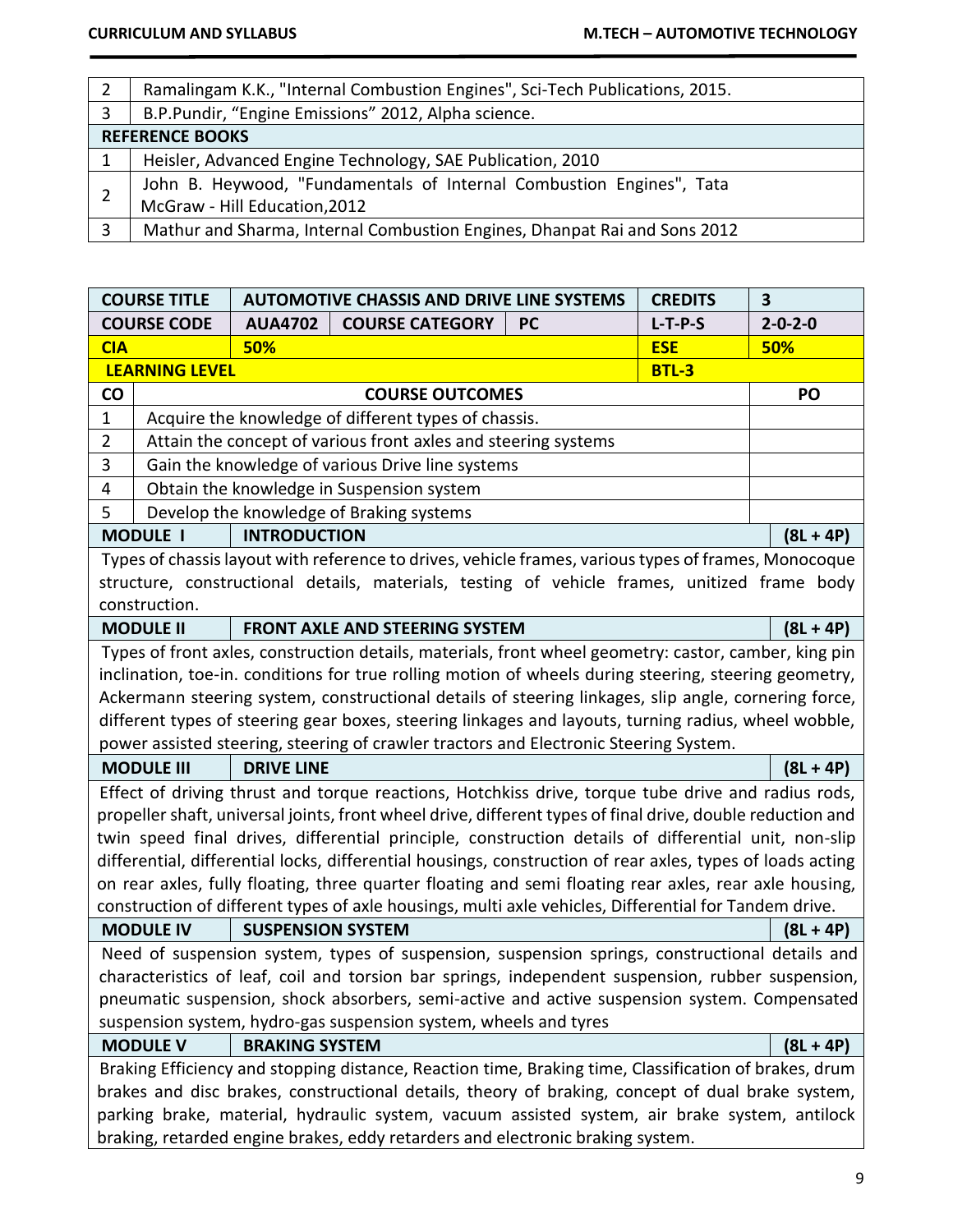#### **LAB EXPERIMENTS**

Study and measurement of critical dimensions of

- 1. Heavy duty vehicle chassis frame
- 2. Light duty vehicle chassis frame
- 3. Front axle and Steering Systems
- 4. Brakes and Braking Systems
- 5. Gear boxes and Transfer case
- 6. Suspension systems

| <b>TEXT BOOKS</b>                                                                      |  |  |  |  |  |  |  |
|----------------------------------------------------------------------------------------|--|--|--|--|--|--|--|
| Kirpal singh, Automobile Engineering, Volume I, standard publishers distributors, 2014 |  |  |  |  |  |  |  |
| Rajput, A text book of Automobile Engineering, Firewall media, 2010                    |  |  |  |  |  |  |  |
| <b>REFERENCE BOOKS</b>                                                                 |  |  |  |  |  |  |  |
| K.K.Ramalingam - "Automobile Engineering" - Scitech Publication, Chennai - 2010        |  |  |  |  |  |  |  |
| James E Duffy, Modern Automotive Technology, 2010                                      |  |  |  |  |  |  |  |

| <b>COURSE TITLE</b>                                |                                                                                                   |                                            | <b>RESEARCH METHODOLOGY &amp; IPR</b>                                                                  |    | <b>CREDITS</b> | $\overline{2}$  |  |  |
|----------------------------------------------------|---------------------------------------------------------------------------------------------------|--------------------------------------------|--------------------------------------------------------------------------------------------------------|----|----------------|-----------------|--|--|
|                                                    | <b>COURSE CODE</b>                                                                                | ZZZ4715                                    | <b>COURSE CATEGORY</b>                                                                                 | cc | $L-T-P-S$      | $2 - 0 - 0 - 0$ |  |  |
| <b>CIA</b>                                         |                                                                                                   | 50%                                        |                                                                                                        |    | <b>ESE</b>     | 50%             |  |  |
|                                                    | <b>LEARNING LEVEL</b>                                                                             |                                            |                                                                                                        |    | <b>BTL-4</b>   |                 |  |  |
| <b>CO</b>                                          |                                                                                                   |                                            | <b>COURSE OUTCOMES</b>                                                                                 |    |                | PO              |  |  |
| $\mathbf{1}$                                       |                                                                                                   |                                            | Understand research problem formulation.                                                               |    |                |                 |  |  |
| $\overline{2}$                                     |                                                                                                   |                                            | Analyze research related information                                                                   |    |                |                 |  |  |
| $\overline{3}$                                     | Follow research ethics                                                                            |                                            |                                                                                                        |    |                |                 |  |  |
| 4                                                  | Understand that today's world is controlled by Computer, Information Technology, but              |                                            |                                                                                                        |    |                |                 |  |  |
|                                                    | tomorrow world will be ruled by ideas, concept, and creativity.                                   |                                            |                                                                                                        |    |                |                 |  |  |
|                                                    | Understanding that when IPR would take such important place in growth of individuals &            |                                            |                                                                                                        |    |                |                 |  |  |
| 5                                                  | nation, it is needless to emphasis the need of information about Intellectual Property Right to   |                                            |                                                                                                        |    |                |                 |  |  |
|                                                    | be promoted among students in general & engineering in particular.                                |                                            |                                                                                                        |    |                |                 |  |  |
|                                                    |                                                                                                   |                                            | Understand that IPR protection provides an incentive to inventors for further research work            |    |                |                 |  |  |
| 6                                                  |                                                                                                   |                                            | and investment in R & D, which leads to creation of new and better products, and in turn brings        |    |                |                 |  |  |
|                                                    |                                                                                                   |                                            | about, economic growth and social benefits.                                                            |    |                |                 |  |  |
|                                                    | <b>MODULE I</b>                                                                                   |                                            | <b>RESEARCH PROBLEM FORMULATION</b>                                                                    |    |                | (5L)            |  |  |
|                                                    |                                                                                                   |                                            | Meaning of research problem, Sources of research problem, Criteria Characteristics of a good           |    |                |                 |  |  |
|                                                    |                                                                                                   |                                            | research problem, Errors in selecting a research problem, Scope and objectives of research problem.    |    |                |                 |  |  |
|                                                    |                                                                                                   |                                            | Approaches of investigation of solutions for research problem, data collection, analysis,              |    |                |                 |  |  |
|                                                    |                                                                                                   | interpretation, Necessary instrumentations |                                                                                                        |    |                |                 |  |  |
|                                                    | <b>MODULE II</b>                                                                                  | <b>RESEARCH WRITINGS</b>                   |                                                                                                        |    |                | (5L)            |  |  |
|                                                    |                                                                                                   |                                            | Effective literature studies approaches, analysis Plagiarism, Research ethics, Effective technical     |    |                |                 |  |  |
|                                                    |                                                                                                   |                                            | writing, how to write report, Paper Developing a Research Proposal, Format of research proposal, a     |    |                |                 |  |  |
| presentation and assessment by a review committee. |                                                                                                   |                                            |                                                                                                        |    |                |                 |  |  |
|                                                    | <b>DATA ANALYSIS AND INTERPRETATION</b><br><b>MODULE III</b><br>(8L)                              |                                            |                                                                                                        |    |                |                 |  |  |
|                                                    |                                                                                                   |                                            | Classification of Data, Methods of Data Collection, Sampling, Sampling techniques procedure and        |    |                |                 |  |  |
|                                                    | methods, Ethical considerations in research Data analysis, Statistical techniques and choosing an |                                            |                                                                                                        |    |                |                 |  |  |
|                                                    |                                                                                                   |                                            | appropriate statistical technique, Hypothesis, Hypothesis testing, Data processing software (e.g. SPSS |    |                |                 |  |  |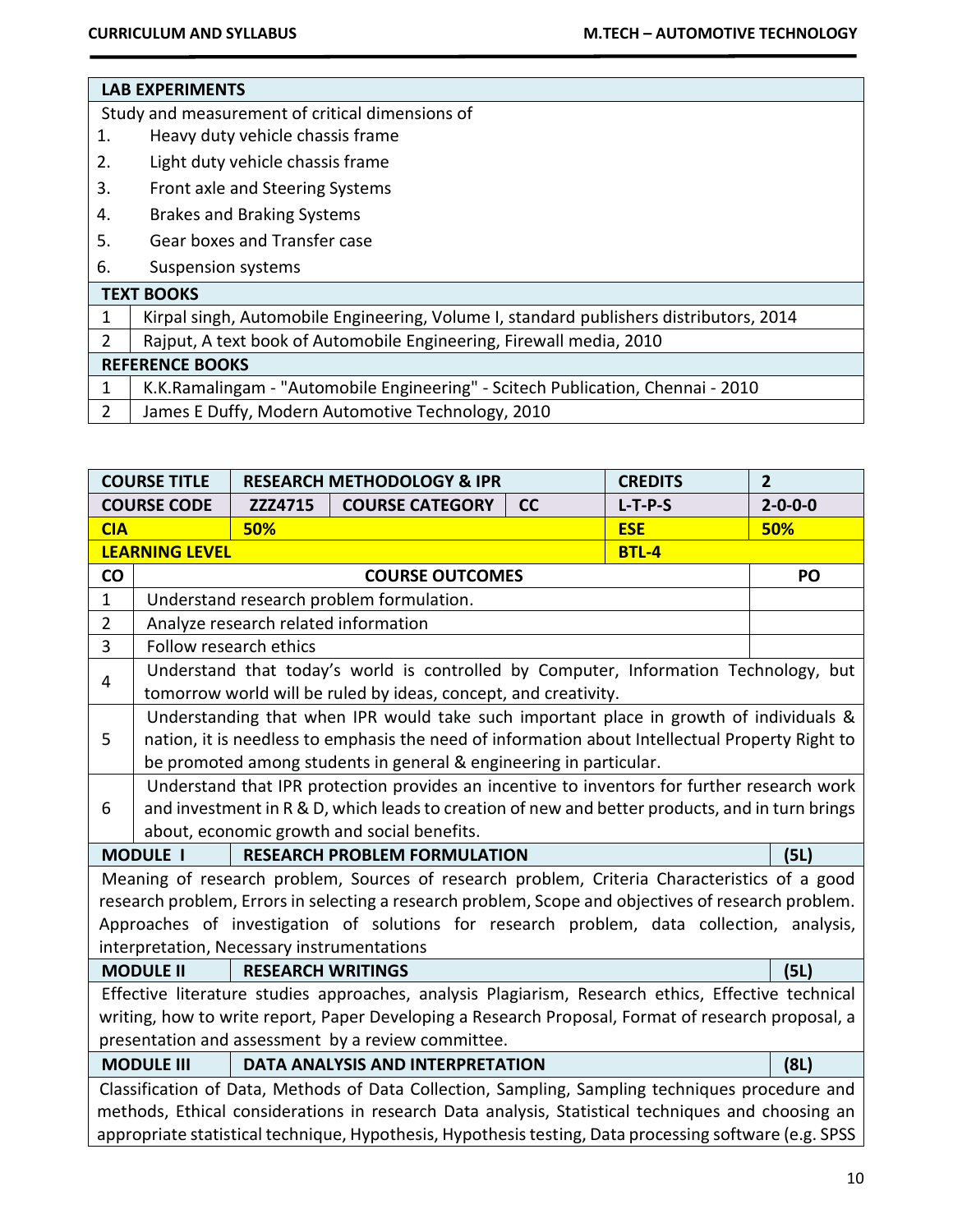|                |                           | etc.), statistical inference, Interpretation of results.                                           |      |
|----------------|---------------------------|----------------------------------------------------------------------------------------------------|------|
|                | <b>MODULE IV</b>          | <b>NATURE OF INTELLECTUAL PROPERTY</b>                                                             | (4L) |
|                |                           | Patents, Designs, Trade and Copyright. Process of Patenting and Development: technological         |      |
|                |                           | research, innovation, patenting, development. International Scenario: International cooperation on |      |
|                |                           | Intellectual Property. Procedure for grants of patents, Patenting under PCT.                       |      |
|                | <b>MODULE V</b>           | <b>PATENT RIGHTS</b>                                                                               | (4L) |
|                |                           | Scope of Patent Rights. Licensing and transfer of technology. Patent information and databases.    |      |
|                | Geographical Indications. |                                                                                                    |      |
|                | <b>MODULE VI</b>          | <b>NEW DEVELOPMENTS IN IPR</b>                                                                     | (4L) |
|                |                           | Administration of Patent System. New developments in IPR; IPR of Biological Systems, Computer      |      |
|                |                           | Software etc. Traditional knowledge Case Studies, IPR and IITs.                                    |      |
|                | <b>TEXT BOOKS</b>         |                                                                                                    |      |
| 1              |                           | Stuart Melville and Wayne Goddard, "Research methodology: an introduction for science &            |      |
|                | engineering students      |                                                                                                    |      |
| $\overline{2}$ |                           | Wayne Goddard and Stuart Melville, "Research Methodology: An Introduction"                         |      |
| $\overline{3}$ |                           | Ranjit Kumar, 2nd Edition, "Research Methodology: A Step by Step Guide for beginners"              |      |
| 4              |                           | Kothari C.R., Research Methodology - Methods and Techniques, New Age International (P) Ltd,        |      |
|                | New Delhi, 2003.          |                                                                                                    |      |
| 5              |                           | Halbert, "Resisting Intellectual Property", Taylor & Francis Ltd, 2007.                            |      |
| 6              |                           | T. Ramappa, "Intellectual Property Rights Under WTO", S. Chand, 2008                               |      |
|                | <b>REFERENCE BOOKS</b>    |                                                                                                    |      |
| $\mathbf 1$    |                           | Mayall, "Industrial Design", McGraw Hill, 2002.                                                    |      |
| $\overline{2}$ |                           | Niebel, "Product Design", McGraw Hill, 2004.                                                       |      |
| 3              |                           | Asimov, "Introduction to Design", Prentice Hall, 2006.                                             |      |
| 4              |                           | Robert P. Merges, Peter S. Menell, Mark A. Lemley, "Intellectual Property in New Technological     |      |
|                | Age", 2016.               |                                                                                                    |      |
|                |                           | Business Research Methods - Donald Cooper & Pamela Schindler, TMGH, 9th edition Creswell,          |      |
| 5              |                           | John W. Research design: Qualitative, quantitative, and mixed methods, approaches. Sage            |      |
|                | publications, 2013.       |                                                                                                    |      |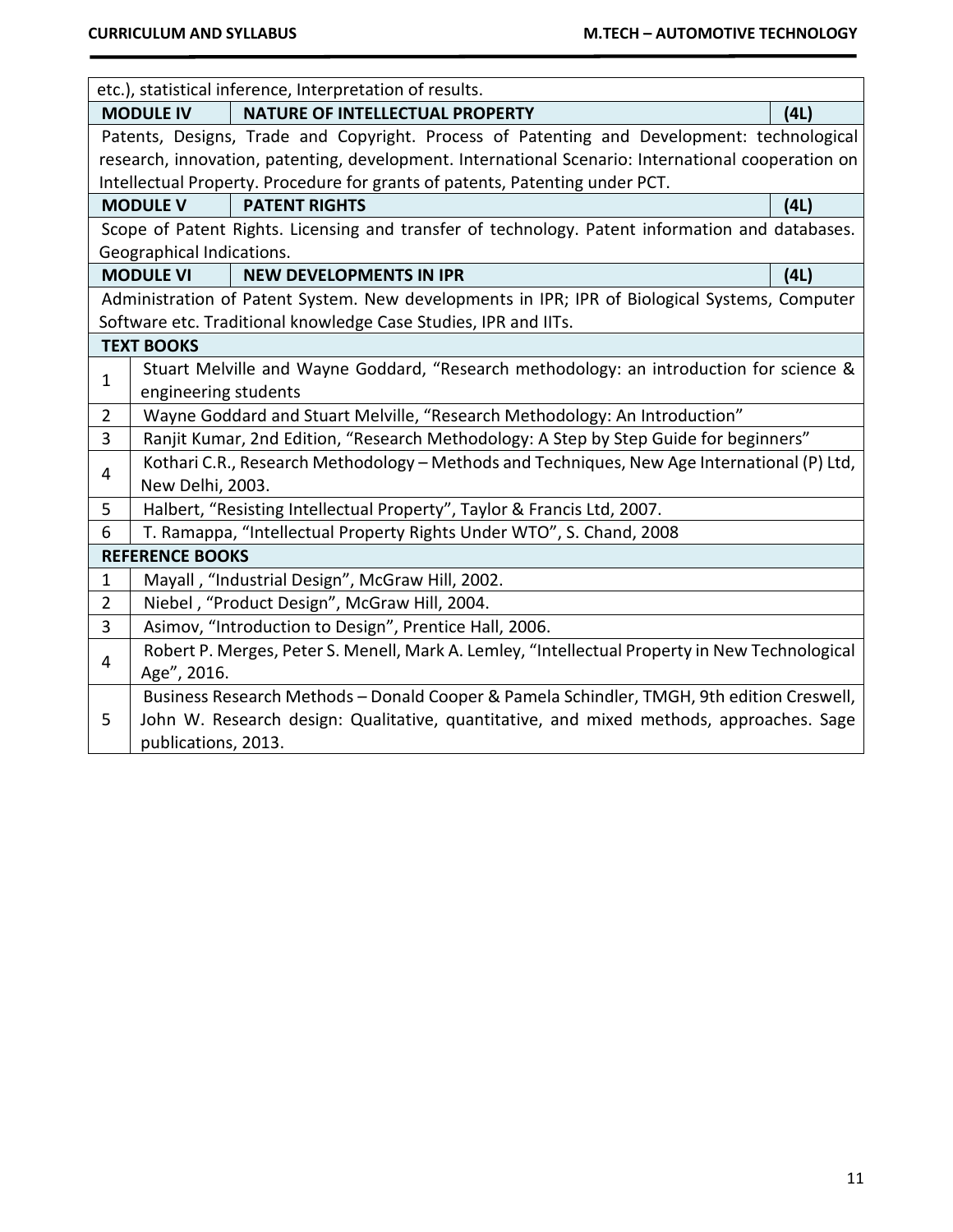|                | <b>COURSE TITLE</b><br><b>MODELING AND SIMULATION LABORATORY</b><br><b>CREDITS</b> |                                     |                                                                               |           | $\overline{2}$ |                 |
|----------------|------------------------------------------------------------------------------------|-------------------------------------|-------------------------------------------------------------------------------|-----------|----------------|-----------------|
|                | <b>COURSE CODE</b>                                                                 | <b>AUA4791</b>                      | <b>COURSE CATEGORY</b>                                                        | <b>PC</b> | $L-T-P-S$      | $0 - 0 - 4 - 0$ |
| <b>CIA</b>     |                                                                                    | 80%                                 |                                                                               |           | <b>ESE</b>     | <b>20%</b>      |
|                | <b>LEARNING LEVEL</b><br><b>BTL-3</b>                                              |                                     |                                                                               |           |                |                 |
| <b>CO</b>      |                                                                                    |                                     | <b>COURSE OUTCOMES</b>                                                        |           |                | PO              |
| 1              |                                                                                    |                                     | Acquire knowledge on Design, analysis of piston, piston pin and piston rings  |           |                |                 |
| $\overline{2}$ |                                                                                    |                                     | Get knowledge on Design, analysis of Connecting Rod, Crankshaft and camshaft. |           |                |                 |
| 3              |                                                                                    |                                     | Familiarize on Design, analysis of Inlet, Exhaust Valves.                     |           |                |                 |
| 4              |                                                                                    |                                     | Acquire knowledge on Heavy duty vehicle frame and Light duty vehicle frame    |           |                |                 |
|                | <b>LIST OF EXPERIMENTS</b>                                                         |                                     |                                                                               |           |                |                 |
| 1.             |                                                                                    | Modeling and analysis of Piston     |                                                                               |           |                |                 |
| 2.             |                                                                                    |                                     | Modeling and analysis of Piston Pin and Piston Rings                          |           |                |                 |
| 3.             |                                                                                    |                                     | Modeling and analysis of Connecting Rod                                       |           |                |                 |
| 4.             |                                                                                    | Modeling and analysis of Crankshaft |                                                                               |           |                |                 |
| 5.             |                                                                                    | Modeling and analysis of Camshaft   |                                                                               |           |                |                 |
|                | Modeling and analysis of Inlet and Exhaust Valves<br>6.                            |                                     |                                                                               |           |                |                 |
|                | Modeling and analysis of Heavy duty vehicle frame<br>7.                            |                                     |                                                                               |           |                |                 |
| 8.             |                                                                                    |                                     | Modeling and analysis of Light duty vehicle frame                             |           |                |                 |

|            | <b>COURSE TITLE</b><br><b>MINI PROJECT</b><br><b>CREDITS</b>                             |     |                                                                                                |           | $\overline{2}$  |           |  |
|------------|------------------------------------------------------------------------------------------|-----|------------------------------------------------------------------------------------------------|-----------|-----------------|-----------|--|
|            | <b>COURSE CODE</b><br><b>AUA4781</b><br><b>COURSE CATEGORY</b><br><b>PC</b><br>$L-T-P-S$ |     |                                                                                                |           | $0 - 0 - 4 - 0$ |           |  |
| <b>CIA</b> |                                                                                          | 80% |                                                                                                |           | <b>ESE</b>      | 20%       |  |
|            | <b>LEARNING LEVEL</b>                                                                    |     |                                                                                                |           | <b>BTL-4</b>    |           |  |
| <b>CO</b>  |                                                                                          |     | <b>COURSE OUTCOMES</b>                                                                         |           |                 | <b>PO</b> |  |
| 1          |                                                                                          |     | Students will be able to model, analyze and animate /fabricate a functional                    |           |                 |           |  |
|            |                                                                                          |     | model of any component, sub system or a mechanism used in Automobiles.                         |           |                 |           |  |
|            | <b>DESCRIPTION</b>                                                                       |     |                                                                                                |           |                 |           |  |
|            |                                                                                          |     | Students should model, analyze and animate /fabricate a functional model of any component, sub |           |                 |           |  |
|            |                                                                                          |     | system or a mechanism used in automobile. They should prepare a mini project report and submit |           |                 |           |  |
|            |                                                                                          |     | it. The assessment will be done on a continuous basis as follows:                              |           |                 |           |  |
|            |                                                                                          |     |                                                                                                |           |                 |           |  |
|            |                                                                                          |     | <b>Assessment Model: LE</b>                                                                    |           |                 |           |  |
|            |                                                                                          |     | Review / Exam                                                                                  | Weightage |                 |           |  |
|            | 20%<br><b>First Review</b>                                                               |     |                                                                                                |           |                 |           |  |
|            | Second Review<br>20%                                                                     |     |                                                                                                |           |                 |           |  |
|            | <b>Third Review</b><br>20%                                                               |     |                                                                                                |           |                 |           |  |
|            |                                                                                          |     | Report                                                                                         | 20%       |                 |           |  |

Final Viva- Voce 20% **TOTAL 100%**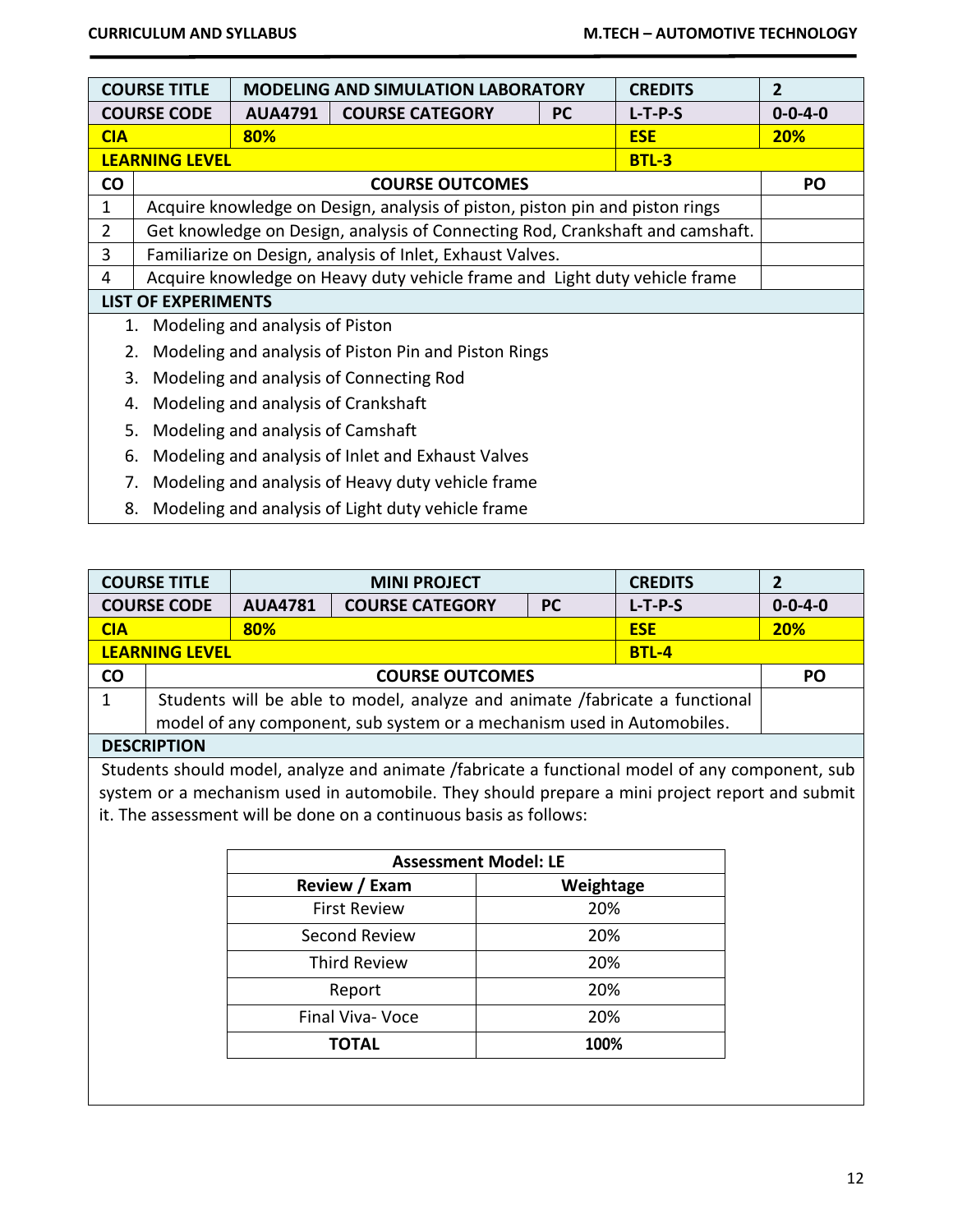# **SEMESTER II**

|                                                                                                         | <b>COURSE TITLE</b>                                                                   | <b>VEHICLE DYNAMICS</b>           |                                                                                                         |           | <b>CREDITS</b> | $\overline{\mathbf{3}}$ |
|---------------------------------------------------------------------------------------------------------|---------------------------------------------------------------------------------------|-----------------------------------|---------------------------------------------------------------------------------------------------------|-----------|----------------|-------------------------|
|                                                                                                         | <b>COURSE CODE</b>                                                                    | <b>AUA4703</b>                    | <b>COURSE CATEGORY</b>                                                                                  | <b>PC</b> | $L-T-P-S$      | $3 - 0 - 0 - 0$         |
| <b>CIA</b>                                                                                              |                                                                                       | 50%                               |                                                                                                         |           | <b>ESE</b>     | 50%                     |
|                                                                                                         | <b>LEARNING LEVEL</b>                                                                 |                                   |                                                                                                         |           | <b>BTL-4</b>   |                         |
| CO                                                                                                      |                                                                                       |                                   | <b>COURSE OUTCOMES</b>                                                                                  |           |                | PO                      |
| $\mathbf 1$                                                                                             |                                                                                       |                                   | To Understand vibrating systems and its analysis, modeling and simulation and                           |           |                |                         |
|                                                                                                         | modal analysis                                                                        |                                   |                                                                                                         |           |                |                         |
| $\overline{2}$                                                                                          |                                                                                       |                                   | To Understand various Suspension systems, selection of springs and dampers                              |           |                |                         |
| 3                                                                                                       |                                                                                       |                                   | To Understand the stability of vehicles on curved track and slope, gyroscopic                           |           |                |                         |
|                                                                                                         |                                                                                       | effects and cross wind handling   |                                                                                                         |           |                |                         |
| 4                                                                                                       |                                                                                       |                                   | To Know about tyres, ride characteristics and effect of camber, camber thrust                           |           |                |                         |
| 5                                                                                                       |                                                                                       |                                   | To Learn about vehicle handling under different steering conditions and                                 |           |                |                         |
|                                                                                                         |                                                                                       | directional stability of vehicles |                                                                                                         |           |                |                         |
|                                                                                                         | <b>MODULE I</b>                                                                       | <b>INTRODUCTION</b>               |                                                                                                         |           |                | (9)                     |
|                                                                                                         |                                                                                       |                                   | Classification of vibration, definitions, mechanical vibrating systems, mechanical vibration and        |           |                |                         |
|                                                                                                         |                                                                                       |                                   | human comfort. Modelling and simulation studies. Model of an automobile, one degree of freedom,         |           |                |                         |
|                                                                                                         |                                                                                       |                                   | two degree of freedom systems, free, forced and damped vibrations - Random vibration -                  |           |                |                         |
|                                                                                                         |                                                                                       |                                   | Magnification and Transmissibility. Vibration absorber. Multidegree of Freedom Systems-Closed and       |           |                |                         |
|                                                                                                         |                                                                                       |                                   | far coupled system, Orthogonally of modal shapes, Modal analysis.                                       |           |                |                         |
| <b>MODULE II</b><br><b>SUSPENSION</b><br>(9)                                                            |                                                                                       |                                   |                                                                                                         |           |                |                         |
|                                                                                                         | Requirements. Spring mass frequency. Wheel hop, wheel wobble, wheel shimmy, Choice of |                                   |                                                                                                         |           |                |                         |
|                                                                                                         |                                                                                       |                                   | suspension spring rate. Calculation of effective spring rate. Vehicle suspension in fore and aft        |           |                |                         |
|                                                                                                         |                                                                                       |                                   | directions. Hydraulic dampers and choice of damper characteristics. Independent, compensated,           |           |                |                         |
|                                                                                                         |                                                                                       |                                   | rubber and air suspension systems. Roll axis and vehicle under the action of side forces.               |           |                |                         |
|                                                                                                         | <b>MODULE III</b>                                                                     | <b>STABILITY OF VEHICLES</b>      |                                                                                                         |           |                | (9)                     |
|                                                                                                         |                                                                                       |                                   | Load distribution. Stability on a curved track and on a slope. Gyroscopic effects, weight transfer      |           |                |                         |
|                                                                                                         |                                                                                       |                                   | during acceleration and braking, overturning and sliding. Rigid vehicle - stability and equations of    |           |                |                         |
|                                                                                                         | motion. Cross wind handling.                                                          |                                   |                                                                                                         |           |                |                         |
|                                                                                                         | <b>MODULE IV</b>                                                                      | <b>TYRES</b>                      |                                                                                                         |           |                | (9)                     |
|                                                                                                         |                                                                                       |                                   | Types. Relative merits and demerits. Ride characteristics. Behavior while cornering, slip angle,        |           |                |                         |
|                                                                                                         |                                                                                       |                                   | cornering force, power consumed by a tyre. Effect of camber, camber thrust.                             |           |                |                         |
|                                                                                                         | <b>MODULE V</b>                                                                       | <b>VEHICLE HANDLING</b>           |                                                                                                         |           |                | (9)                     |
|                                                                                                         |                                                                                       |                                   | Over steer, under steer, steady state cornering. Effect of braking, driving torques on steering. Effect |           |                |                         |
|                                                                                                         |                                                                                       |                                   |                                                                                                         |           |                |                         |
| of camber, transient effects in cornering. Directional stability of vehicles.                           |                                                                                       |                                   |                                                                                                         |           |                |                         |
| <b>TEXT BOOKS</b><br>Thomas D.Gillespie, "Fundamentals of vehicle dynamics" Premiere Series Books, 2012 |                                                                                       |                                   |                                                                                                         |           |                |                         |
| 1                                                                                                       |                                                                                       |                                   |                                                                                                         |           |                |                         |
| 2                                                                                                       |                                                                                       |                                   | J. Y. Wong, 'Theory of Ground Vehicles', John Wiley and Sons Inc., New York, 2013                       |           |                |                         |
|                                                                                                         | <b>REFERENCE BOOKS</b>                                                                |                                   |                                                                                                         |           |                |                         |
| 1                                                                                                       |                                                                                       |                                   | Hans Pacejka, Tire and Vehicle Dynamics, Elsevier, 2012.                                                |           |                |                         |
| 2                                                                                                       |                                                                                       |                                   | Jazar, Reza N, Vehicle Dynamics, Theory and Application, Springer, 2015                                 |           |                |                         |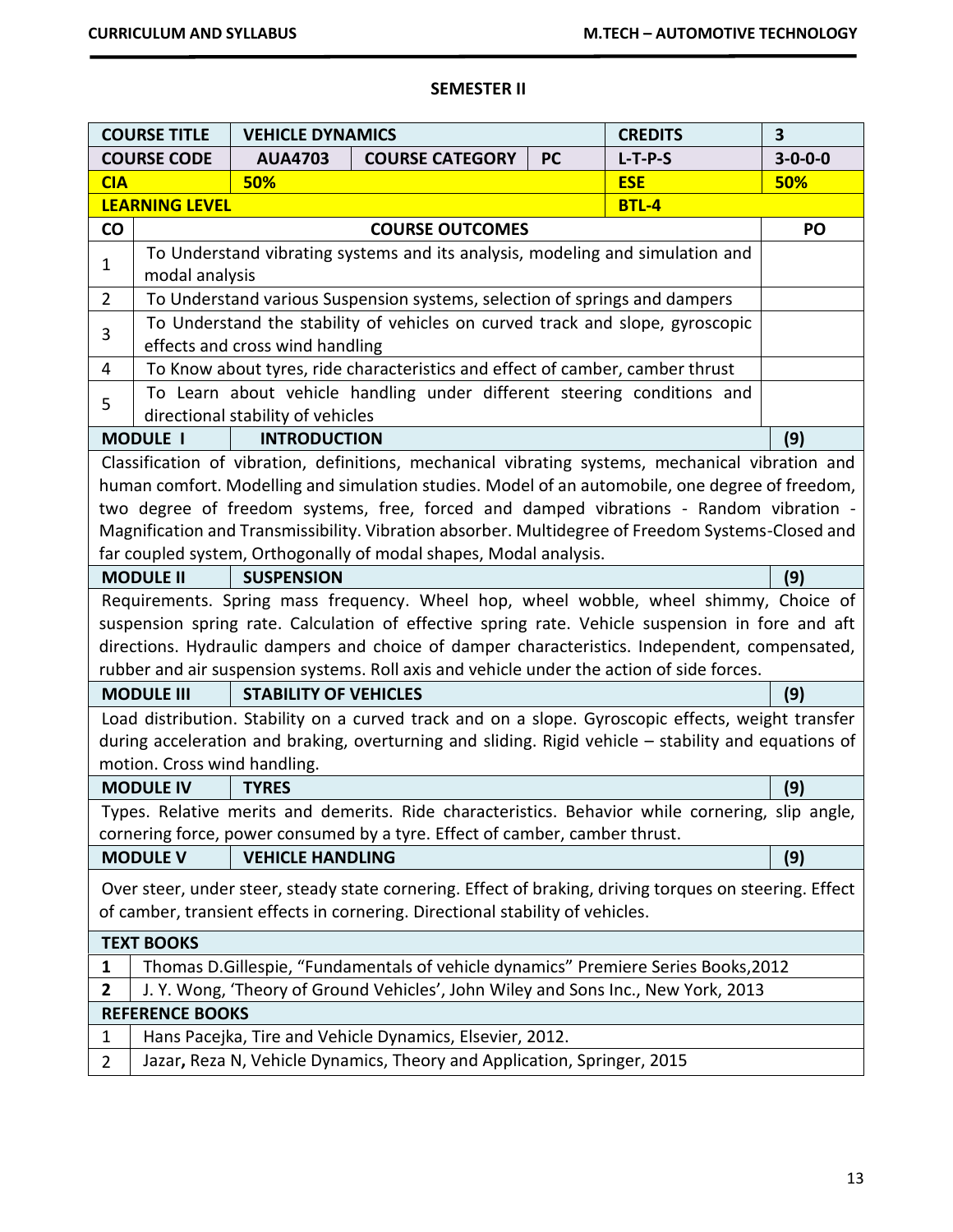|                | <b>COURSE TITLE</b>                                                                                   |                                | <b>FINITE ELEMENT METHODS</b>                                                                           |           | <b>CREDITS</b> | 3               |
|----------------|-------------------------------------------------------------------------------------------------------|--------------------------------|---------------------------------------------------------------------------------------------------------|-----------|----------------|-----------------|
|                | <b>COURSE CODE</b>                                                                                    | <b>AUA4704</b>                 | <b>COURSE CATEGORY</b>                                                                                  | <b>PC</b> | $L-T-P-S$      | $3 - 0 - 0 - 0$ |
| <b>CIA</b>     |                                                                                                       | 50%                            |                                                                                                         |           | <b>ESE</b>     | 50%             |
|                | <b>LEARNING LEVEL</b>                                                                                 |                                |                                                                                                         |           | <b>BTL-3</b>   |                 |
| $\mathsf{co}$  |                                                                                                       |                                | <b>COURSE OUTCOMES</b>                                                                                  |           |                | PO              |
| $\mathbf 1$    |                                                                                                       |                                | Understand the basics of Engineering problems, Mathematical modeling of FEA                             |           |                |                 |
| $\overline{2}$ |                                                                                                       |                                | Understand the finite element formulations of Boundary Value problems                                   |           |                |                 |
| 3              |                                                                                                       | Understand ONE dimensional FEA |                                                                                                         |           |                |                 |
| 4              |                                                                                                       | Understand TWO dimensional FEA |                                                                                                         |           |                |                 |
| 5              |                                                                                                       |                                | <b>Understand Dynamic Analysis using FEM</b>                                                            |           |                |                 |
|                | <b>MODULE I</b>                                                                                       | <b>VALUE PROOBLEM</b>          | <b>INTRODUCTION TO FINITE ELEMENT FORMULATION OF BOUNDARY</b>                                           |           |                | (9L)            |
|                |                                                                                                       |                                | Weighted residual methods -General weighted residual statement - Weak formulation of the                |           |                |                 |
|                |                                                                                                       |                                | weighted residual statement - Comparisons - Piecewise continuous trial functions - Example of a bar     |           |                |                 |
|                |                                                                                                       |                                | finite element - Functional and differential forms - Principle of stationary total potential - Rayleigh |           |                |                 |
|                |                                                                                                       |                                | Ritz method - Galerkin's method - Piecewise continuous trial functions - Finite element method-         |           |                |                 |
|                |                                                                                                       |                                | Choice of the elements - Application to bar element.                                                    |           |                |                 |
|                | <b>MODULE II</b>                                                                                      |                                | ONE DIMENSIONAL FINITE ELEMENT ANALYSIS                                                                 |           |                | (9L)            |
|                |                                                                                                       |                                | General form of total potential for 1-D applications - Generic form of finite element equations -       |           |                |                 |
|                |                                                                                                       |                                | Linear bar element - Quadratic element -Nodal approximation - Development of shape functions -          |           |                |                 |
|                |                                                                                                       |                                | Element matrices and vectors - Example problems - Extension to plane truss- Development of              |           |                |                 |
|                |                                                                                                       |                                | element equations - Assembly - Element connectivity - Global equations - Solution methods - Beam        |           |                |                 |
|                |                                                                                                       |                                | element - Nodal approximation - Shape functions - Element matrices and vectors - Assembly -             |           |                |                 |
|                | Solution - Example problems.                                                                          |                                |                                                                                                         |           |                |                 |
|                | <b>MODULE III</b>                                                                                     |                                | <b>TWO DIMENSIONAL FINITE ELEMENT ANALYSIS</b>                                                          |           |                | (9L)            |
|                |                                                                                                       |                                | Introduction - Approximation of geometry and field variable - 3 nodded triangular elements - Four       |           |                |                 |
|                |                                                                                                       |                                | nodded rectangular elements - Higher order elements - Generalized coordinates approach to nodal         |           |                |                 |
|                |                                                                                                       |                                | approximations - Difficulties - Natural coordinates and coordinate transformations - Triangular and     |           |                |                 |
|                |                                                                                                       |                                | quadrilateral elements - ISO-parametric elements - Structural mechanics applications in 2-              |           |                |                 |
|                |                                                                                                       |                                | dimensions - Elasticity equations - Stress strain relations - Plane problems of elasticity - Element    |           |                |                 |
|                |                                                                                                       |                                | equations - Assembly - Need for quadrature formula - Transformations to natural coordinates -           |           |                |                 |
|                |                                                                                                       |                                | Gaussian quadrature. - Example problems in plane stress, plane strain and axisymmetric applications.    |           |                |                 |
|                | <b>MODULE IV</b>                                                                                      |                                | DYNAMIC ANALYSIS USING FINITE ELEMENT METHOD                                                            |           |                | (9L)            |
|                |                                                                                                       |                                | Introduction - Vibrational problems - Equations of motion based on weak form - Longitudinal             |           |                |                 |
|                |                                                                                                       |                                | vibration of bars - Transverse vibration of beams - Consistent mass matrices - Element equations -      |           |                |                 |
|                |                                                                                                       |                                | Solution of eigenvalue problems - Vector iteration methods - Normal modes - Transient vibrations -      |           |                |                 |
|                |                                                                                                       |                                | Modeling of damping - Mode superposition technique - Direct integration methods.                        |           |                |                 |
|                | <b>MODULE V</b>                                                                                       |                                | <b>APPLICATIONS IN HEAT TRANSFER &amp; FLUID MECHANICS</b>                                              |           |                | (9L)            |
|                |                                                                                                       |                                | One dimensional heat transfer element - Application to one-dimensional heat transfer problems-          |           |                |                 |
|                | Scalar variable problems in 2-Dimensions - Applications to heat transfer in 2-Dimension - Application |                                |                                                                                                         |           |                |                 |
|                | to problems in fluid mechanics in 2-D.                                                                |                                |                                                                                                         |           |                |                 |
|                | <b>TEXT BOOKS</b>                                                                                     |                                |                                                                                                         |           |                |                 |
| 1              | 2012.                                                                                                 |                                | P.Seshu, "Text Book of Finite Element Analysis", Prentice-Hall of India Pvt. Ltd., New Delhi,           |           |                |                 |
| $\overline{2}$ |                                                                                                       |                                | David V Hutton, "Fundamentals of Finite Element Analysis", McGraw-Hill Int. Ed. 2012.                   |           |                |                 |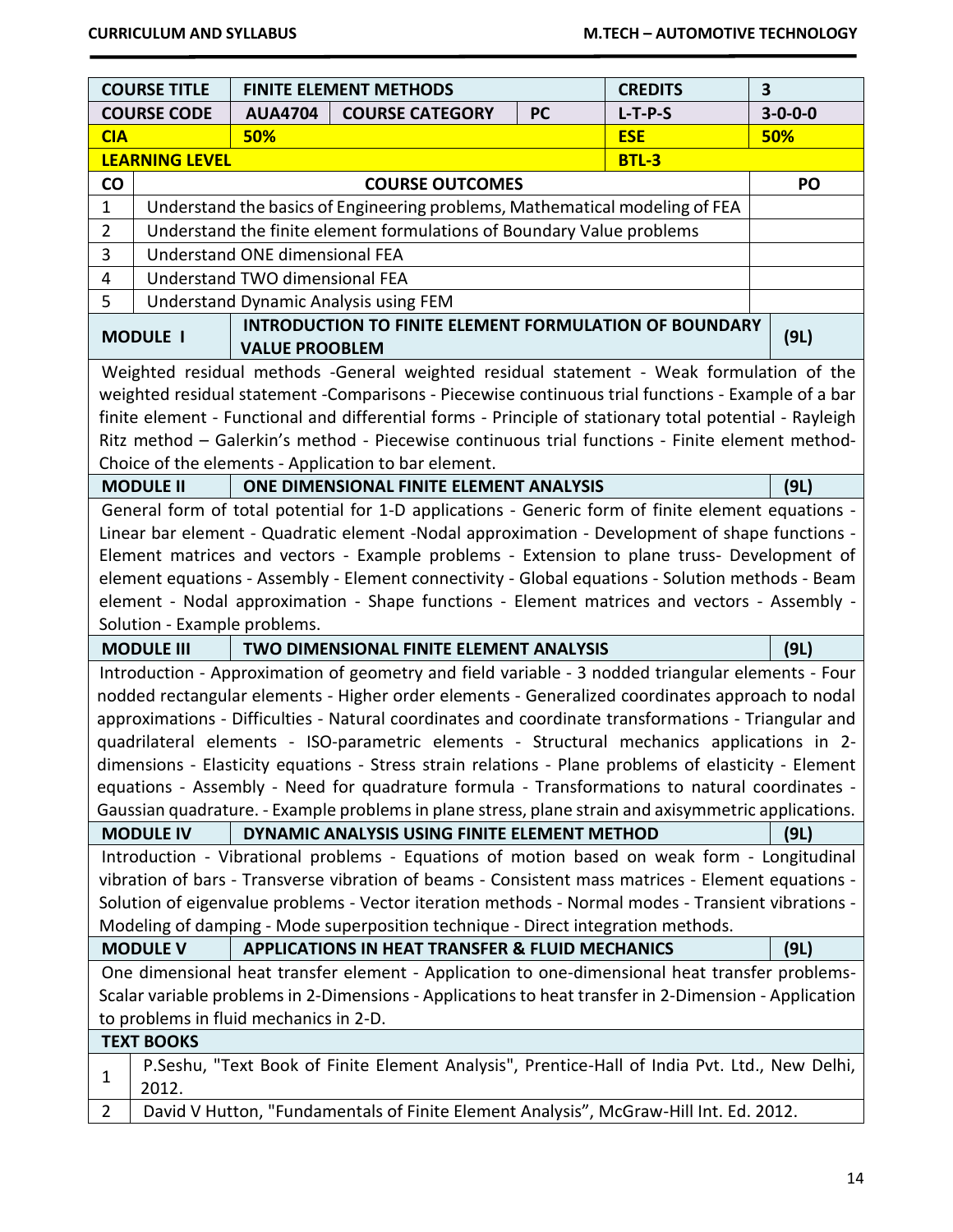| 3 | Chandrupatla T.R., and Belegundu A.D., Introduction to Finite Elements in Engineering, Pearson  |
|---|-------------------------------------------------------------------------------------------------|
|   | Education 2012.                                                                                 |
|   | <b>REFERENCE BOOKS</b>                                                                          |
| 1 | J.N.Reddy, "An Introduction to the Finite Element Method", McGraw-Hill International Editions   |
|   | (Engineering Mechanics Series), 2013.                                                           |
| 2 | Rao S.S., The Finite Element Method in Engineering, Pergammon Press, 2009.                      |
| 3 | Logan D.L., A First course in the Finite Element Method, Third Edition, Thomson Learning, 2012. |
| 4 | Robert D.Cook., David.S, Malkucs Michael E Plesha, "Concepts and Applications of Finite         |
|   | Element Analysis", 2013.                                                                        |
|   | O.C.Zienkiewicz and R.L.Taylor, The Finite Element Methods, Vol.1. The basic formulation and    |
| 5 | linear problems, Vol.1, Butterworth Heineman, 5th Edition, 2010.                                |

|                | <b>COURSE TITLE</b>                                                                                              | <b>AUTOMOTIVE SYSTEMS COMPONENTS DESIGN</b><br><b>CREDITS</b>      |                                                                                                   |                 | 3            |     |
|----------------|------------------------------------------------------------------------------------------------------------------|--------------------------------------------------------------------|---------------------------------------------------------------------------------------------------|-----------------|--------------|-----|
|                | <b>COURSE CODE</b>                                                                                               | <b>PC</b><br>$L-T-P-S$<br><b>AUA4705</b><br><b>COURSE CATEGORY</b> |                                                                                                   | $3 - 0 - 0 - 0$ |              |     |
| <b>CIA</b>     |                                                                                                                  | 50%                                                                |                                                                                                   |                 | <b>ESE</b>   | 50% |
|                | <b>LEARNING LEVEL</b>                                                                                            |                                                                    |                                                                                                   |                 | <b>BTL-4</b> |     |
| CO             |                                                                                                                  |                                                                    | <b>COURSE OUTCOMES</b>                                                                            |                 |              | PO  |
| 1              |                                                                                                                  |                                                                    | Gain knowledge on design of cylinder, piston, piston pin and piston rings                         |                 |              |     |
| $\overline{2}$ |                                                                                                                  |                                                                    | Acquire knowledge on design of connecting rod and crank shaft                                     |                 |              |     |
| 3              |                                                                                                                  |                                                                    | Obtain knowledge on design of valves, valve springs and flywheel                                  |                 |              |     |
| 3              | components.                                                                                                      |                                                                    | Attain knowledge on design of ladder type chassis frame and suspension                            |                 |              |     |
| 4              |                                                                                                                  |                                                                    | Obtain the knowledge on design procedure of front axle and steering systems.                      |                 |              |     |
|                | <b>MODULE I</b>                                                                                                  |                                                                    | <b>DESIGN OF CYLINDER AND PISTON</b>                                                              |                 |              | (9) |
|                |                                                                                                                  |                                                                    | Choice of material for cylinder and piston, design of cylinder, piston, piston pin, piston rings. |                 |              |     |
|                | <b>MODULE II</b>                                                                                                 |                                                                    | DESIGN OF CONNECTING ROD, CRANKSHAFT                                                              |                 |              | (9) |
|                |                                                                                                                  |                                                                    | Material for connecting rod, Connecting rod small end and big end design, shank design, design of |                 |              |     |
|                |                                                                                                                  |                                                                    | big end cap and bolts, design of crankshaft, material for crankshaft.                             |                 |              |     |
|                | <b>MODULE III</b>                                                                                                |                                                                    | <b>DESIGN OF VALVES AND FLYWHEEL</b>                                                              |                 |              | (9) |
|                |                                                                                                                  |                                                                    | Design of inlet and Exhaust valves, valve springs. Materials and design of flywheel.              |                 |              |     |
|                | <b>MODULE IV</b>                                                                                                 |                                                                    | <b>DESIGN OF CHASSIS FRAME AND SUSPENSION</b>                                                     |                 |              | (9) |
|                |                                                                                                                  |                                                                    | Study of loads, moments and stresses on Chassis frame members, design procedure of ladder type    |                 |              |     |
|                |                                                                                                                  |                                                                    | chassis frame, design procedure of leaf springs, coil springs and torsion bar springs.            |                 |              |     |
|                | <b>MODULE V</b>                                                                                                  |                                                                    | <b>DESIGN OF FRONT AXLE AND STEERING SYSTEMS</b>                                                  |                 |              | (9) |
|                |                                                                                                                  |                                                                    | Study of loads, moments and stresses on front axle, design procedure of front axle; Condition for |                 |              |     |
|                |                                                                                                                  |                                                                    | true rolling motion, Ackermann steering principles, calculation of turning circle radius.         |                 |              |     |
|                | <b>TEXT BOOKS</b>                                                                                                |                                                                    |                                                                                                   |                 |              |     |
| $\mathbf{1}$   | Giri.N.K- "Automobile Mechanics"- Khanna Publisher, New Delhi-2012                                               |                                                                    |                                                                                                   |                 |              |     |
|                | <b>REFERENCE BOOKS</b>                                                                                           |                                                                    |                                                                                                   |                 |              |     |
| $\mathbf{1}$   | Julian Happian, An Introduction to Modern Vehicle Design -Smith. Edition, Publisher, SAE<br>International, 2014. |                                                                    |                                                                                                   |                 |              |     |
|                |                                                                                                                  |                                                                    | John Fenton, Handbook of Vehicle Design Analysis, Published by Society of Automotive              |                 |              |     |
| $\overline{2}$ | Engineers Inc, 2016                                                                                              |                                                                    |                                                                                                   |                 |              |     |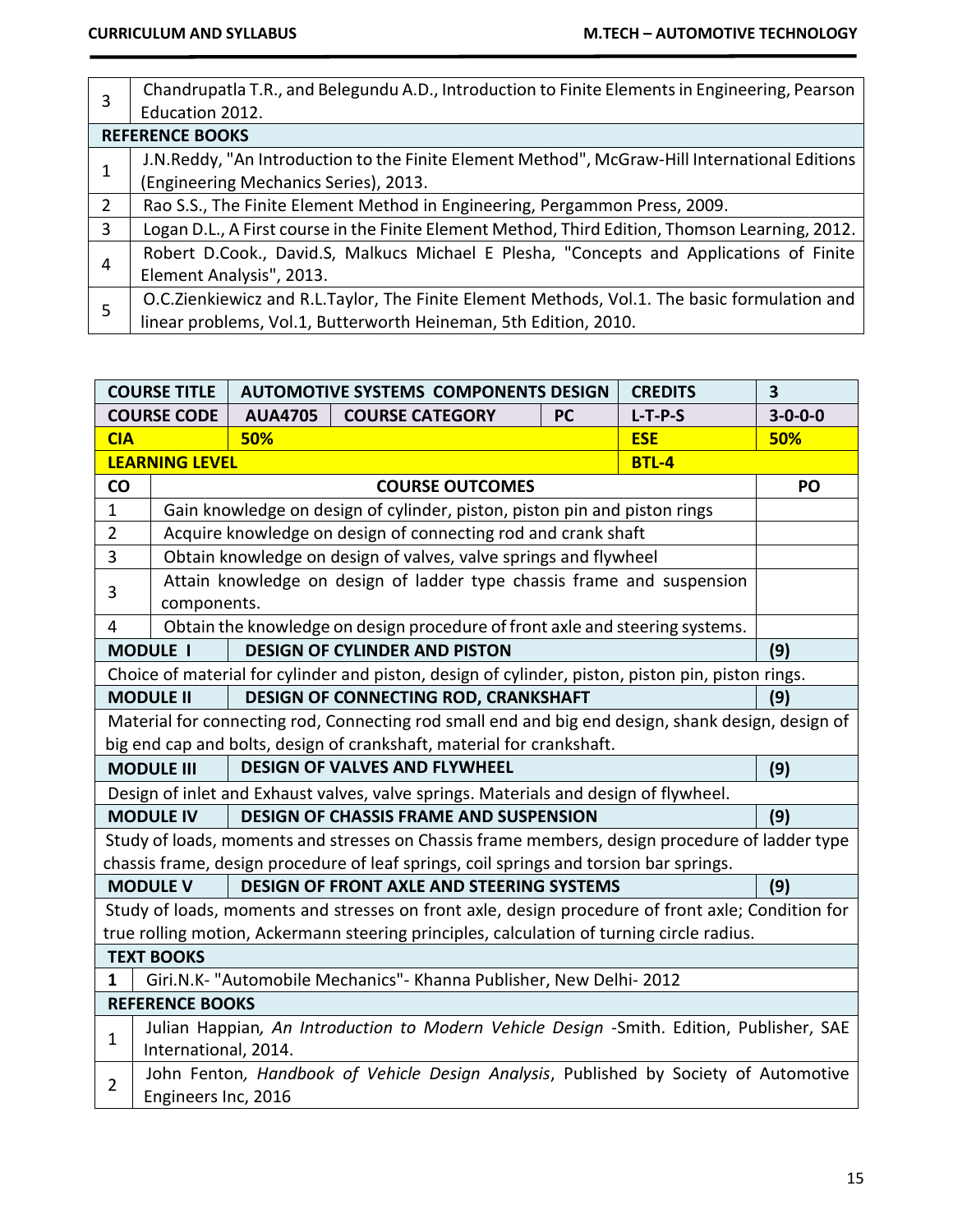|                                      | <b>COURSE TITLE</b><br><b>VEHICLE DYNAMICS LABORATORY</b><br><b>CREDITS</b> |                                   |                                                                              |           | $\overline{2}$ |                 |
|--------------------------------------|-----------------------------------------------------------------------------|-----------------------------------|------------------------------------------------------------------------------|-----------|----------------|-----------------|
| <b>COURSE CODE</b><br><b>AUA4792</b> |                                                                             |                                   | <b>COURSE CATEGORY</b>                                                       | <b>PC</b> | $L-T-P-S$      | $0 - 0 - 4 - 0$ |
| <b>CIA</b>                           |                                                                             | 80%                               |                                                                              |           | <b>ESE</b>     | 20%             |
|                                      | <b>LEARNING LEVEL</b>                                                       |                                   |                                                                              |           | <b>BTL-3</b>   |                 |
| co                                   |                                                                             |                                   | <b>COURSE OUTCOMES</b>                                                       |           |                | <b>PO</b>       |
| $\mathbf{1}$                         |                                                                             |                                   | To find the natural frequency of the given model                             |           |                |                 |
| $\overline{2}$                       |                                                                             |                                   | To study vibration characteristics of a vehicle using quarter car / half car |           |                |                 |
|                                      | model                                                                       |                                   |                                                                              |           |                |                 |
| 3                                    |                                                                             |                                   | To find displacement, Velocity and acceleration with the use of              |           |                |                 |
|                                      |                                                                             |                                   | Mathematical software Using various sensors                                  |           |                |                 |
| 4                                    | To familiarize using MATLAB-SIMULINK software to solve simple mechanical    |                                   |                                                                              |           |                |                 |
|                                      | systems.                                                                    |                                   |                                                                              |           |                |                 |
| 5                                    |                                                                             |                                   | To familiarize using Multi Body dynamics software to solve simple Car        |           |                |                 |
|                                      | model.                                                                      |                                   |                                                                              |           |                |                 |
|                                      | <b>LIST OF EXPERIMENTS</b>                                                  |                                   |                                                                              |           |                |                 |
|                                      |                                                                             | 1. Testing of natural frequency   |                                                                              |           |                |                 |
| 2.                                   |                                                                             |                                   | Measurement of displacement, velocity and acceleration                       |           |                |                 |
| 3.                                   | <b>Whirling of Shafts</b>                                                   |                                   |                                                                              |           |                |                 |
| 4.                                   | Camber angle measurement                                                    |                                   |                                                                              |           |                |                 |
| 5.                                   |                                                                             |                                   | Introduction to MAT Lab - Simulink, solving simple MCK problems              |           |                |                 |
| 6.                                   |                                                                             | Modal Analysis of given structure |                                                                              |           |                |                 |
| 7.                                   |                                                                             | Study of LS Dyna / Adams          |                                                                              |           |                |                 |

|              | <b>COURSE TITLE</b>                                                               |     | <b>SEMINAR</b>                                                                                    | <b>CREDITS</b> |                 |              | $\overline{2}$ |
|--------------|-----------------------------------------------------------------------------------|-----|---------------------------------------------------------------------------------------------------|----------------|-----------------|--------------|----------------|
|              | <b>COURSE CODE</b><br><b>AUA4796</b><br><b>COURSE CATEGORY</b><br>cc<br>$L-T-P-S$ |     |                                                                                                   |                | $0 - 0 - 4 - 0$ |              |                |
| <b>CIA</b>   |                                                                                   | 80% |                                                                                                   |                |                 | <b>ESE</b>   | <b>20%</b>     |
|              | <b>LEARNING LEVEL</b>                                                             |     |                                                                                                   |                |                 | <b>BTL-4</b> |                |
| <b>CO</b>    | <b>COURSE OUTCOMES</b>                                                            |     |                                                                                                   |                |                 |              |                |
| $\mathbf{1}$ |                                                                                   |     | Students will be able to present a seminar on latest topics in Automobile                         |                |                 |              |                |
|              | Engineering                                                                       |     |                                                                                                   |                |                 |              |                |
|              | <b>DESCRIPTION</b>                                                                |     |                                                                                                   |                |                 |              |                |
|              |                                                                                   |     | Each student has to take a topic on latest trends/developments in Automobile Engineering, present |                |                 |              |                |
|              |                                                                                   |     | it in the Seminar period through any teaching aids.                                               |                |                 |              |                |
|              |                                                                                   |     | The assessment will be done on a basis as follows:                                                |                |                 |              |                |
|              |                                                                                   |     | <b>Assessment Model: LE</b>                                                                       |                |                 |              |                |
|              |                                                                                   |     | <b>Criterion</b>                                                                                  |                | Weightage       |              |                |
|              |                                                                                   |     | Preparatory skill                                                                                 |                | 20%             |              |                |
|              |                                                                                   |     | <b>Presentation skill</b>                                                                         |                | 20%             |              |                |
|              | Communication skill<br>20%                                                        |     |                                                                                                   |                |                 |              |                |
|              | 20%<br><b>Technical Knowledge</b>                                                 |     |                                                                                                   |                |                 |              |                |
|              | Aptitude skill<br>20%                                                             |     |                                                                                                   |                |                 |              |                |
|              |                                                                                   |     | <b>TOTAL</b>                                                                                      |                | 100%            |              |                |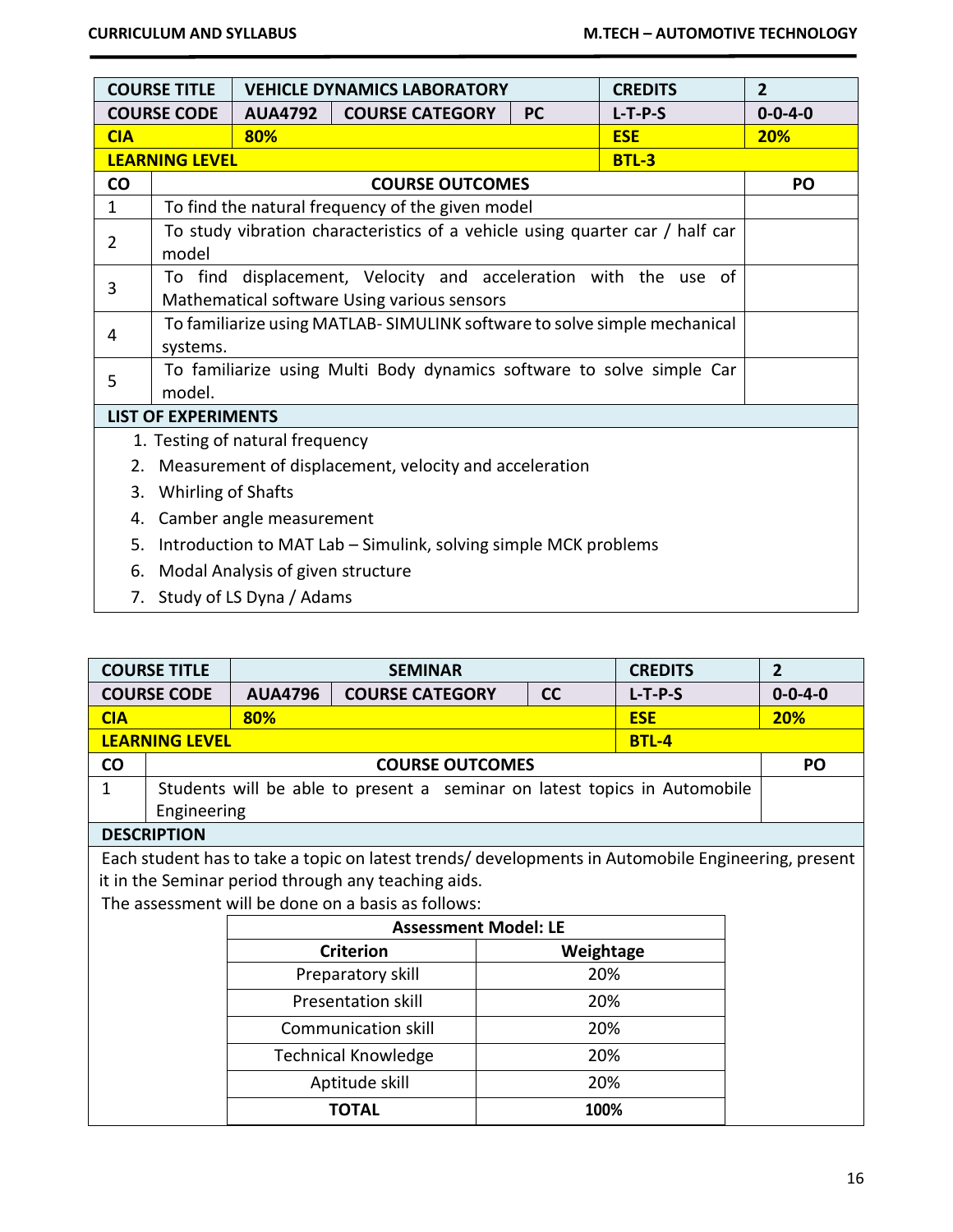## **SEMESTER-III**

|           | <b>COURSE TITLE</b>         |                | <b>INTERNSHIP</b>                                                                                         |  |           | <b>CREDITS</b> | $\overline{2}$  |
|-----------|-----------------------------|----------------|-----------------------------------------------------------------------------------------------------------|--|-----------|----------------|-----------------|
|           | <b>COURSE CODE</b>          | <b>AUA4897</b> | <b>COURSE CATEGORY</b>                                                                                    |  | cc        | $L-T-P-S$      | $0 - 0 - 0 - 0$ |
|           | <b>ESE</b><br><b>CIA</b>    |                |                                                                                                           |  |           | <b>100%</b>    |                 |
|           | <b>LEARNING LEVEL</b>       |                |                                                                                                           |  |           | <b>BTL-3</b>   |                 |
| <b>CO</b> |                             |                | <b>COURSE OUTCOME</b>                                                                                     |  |           |                | <b>PO</b>       |
| 1         |                             |                | The students should acquire knowledge from Automobile industries, may                                     |  |           |                |                 |
|           |                             |                | be a Manufacturing or Design or Service Industry.                                                         |  |           |                |                 |
|           | <b>DESCRIPTION</b>          |                |                                                                                                           |  |           |                |                 |
|           |                             |                | Students should undergo industrial training in reputed industries for a period of 3 weeks                 |  |           |                |                 |
|           |                             |                | (minimum) during the vacation period at the end of 2 <sup>nd</sup> semester. Assessment will be conducted |  |           |                |                 |
|           |                             |                | along with the 3rd semester as a practical subject. Students should prepare a report on Internship        |  |           |                |                 |
|           |                             |                | and present it during the III semester practical exam.                                                    |  |           |                |                 |
|           |                             |                |                                                                                                           |  |           |                |                 |
|           | <b>ASSESSMENT MODEL: LF</b> |                |                                                                                                           |  |           |                |                 |
|           |                             |                | <b>Criterion</b>                                                                                          |  | Weightage |                |                 |
|           |                             |                | <b>Final Presentation</b>                                                                                 |  | 50%       |                |                 |
|           |                             |                | Internship Report                                                                                         |  | 50%       |                |                 |

Total 100%

|              | <b>COURSE TITLE</b>        |                | <b>PROJECT PHASE-I</b>                                                                         |           | <b>CREDITS</b> | 8                |  |  |
|--------------|----------------------------|----------------|------------------------------------------------------------------------------------------------|-----------|----------------|------------------|--|--|
|              | <b>COURSE CODE</b>         | <b>AUA4898</b> | <b>COURSE CATEGORY</b>                                                                         | <b>PC</b> | $L-T-P-S$      | $0 - 0 - 24 - 0$ |  |  |
|              | <b>CIA</b>                 | 80%            |                                                                                                |           | <b>ESE</b>     | 20%              |  |  |
|              | <b>LEARNING LEVEL</b>      |                |                                                                                                |           | <b>BTL-5</b>   |                  |  |  |
| <b>CO</b>    |                            |                | <b>COURSE OUTCOME</b>                                                                          |           |                | <b>PO</b>        |  |  |
| $\mathbf{1}$ |                            |                | Acquire knowledge on selection of a research area, identification of                           |           |                |                  |  |  |
|              |                            |                | engineering problem by doing literature review, define the problem, and                        |           |                |                  |  |  |
|              |                            |                | prepare a methodology and action plan for the Phase-II Project.                                |           |                |                  |  |  |
|              |                            |                | Students should start first phase of the final semester project involving theoretical and      |           |                |                  |  |  |
|              |                            |                | experimental studies related to the Automobile engineering and will have to submit a phase I   |           |                |                  |  |  |
|              |                            |                | project report which comprises of title, objective, Literature review, detailed execution plan |           |                |                  |  |  |
|              |                            |                | for doing some part of research work in phase I, continue the research in phase-II and finish  |           |                |                  |  |  |
|              |                            |                | the project. The assessment will be done on a continuous basis as follows:                     |           |                |                  |  |  |
|              |                            |                |                                                                                                |           |                |                  |  |  |
|              |                            |                | <b>Assessment Model: LE</b>                                                                    |           |                |                  |  |  |
|              |                            |                | Review / Exam                                                                                  | Weightage |                |                  |  |  |
|              |                            |                | <b>First Review</b>                                                                            | 20%       |                |                  |  |  |
|              | Second Review<br>20%       |                |                                                                                                |           |                |                  |  |  |
|              | <b>Third Review</b><br>20% |                |                                                                                                |           |                |                  |  |  |
|              | 20%<br>Report              |                |                                                                                                |           |                |                  |  |  |
|              |                            |                | <b>Final Viva- Voce</b>                                                                        | 20%       |                |                  |  |  |
|              |                            |                | <b>TOTAL</b>                                                                                   | 100%      |                |                  |  |  |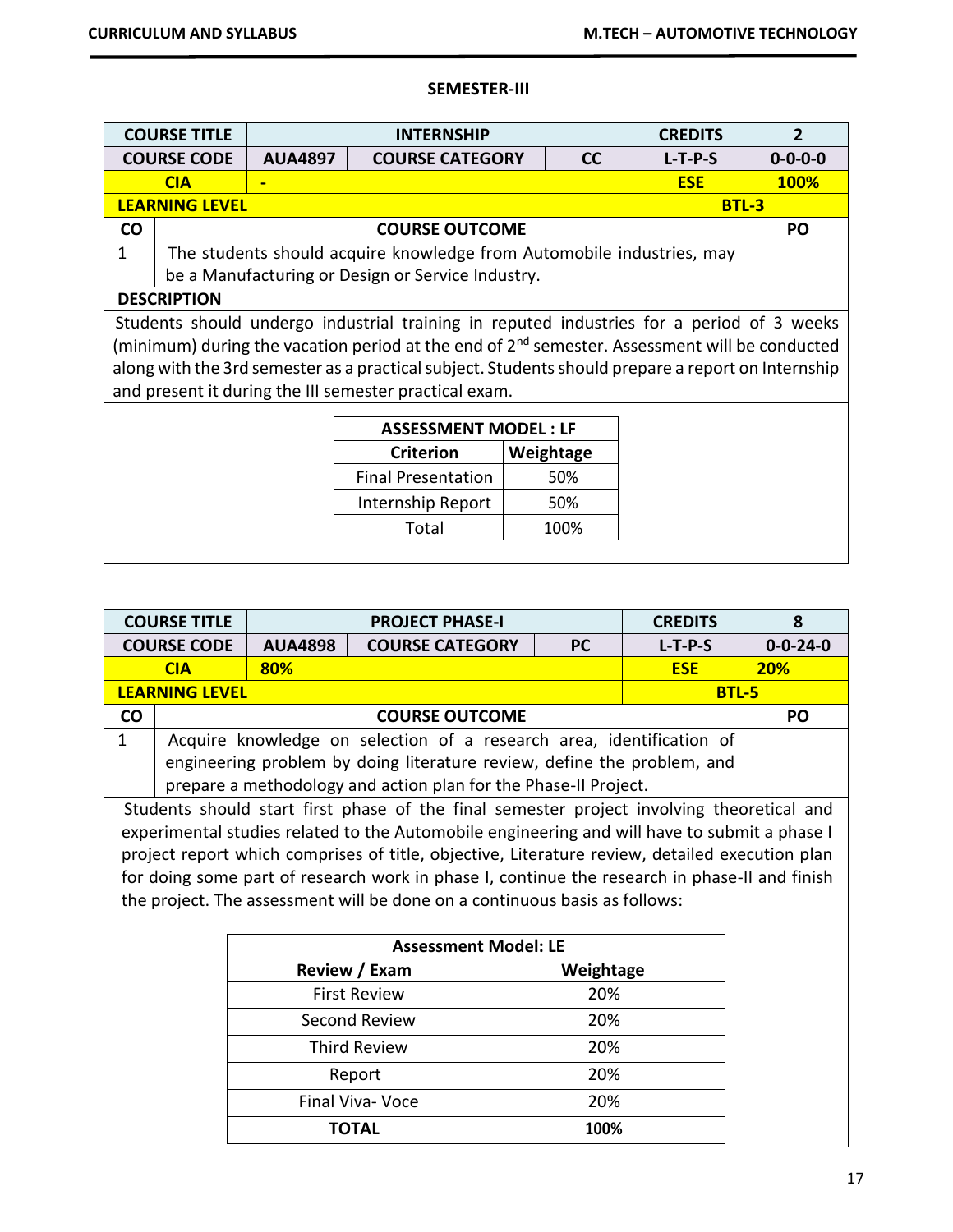## **SEMESTER-IV**

|           | <b>COURSE TITLE</b>         |                | <b>PROJECT PHASE-II</b><br><b>CREDITS</b>                                                      |           |              |                  |  |
|-----------|-----------------------------|----------------|------------------------------------------------------------------------------------------------|-----------|--------------|------------------|--|
|           | <b>Course Code</b>          | <b>AUA4899</b> | <b>Course Category</b>                                                                         | <b>PC</b> | $L-T-P-S$    | $0 - 0 - 35 - 0$ |  |
|           | <b>CIA</b>                  | 80%            |                                                                                                |           | <b>ESE</b>   | 20%              |  |
|           | <b>LEARNING LEVEL</b>       |                |                                                                                                |           | <b>BTL-5</b> |                  |  |
| <b>CO</b> |                             |                | <b>COURSE OUTCOME</b>                                                                          |           |              | PO               |  |
| 1         |                             |                | Student should be able to do intensive research on the selected topic,                         |           |              |                  |  |
|           |                             |                | conducting experimentation/Simulation, compiling data, analyzing the                           |           |              |                  |  |
|           |                             |                | collected data, preparing a detailed project report and present it. Also able                  |           |              |                  |  |
|           |                             |                | to write a research paper and publish it in a peer reviewed journals.                          |           |              |                  |  |
|           |                             |                | Students should do an intensive research on the selected topic (in phase-I), conducting        |           |              |                  |  |
|           |                             |                | experimentation/Simulation, compiling data, analyzing the collected data, preparing a detailed |           |              |                  |  |
|           |                             |                | project report and present it on final Viva Voce.                                              |           |              |                  |  |
|           |                             |                | In phase-II project, student has to complete the research work fully and present their work in |           |              |                  |  |
|           |                             |                | an International Conference or publish their work in a Scopus Indexed Journals.                |           |              |                  |  |
|           |                             |                | The assessment will be done on a continuous basis as follows:                                  |           |              |                  |  |
|           |                             |                | <b>Assessment Model: LE</b>                                                                    |           |              |                  |  |
|           |                             |                | Review / Exam                                                                                  |           | Weightage    |                  |  |
|           |                             |                | <b>First Review</b>                                                                            |           | 10%          |                  |  |
|           |                             |                | Second Review                                                                                  |           | 20%          |                  |  |
|           | <b>Third Review</b><br>20%  |                |                                                                                                |           |              |                  |  |
|           | 30%<br>Report & Publication |                |                                                                                                |           |              |                  |  |
|           |                             |                | Final Viva- Voce                                                                               |           | 20%          |                  |  |
|           |                             |                | <b>TOTAL</b>                                                                                   |           | 100%         |                  |  |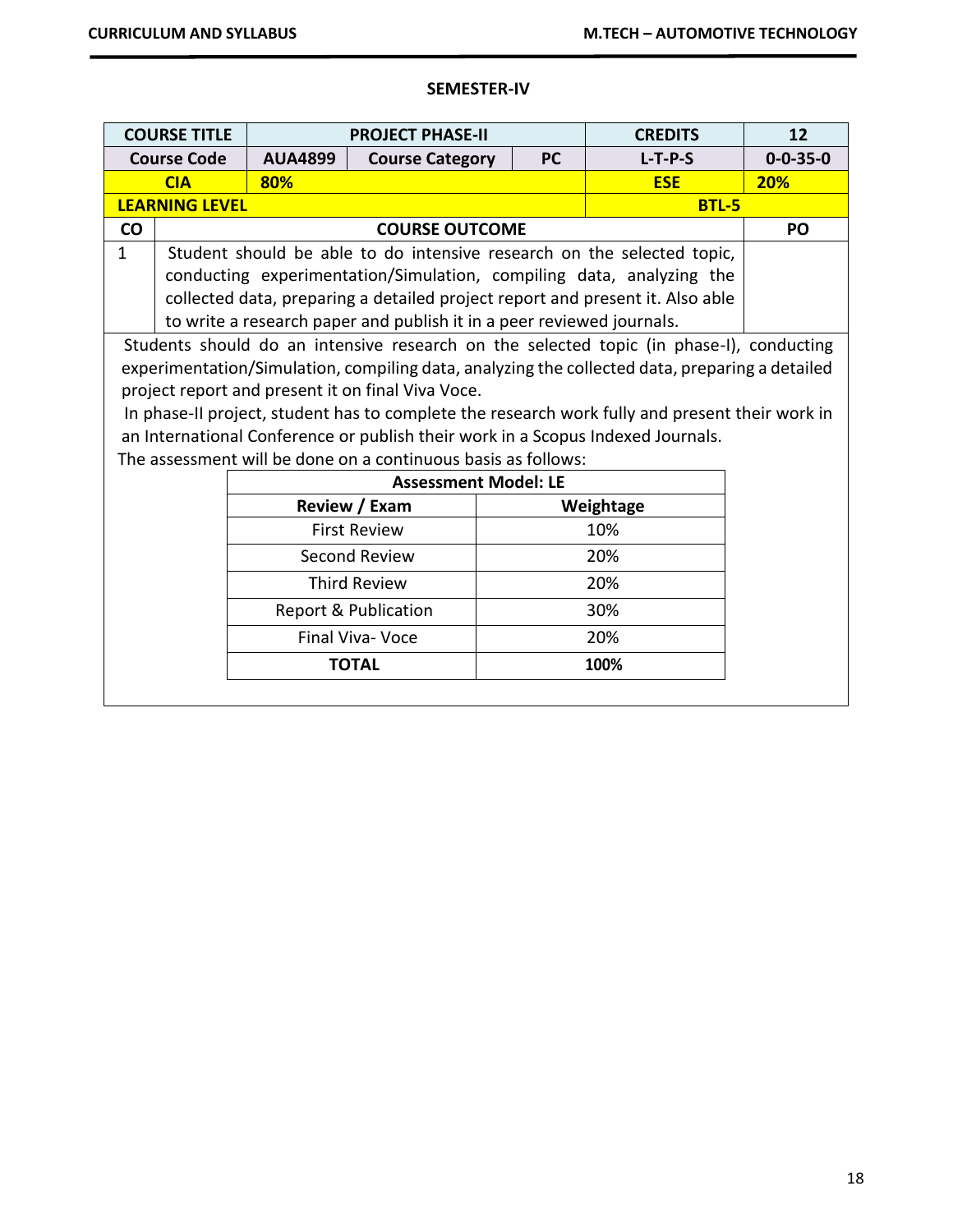## **COURSES FOR ELECTIVES I**

|                               | 3<br><b>COURSE TITLE</b><br><b>CREDITS</b><br><b>AUTOMOTIVE TRANSMISSION</b>                        |                                  |                                                                                                          |  |                 |      |
|-------------------------------|-----------------------------------------------------------------------------------------------------|----------------------------------|----------------------------------------------------------------------------------------------------------|--|-----------------|------|
|                               | <b>COURSE CODE</b>                                                                                  | <b>AUA4721</b>                   | $L-T-P-S$<br><b>COURSE CATEGORY</b><br><b>DE</b>                                                         |  | $3 - 0 - 0 - 0$ |      |
| <b>CIA</b>                    |                                                                                                     | 50%                              |                                                                                                          |  | <b>ESE</b>      | 50%  |
|                               | <b>LEARNING LEVEL</b>                                                                               |                                  |                                                                                                          |  | <b>BTL-3</b>    |      |
| <b>CO</b>                     |                                                                                                     |                                  | <b>COURSE OUTCOMES</b>                                                                                   |  |                 | PO   |
| $\mathbf{1}$                  |                                                                                                     |                                  | Familiarize on the automotive clutch and gear boxes                                                      |  |                 |      |
| $\overline{2}$                |                                                                                                     |                                  | Acquire the concepts Hydrodynamic drive and gear box.                                                    |  |                 |      |
| 3                             |                                                                                                     |                                  | Gain knowledge on the Hydrostatic drive and electric drive                                               |  |                 |      |
| 4                             |                                                                                                     |                                  | Acquire knowledge about the various application of automatic transmission                                |  |                 |      |
| 5                             |                                                                                                     |                                  | Gain knowledge on design of transmission system                                                          |  |                 |      |
|                               | <b>Prerequisites:</b>                                                                               |                                  |                                                                                                          |  |                 |      |
|                               | <b>MODULE I</b>                                                                                     |                                  | <b>CLUTCH AND GEAR BOX</b>                                                                               |  |                 | (9L) |
|                               |                                                                                                     |                                  | Requirement of Transmission system. Different types of clutches: Principle, construction and             |  |                 |      |
|                               |                                                                                                     |                                  | operation of friction clutches. Objective of gear box. Performance of automobile such as Resistance      |  |                 |      |
|                               |                                                                                                     |                                  | to motion, Tractive effort and acceleration. Determination of gear ratios. Three speed and four speed    |  |                 |      |
|                               | gear boxes.                                                                                         |                                  |                                                                                                          |  |                 |      |
|                               | <b>MODULE II</b>                                                                                    |                                  | <b>PLANETARY GEAR DRIVE</b>                                                                              |  |                 | (9L) |
|                               |                                                                                                     |                                  | All spur and internal gear type planetary gear boxes, Wilson gear box. Automatic overdrives              |  |                 |      |
|                               | <b>MODULE III</b>                                                                                   |                                  | <b>HYDRODYNAMIC DRIVE</b>                                                                                |  |                 | (9L) |
|                               |                                                                                                     |                                  | Principles, performance and limitations of fluid coupling- Constructional details of a typical fluid     |  |                 |      |
|                               |                                                                                                     |                                  | coupling. Principle, construction and advantages of torque converters. Multi-stage Torque converter      |  |                 |      |
|                               |                                                                                                     | and poly phase torque converter- |                                                                                                          |  |                 |      |
|                               | <b>MODULE IV</b>                                                                                    |                                  | <b>HYDRO STATIC DRIVE AND ELECTRIC DRIVE</b>                                                             |  |                 | (9L) |
|                               |                                                                                                     |                                  | Principle of hydrostatic drive systems. Construction and working of typical hydrostatic drives.          |  |                 |      |
|                               |                                                                                                     |                                  | Advantages and limitations. Janney hydrostatic drive. Principle of electric drive. Ward Leonard Electric |  |                 |      |
|                               | drive and control systems.                                                                          |                                  |                                                                                                          |  |                 |      |
|                               | <b>MODULE V</b>                                                                                     |                                  | <b>AUTOMATIC TRANSMISSION AND APPLICATION</b>                                                            |  |                 | (9L) |
|                               |                                                                                                     |                                  | Automatic transmission; relative merits and demerits when compared to conventional transmission.         |  |                 |      |
|                               | Chevrolet transmission. Electronic control system- Continuously Variable Transmission (CVT), Latest |                                  |                                                                                                          |  |                 |      |
| developments in transmission. |                                                                                                     |                                  |                                                                                                          |  |                 |      |
| <b>TEXT BOOKS</b>             |                                                                                                     |                                  |                                                                                                          |  |                 |      |
| $\mathbf{1}$                  |                                                                                                     |                                  | Kirpal singh, Automobile Engineering, Volume 1, Standard Publishers distributor, 2014                    |  |                 |      |
| $\overline{2}$                |                                                                                                     |                                  | Heinz Heisler, "Advanced Vehicle Technology", second edition, New York, 2008.                            |  |                 |      |
| 3                             |                                                                                                     |                                  | R.B.Gupta, Automobile Engineering, Satyaprakasan publications, 2012                                      |  |                 |      |
|                               | <b>REFERENCE BOOKS</b>                                                                              |                                  |                                                                                                          |  |                 |      |
| $\mathbf{1}$                  |                                                                                                     |                                  | Dr. N. K. Giri, "Automobile Mechanics", Seventh reprint, Khanna Publishers, Delhi, 2015                  |  |                 |      |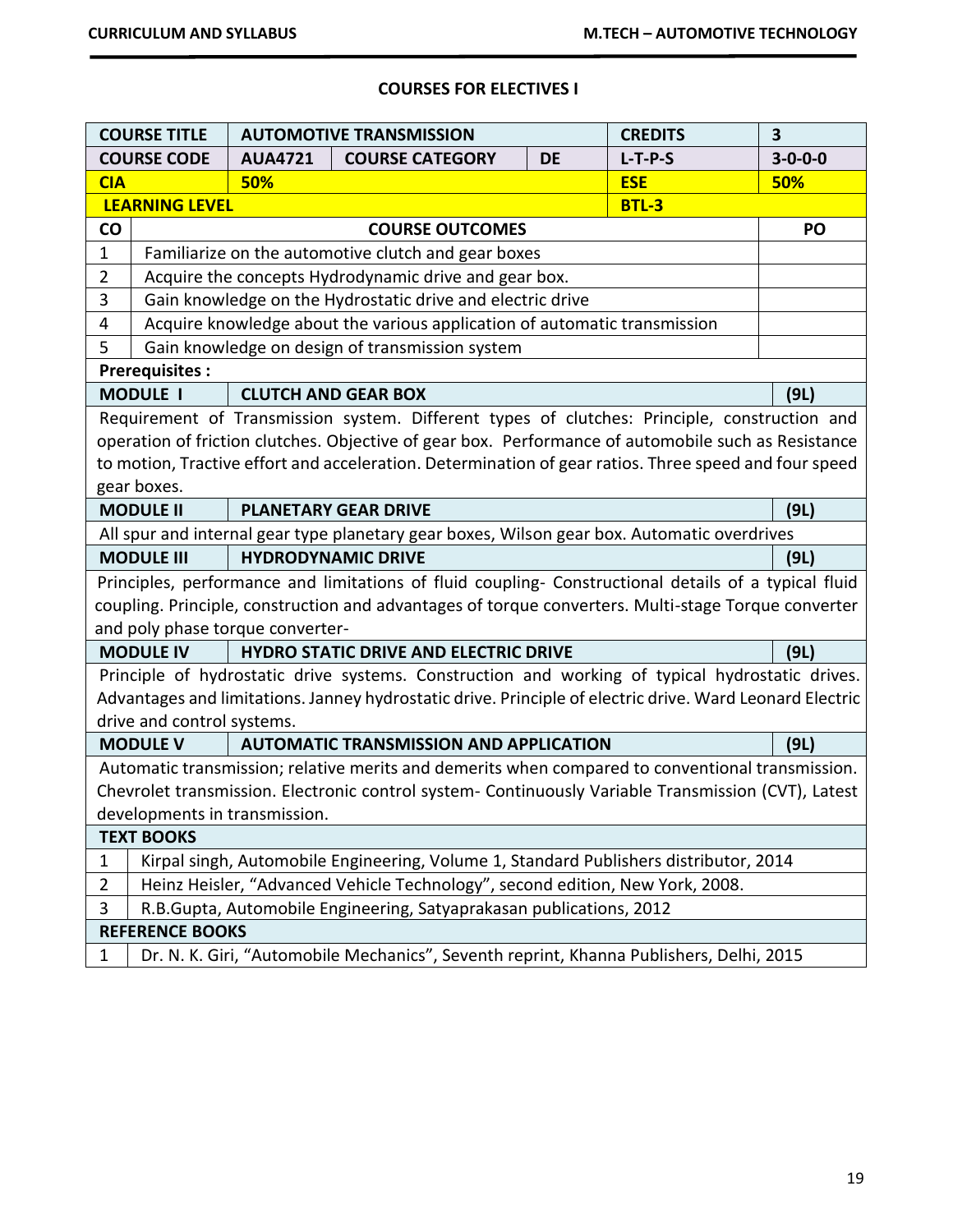|                 | <b>COURSE TITLE</b>                                                                                       |                                              | <b>VEHICLE BODY ENGINEERING</b>                                                                                                                                                                      |           | <b>CREDITS</b> | $\overline{\mathbf{3}}$ |
|-----------------|-----------------------------------------------------------------------------------------------------------|----------------------------------------------|------------------------------------------------------------------------------------------------------------------------------------------------------------------------------------------------------|-----------|----------------|-------------------------|
|                 | <b>COURSE CODE</b>                                                                                        | <b>AUA4722</b>                               | <b>COURSE CATEGORY</b>                                                                                                                                                                               | <b>DE</b> | $L-T-P-S$      | $3 - 0 - 0 - 0$         |
| <b>CIA</b>      | <b>ESE</b><br>50%                                                                                         |                                              |                                                                                                                                                                                                      |           |                | 50%                     |
|                 | <b>LEARNING LEVEL</b>                                                                                     |                                              |                                                                                                                                                                                                      |           | <b>BTL-3</b>   |                         |
| $\mathsf{co}\,$ |                                                                                                           |                                              | <b>COURSE OUTCOMES</b>                                                                                                                                                                               |           |                | PO                      |
| $\mathbf 1$     |                                                                                                           |                                              | To understand the details of car body and safety design aspects                                                                                                                                      |           |                |                         |
| $\overline{2}$  |                                                                                                           |                                              | To introduce bus body details and types of metal sections used                                                                                                                                       |           |                |                         |
| 3               | technology                                                                                                |                                              | To broaden the understanding of vehicle aerodynamics and wind tunnel                                                                                                                                 |           |                |                         |
| $\overline{4}$  |                                                                                                           |                                              | To introduce commercial vehicle body details and driver's seat design                                                                                                                                |           |                |                         |
| 5               |                                                                                                           |                                              | To underline the importance of bus body loads and stress analysis                                                                                                                                    |           |                |                         |
|                 | <b>MODULE I</b>                                                                                           | <b>CAR BODY DETAILS</b>                      |                                                                                                                                                                                                      |           |                | (9L)                    |
|                 |                                                                                                           |                                              | Types car bodies - Visibility: regulations, driver's visibility, methods of improving visibility - Safety:<br>Safety design, constructional details of roof, under floor, bonnet, boot, wings etc.   |           |                |                         |
|                 | <b>MODULE II</b>                                                                                          | <b>BUS BODY DETAILS</b>                      |                                                                                                                                                                                                      |           |                | (9L)                    |
|                 |                                                                                                           | Conventional and integral type construction. | Types of bus bodies. Floor height, engine location - Entrance and exit location, Constructional<br>details, frame construction, Double skin construction, Types of metal sections used, regulations, |           |                |                         |
|                 | <b>MODULE III</b>                                                                                         |                                              | <b>VEHICLE AERODYNAMICS</b>                                                                                                                                                                          |           |                | (9L)                    |
|                 |                                                                                                           |                                              | Vehicle resistances and types. Various types of forces and moments. Various body optimization                                                                                                        |           |                |                         |
|                 |                                                                                                           |                                              | techniques for minimum drag. Principle of wind tunnel technology. Flow visualization techniques.                                                                                                     |           |                |                         |
|                 | Tests with scale models.                                                                                  |                                              |                                                                                                                                                                                                      |           |                |                         |
|                 | <b>MODULE IV</b>                                                                                          |                                              | <b>COMMERCIAL VEHICLE BODY DETAILS</b>                                                                                                                                                               |           |                | (9L)                    |
|                 |                                                                                                           |                                              | Construction of commercial vehicle bodies. Types of bodies - Flat platform, drop side, fixed side,                                                                                                   |           |                |                         |
|                 |                                                                                                           |                                              | tipper body, tanker body. Dimensions of driver's seat in relation to controls. Drivers cab design.                                                                                                   |           |                |                         |
|                 | <b>MODULE V</b>                                                                                           |                                              | <b>BODY LOADS AND STRESS ANALYSIS</b>                                                                                                                                                                |           |                | (9L)                    |
|                 |                                                                                                           |                                              | Scaled structure - Shear panel method - Symmetric and Asymmetrical vertical loads in a car -                                                                                                         |           |                |                         |
|                 | Longitudinal loads - Different loading situations - Load distribution on vehicle structure - Stress       |                                              |                                                                                                                                                                                                      |           |                |                         |
|                 | analysis of bus body structure under bending and torsion - Stress analysis in integral bus body.          |                                              |                                                                                                                                                                                                      |           |                |                         |
|                 | Analysis of shock and impulse force on vehicle bodies.<br><b>TEXT BOOKS</b>                               |                                              |                                                                                                                                                                                                      |           |                |                         |
|                 |                                                                                                           |                                              |                                                                                                                                                                                                      |           |                |                         |
| 1               |                                                                                                           |                                              | Powloski, J., 'Vehicle Body Engineering', Business Books Ltd., 2002                                                                                                                                  |           |                |                         |
| $\overline{2}$  | John Fenton, 'Vehicle Body Layout and Analysis', Mechanical Engineering Publication Ltd.,<br>London, 2013 |                                              |                                                                                                                                                                                                      |           |                |                         |
|                 | <b>REFERENCE BOOKS</b>                                                                                    |                                              |                                                                                                                                                                                                      |           |                |                         |
| $\mathbf{1}$    | David Crolla, "Automotive Engineering: Powertrain, Chassis System and Vehicle Body" 2013                  |                                              |                                                                                                                                                                                                      |           |                |                         |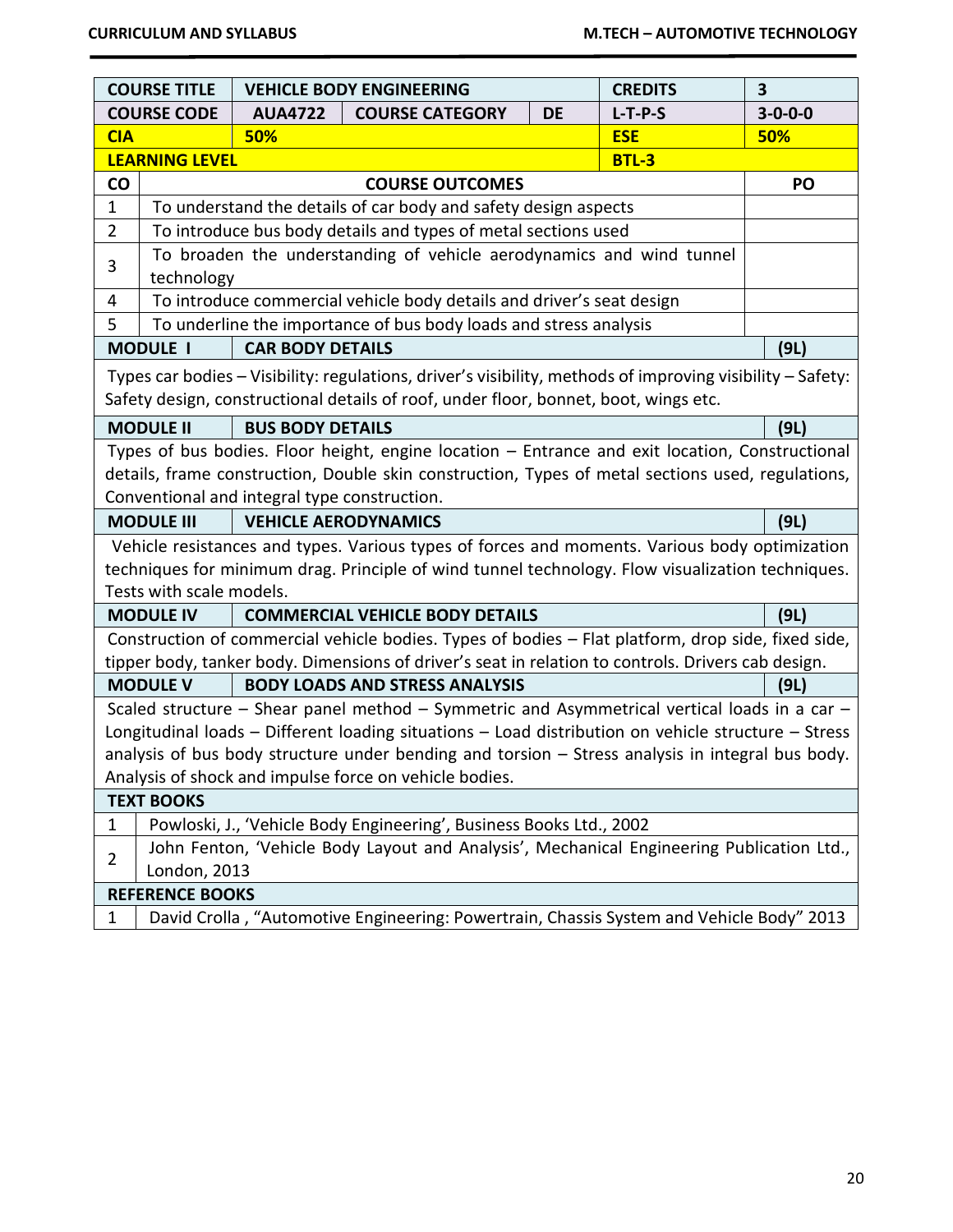|                 | <b>COURSE TITLE</b><br><b>AUTOMOTIVE MATERIALS</b><br><b>CREDITS</b><br>$\overline{\mathbf{3}}$   |                                                                                                                                |              |                 |  |  |
|-----------------|---------------------------------------------------------------------------------------------------|--------------------------------------------------------------------------------------------------------------------------------|--------------|-----------------|--|--|
|                 | <b>COURSE CODE</b>                                                                                | <b>COURSE CATEGORY</b><br><b>AUA4723</b><br><b>DE</b>                                                                          | $L-T-P-S$    | $3 - 0 - 0 - 0$ |  |  |
| <b>CIA</b>      | 50%<br><b>ESE</b>                                                                                 |                                                                                                                                |              |                 |  |  |
|                 | <b>LEARNING LEVEL</b>                                                                             |                                                                                                                                | <b>BTL-3</b> |                 |  |  |
| $\mathsf{co}\,$ |                                                                                                   | <b>COURSE OUTCOMES</b>                                                                                                         |              | PO              |  |  |
| $\mathbf{1}$    |                                                                                                   | Understand the mechanical and chemical behaviour of materials                                                                  |              |                 |  |  |
| $\overline{2}$  |                                                                                                   | Acquire knowledge on different class of materials and their selection criterion                                                |              |                 |  |  |
| 3               |                                                                                                   | Get knowledge on engineering alloys.                                                                                           |              |                 |  |  |
| 4               |                                                                                                   | Gain knowledge on application of various surface treatments of metals.                                                         |              |                 |  |  |
| 5               |                                                                                                   | Gain knowledge on modern materials and alloys                                                                                  |              |                 |  |  |
|                 | <b>MODULE I</b>                                                                                   | REVIEW OF MECHANICAL AND CHEMICAL BEHAVIOUR OF                                                                                 |              | (9L)            |  |  |
|                 |                                                                                                   | <b>MATERIALS</b>                                                                                                               |              |                 |  |  |
|                 |                                                                                                   | Structure of crystalline solids, imperfections in solids, Plastic deformation -Strengthening                                   |              |                 |  |  |
|                 |                                                                                                   | mechanisms - Griffith's theory of failure modes -Damping properties of materials - fracture                                    |              |                 |  |  |
|                 |                                                                                                   | toughness - Initiation and propagation of fatigue cracks -Creep mechanisms environmentally                                     |              |                 |  |  |
|                 |                                                                                                   | induced degradation and preventive solutions.                                                                                  |              |                 |  |  |
|                 | <b>MODULE II</b>                                                                                  | <b>AUTOMOTIVE COMPONENTS &amp; MATERIAL SELECTION</b>                                                                          |              | (9L)            |  |  |
|                 |                                                                                                   | Organized process of Selection of Materials for different components. Materials for Power train                                |              |                 |  |  |
|                 |                                                                                                   | components like cylinder block, head & liner, piston &piston rings, gudgeon pin, connecting rod,                               |              |                 |  |  |
|                 |                                                                                                   | bearings, crankshaft, flywheel, camshaft, valves, valves seats, springs, gear train, chain & belt                              |              |                 |  |  |
|                 | systems, cabin interiors.                                                                         | drives. Materials for Automobile components like body -in -white, crash worthiness, suspension                                 |              |                 |  |  |
|                 | <b>MODULE III</b>                                                                                 | <b>ENGINEERING ALLOYS</b>                                                                                                      |              | (9L)            |  |  |
|                 |                                                                                                   | Cast iron, steels, alloy steels - significance of iron - iron carbon diagram in design of steels and cast                      |              |                 |  |  |
|                 |                                                                                                   | irons, stainless steels, types, specific applications, heat treatment, effect of alloying elements                             |              |                 |  |  |
|                 |                                                                                                   | Aluminium, Magnesium and wrought and cast alloys used in automotive applications -Types,                                       |              |                 |  |  |
|                 |                                                                                                   | specifications, heat treatment.                                                                                                |              |                 |  |  |
|                 |                                                                                                   | SURFACE MODIFICATION OF MATERIALS AND NON METALLIC                                                                             |              |                 |  |  |
|                 | <b>MODULE IV</b>                                                                                  | <b>MATERIALS</b>                                                                                                               |              | (9L)            |  |  |
|                 |                                                                                                   | Mechanical surface treatment and coating - Case hardening and hard facing - thermal spraying -                                 |              |                 |  |  |
|                 |                                                                                                   | vapour Deposition- iron implantation - Diffusion coating - Electroplating and Electro-less -                                   |              |                 |  |  |
|                 |                                                                                                   | Conversion coating -Ceramic and organic coatings - laser based surface modification - Diamond                                  |              |                 |  |  |
|                 |                                                                                                   | coating. Elastomers and Engineering Plastics, FRP Composite materials, ceramics, laminated & heat                              |              |                 |  |  |
|                 |                                                                                                   | treated glass, adhesive bonding, An over view of Manufacturing processing, their characteristics                               |              |                 |  |  |
|                 | features, types and applications.                                                                 |                                                                                                                                |              |                 |  |  |
|                 | <b>MODULE V</b>                                                                                   | <b>MODERN MATERIALS AND ALLOYS</b>                                                                                             |              | (9L)            |  |  |
|                 |                                                                                                   | Lightweight materials & implications on vehicle design, Micro alloyed, high strength low alloy steel                           |              |                 |  |  |
|                 | - High strength Steels (HSS), Advanced High Strength Steels (AHSS), Ultra high strength Steels    |                                                                                                                                |              |                 |  |  |
|                 | (UHSS), developments in Aluminium and Magnesium alloys, carbon fiber composites, Natural          |                                                                                                                                |              |                 |  |  |
|                 | fibers, refractory metals, SMART Materials - shape memory alloys (SMA), Piezo-electric materials, |                                                                                                                                |              |                 |  |  |
|                 | MEMS, Metallic glass-Quasi crystal and Nano crystalline materials.<br><b>TEXT BOOKS</b>           |                                                                                                                                |              |                 |  |  |
|                 |                                                                                                   |                                                                                                                                |              |                 |  |  |
| $\mathbf{1}$    |                                                                                                   | Callister W.D, "Material Science and Engineering-An introduction", Wiley -Eastern, 2016                                        |              |                 |  |  |
| $\overline{2}$  |                                                                                                   | Kenneth G.Budinski and Michael K.Budinski "Engineering Materials" Prentice-Hall of India<br>Private Limited, 9th Edition 2012. |              |                 |  |  |
|                 | <b>REFERENCE BOOKS</b>                                                                            |                                                                                                                                |              |                 |  |  |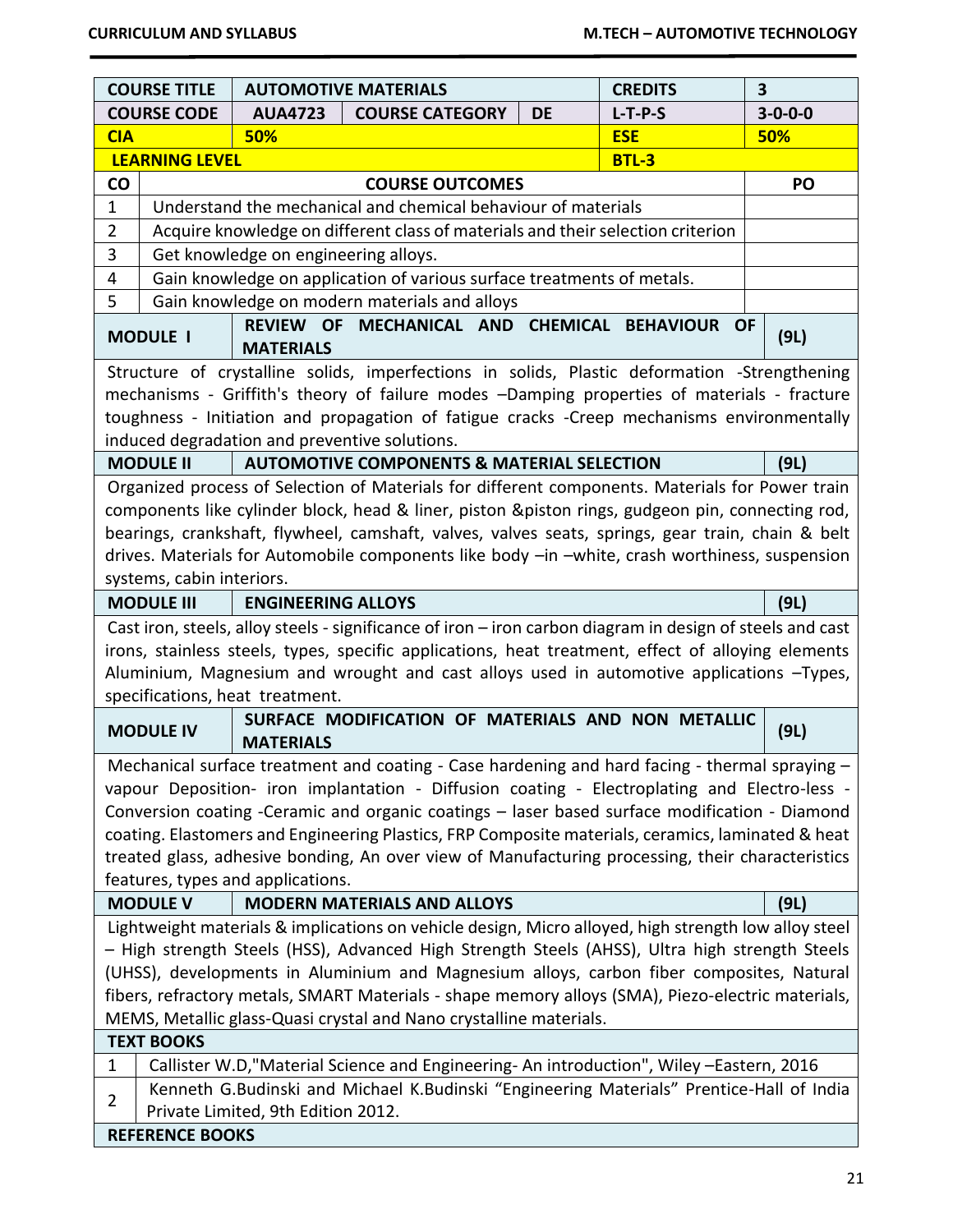| Hiroshi Yamagata "The Science and Technology of Materials in Automotive Engines", 2009                   |
|----------------------------------------------------------------------------------------------------------|
| Thomas H. Courtney, "Mechanical Behaviour of Materials", McGraw Hill, 2008                               |
| Flinn R. A. and Trojan P. K.,"Engineering Materials and their Applications", Jaico Publications,<br>2012 |
| Avner S.H., "Introduction to physical metallurgy" - Tata McGraw Hill, 2015                               |

|                                                | <b>COURSE TITLE</b><br><b>CREDITS</b><br><b>AUTOMOTIVE ELECTRICAL AND ELECTRONICS</b>                       |                                      |                                                                                                         | 3  |              |                 |
|------------------------------------------------|-------------------------------------------------------------------------------------------------------------|--------------------------------------|---------------------------------------------------------------------------------------------------------|----|--------------|-----------------|
|                                                | <b>COURSE CODE</b>                                                                                          | <b>AUA4724</b>                       | <b>COURSE CATEGORY</b>                                                                                  | DE | $L-T-P-S$    | $3 - 0 - 0 - 0$ |
| <b>CIA</b>                                     | 50%<br><b>ESE</b>                                                                                           |                                      |                                                                                                         |    | 50%          |                 |
|                                                | <b>LEARNING LEVEL</b>                                                                                       |                                      |                                                                                                         |    | <b>BTL-3</b> |                 |
| $\mathsf{co}$                                  |                                                                                                             |                                      | <b>COURSE OUTCOMES</b>                                                                                  |    |              |                 |
| $\mathbf{1}$                                   |                                                                                                             |                                      | Familiarize with lead acid battery and accessories.                                                     |    |              |                 |
| $\overline{2}$                                 |                                                                                                             |                                      | Acquire the knowledge of starting system.                                                               |    |              |                 |
| 3                                              |                                                                                                             |                                      | Develop the knowledge on charging system.                                                               |    |              |                 |
| 4                                              |                                                                                                             |                                      | Gain knowledge on automotive electronics.                                                               |    |              |                 |
| 5                                              |                                                                                                             |                                      | Gain the information about sensors and activators.                                                      |    |              |                 |
|                                                | <b>MODULE I</b>                                                                                             |                                      | <b>BATTERIES AND ACCESSORIES</b>                                                                        |    |              | (9L)            |
|                                                |                                                                                                             |                                      | Principle and construction of lead acid battery, characteristics of battery, rating capacity and        |    |              |                 |
|                                                |                                                                                                             |                                      | efficiency of batteries, various tests on batteries, maintenance and charging. Lighting system:         |    |              |                 |
|                                                |                                                                                                             |                                      | insulated and earth return system, details of head light and side light, LED lighting system, headlight |    |              |                 |
|                                                |                                                                                                             |                                      | dazzling and preventive methods - Horn, wiper system and trafficator.                                   |    |              |                 |
|                                                | <b>MODULE II</b>                                                                                            | <b>STARTING SYSTEM</b>               |                                                                                                         |    |              | (9L)            |
|                                                |                                                                                                             |                                      | Condition at starting, behavior of starter during starting, series motor and its characteristics,       |    |              |                 |
|                                                |                                                                                                             |                                      | principle and construction of starter motor, working of different starter drive units, care and         |    |              |                 |
|                                                |                                                                                                             |                                      | maintenances of starter motor, starter switches.                                                        |    |              |                 |
|                                                | <b>MODULE III</b>                                                                                           | <b>CHARGING SYSTEM</b>               |                                                                                                         |    |              | (9L)            |
|                                                |                                                                                                             |                                      | Generation of direct current, shunt generator characteristics, armature reaction, third brush           |    |              |                 |
|                                                |                                                                                                             |                                      | regulation, cutout, Voltage and current regulators, compensated voltage regulator, alternators          |    |              |                 |
|                                                |                                                                                                             |                                      | principle and constructional aspects and bridge rectifiers, new developments.                           |    |              |                 |
|                                                | <b>MODULE IV</b>                                                                                            |                                      | <b>FUNDAMENTALS OF AUTOMOTIVE ELECTRONICS</b>                                                           |    |              | (9L)            |
|                                                |                                                                                                             |                                      | Current trends in automotive electronic engine management system, electromagnetic interference          |    |              |                 |
|                                                |                                                                                                             |                                      | suppression, electromagnetic compatibility, electronic dashboard instruments, onboard diagnostic        |    |              |                 |
|                                                |                                                                                                             | system, security and warning system. |                                                                                                         |    |              |                 |
|                                                | <b>MODULE V</b>                                                                                             |                                      | <b>SENSORS AND ACTUATORS</b>                                                                            |    |              | (9L)            |
|                                                | Types of sensors: sensor for speed, throttle position, exhaust oxygen level, manifold pressure,             |                                      |                                                                                                         |    |              |                 |
|                                                | crankshaft position, coolant temperature, exhaust temperature, air mass flow for engine                     |                                      |                                                                                                         |    |              |                 |
| application. Solenoids, stepper motors, relay. |                                                                                                             |                                      |                                                                                                         |    |              |                 |
| <b>TEXT BOOKS</b>                              |                                                                                                             |                                      |                                                                                                         |    |              |                 |
|                                                | Young A.P. & Griffiths. L. "Automotive Electrical Equipment", ELBS & New Press-reprint 2010.<br>$\mathbf 1$ |                                      |                                                                                                         |    |              |                 |
| $\overline{2}$                                 | Crouse, W.H "Automobile Electrical Equipment", McGraw-Hill Book Co., Inc., New York, 3rd                    |                                      |                                                                                                         |    |              |                 |
|                                                | edition, reprint 2010.                                                                                      |                                      |                                                                                                         |    |              |                 |
|                                                | <b>REFERENCE BOOKS</b>                                                                                      |                                      |                                                                                                         |    |              |                 |
| $\mathbf{1}$                                   |                                                                                                             |                                      | Kholi.P.L "Automotive Electrical Equipment", Tata McGraw-Hill Co., Ltd., New                            |    |              |                 |
|                                                | Delhi, reprint 2011                                                                                         |                                      |                                                                                                         |    |              |                 |
|                                                | Robert Bosch, "Automotive Hand Book", SAE (5th Edition), 2010.<br>$\overline{2}$                            |                                      |                                                                                                         |    |              |                 |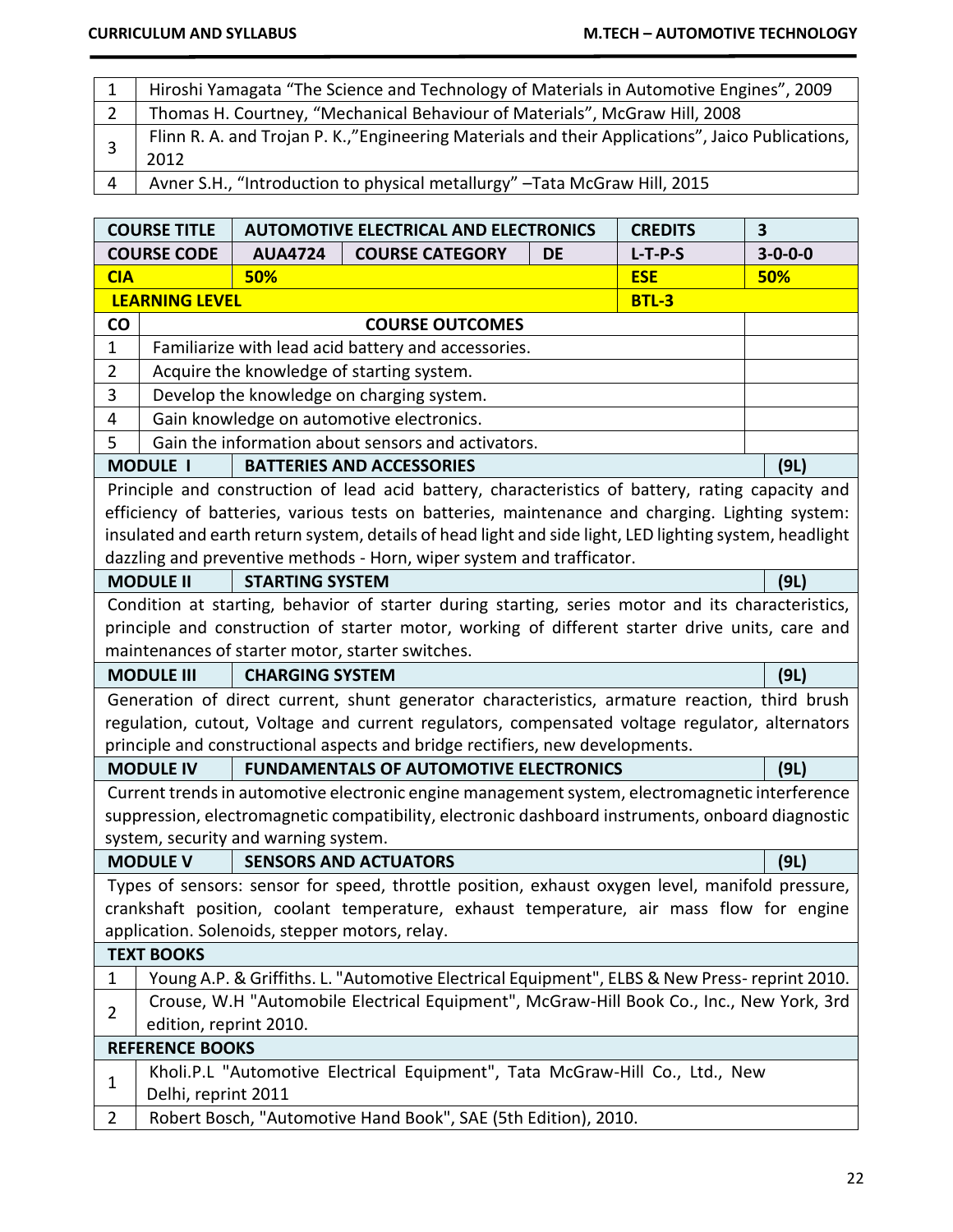|                   | ADVANCED MANUFACTURING TECHNOLOGY<br><b>COURSE TITLE</b><br><b>CREDITS</b><br><b>FOR AUTOMOTIVE COMPONENTS</b> |                                        |                                                                                                                                                                                                        | $\overline{\mathbf{3}}$ |           |                 |
|-------------------|----------------------------------------------------------------------------------------------------------------|----------------------------------------|--------------------------------------------------------------------------------------------------------------------------------------------------------------------------------------------------------|-------------------------|-----------|-----------------|
|                   | <b>COURSE CODE</b>                                                                                             | <b>AUA4725</b>                         | <b>COURSE CATEGORY</b>                                                                                                                                                                                 | <b>DE</b>               | $L-T-P-S$ | $3 - 0 - 0 - 0$ |
| <b>CIA</b>        | 50%<br><b>ESE</b>                                                                                              |                                        |                                                                                                                                                                                                        |                         | 50%       |                 |
|                   | <b>LEARNING LEVEL</b><br><b>BTL-3</b>                                                                          |                                        |                                                                                                                                                                                                        |                         |           |                 |
| $\mathsf{co}\,$   |                                                                                                                |                                        | <b>COURSE OUTCOMES</b>                                                                                                                                                                                 |                         |           |                 |
| $\mathbf 1$       |                                                                                                                |                                        | To understand the basic concepts of powder metallurgy                                                                                                                                                  |                         |           |                 |
| $\overline{2}$    |                                                                                                                |                                        | To acquire knowledge about the metal forming processes                                                                                                                                                 |                         |           |                 |
|                   |                                                                                                                |                                        | To study in detail about the modern casting and machining processes followed                                                                                                                           |                         |           |                 |
| 3                 |                                                                                                                | in automotive components               |                                                                                                                                                                                                        |                         |           |                 |
| $\overline{4}$    |                                                                                                                |                                        | To have an in depth study about various processes of gear manufacture                                                                                                                                  |                         |           |                 |
| 5                 |                                                                                                                |                                        | To have an in depth study about recent trends in manufacturing of automotive                                                                                                                           |                         |           |                 |
|                   | components                                                                                                     |                                        |                                                                                                                                                                                                        |                         |           |                 |
|                   | <b>MODULE I</b>                                                                                                |                                        | <b>Power Metallurgy and Processing of Plastics</b>                                                                                                                                                     |                         |           | (9L)            |
|                   |                                                                                                                |                                        | Powder metallurgy process, Process variables, manufacture of friction lining materials for clutch                                                                                                      |                         |           |                 |
|                   |                                                                                                                |                                        | and brakes. Plastics - raw material - automobile components - molding- injection, compression and                                                                                                      |                         |           |                 |
|                   |                                                                                                                |                                        | blow - PV foam molding- machining of plastics.                                                                                                                                                         |                         |           |                 |
|                   | <b>MODULE II</b>                                                                                               | <b>Forming Process</b>                 |                                                                                                                                                                                                        |                         |           | (9L)            |
|                   |                                                                                                                |                                        | Forging- process flow chart, forging of valves of valves, connecting rod, crank shaft, cam shaft,                                                                                                      |                         |           |                 |
|                   |                                                                                                                |                                        | propeller shaft, transmission gear blanks, steering column. Extrusions: Basic process steps,                                                                                                           |                         |           |                 |
|                   |                                                                                                                |                                        | extrusion of transmission shaft, housing spindle, steering worm blanks, Piston pin and valve tappets.                                                                                                  |                         |           |                 |
|                   |                                                                                                                |                                        | Hydroforming: Process, hydro forming of exhaust manifold and comparison with conventional                                                                                                              |                         |           |                 |
|                   |                                                                                                                |                                        | methods- Hydro forming of tail lamp housing- forming of wheel disc and rims. Stretch forming -                                                                                                         |                         |           |                 |
|                   | <b>MODULE III</b>                                                                                              | <b>Casting and Machining</b>           | Process, stretch forming of auto body panels - Super plastic alloys for auto body panels.                                                                                                              |                         |           | (9L)            |
|                   |                                                                                                                |                                        |                                                                                                                                                                                                        |                         |           |                 |
|                   |                                                                                                                |                                        | Sand casting of cylinder block and liners - Centrifugal casting of flywheel, piston rings, bearing<br>bushes, and liners, permanent mould casting of piston, pressure die casting of carburettor other |                         |           |                 |
|                   |                                                                                                                |                                        | small auto parts. Machining of connecting rods - crank shafts - cam shafts - pistons - piston pins -                                                                                                   |                         |           |                 |
|                   |                                                                                                                |                                        | piston rings - valves - front and rear axle housings - fly wheel - Honing of cylinder bores - Copy                                                                                                     |                         |           |                 |
|                   |                                                                                                                | turning and profile grinding machines. |                                                                                                                                                                                                        |                         |           |                 |
|                   | <b>MODULE IV</b>                                                                                               | <b>Gear Manufacturing</b>              |                                                                                                                                                                                                        |                         |           | (9L)            |
|                   |                                                                                                                |                                        | Gear milling, Hobbing and shaping, planning-Bevel gear production - Gear finishing and inspection.                                                                                                     |                         |           |                 |
|                   | <b>MODULE V</b>                                                                                                |                                        | <b>Recent Trends In Manufacturing of Auto Components</b>                                                                                                                                               |                         |           | (9L)            |
|                   |                                                                                                                |                                        | Powder injection moulding - Production of aluminium MMC liners for engine blocks - Plasma spray                                                                                                        |                         |           |                 |
|                   |                                                                                                                |                                        | coated engine blocks and valves - Recent developments in auto body panel forming - Squeeze                                                                                                             |                         |           |                 |
|                   | casting of pistons - aluminimum composite brake rotors. Sinter diffusion bonded idler sprocket-                |                                        |                                                                                                                                                                                                        |                         |           |                 |
|                   | Gas injection molding of window channel - cast con process for auto parts.                                     |                                        |                                                                                                                                                                                                        |                         |           |                 |
| <b>TEXT BOOKS</b> |                                                                                                                |                                        |                                                                                                                                                                                                        |                         |           |                 |
| $\mathbf{1}$      | Haslehurst.S.E., " Manufacturing Technology ", ELBS, London, 1990.                                             |                                        |                                                                                                                                                                                                        |                         |           |                 |
|                   | Rusinoff, "Forging and Forming of metals", D.B. Taraporevala Son & Co. Pvt Ltd., Mumbai,                       |                                        |                                                                                                                                                                                                        |                         |           |                 |
| $\overline{2}$    | 1995.                                                                                                          |                                        |                                                                                                                                                                                                        |                         |           |                 |
|                   | <b>REFERENCE BOOKS</b>                                                                                         |                                        |                                                                                                                                                                                                        |                         |           |                 |
| $\mathbf{1}$      |                                                                                                                |                                        | Sabroff.A.M. & Others, "Forging Materials & Processes", Reinhold Book Corporation, New                                                                                                                 |                         |           |                 |
|                   | York, 1988.                                                                                                    |                                        |                                                                                                                                                                                                        |                         |           |                 |
| $\overline{2}$    | High Velocity " Forming of Metals ", ASTME, prentice Hall of India (P) Ltd., New Delhi, 1990.                  |                                        |                                                                                                                                                                                                        |                         |           |                 |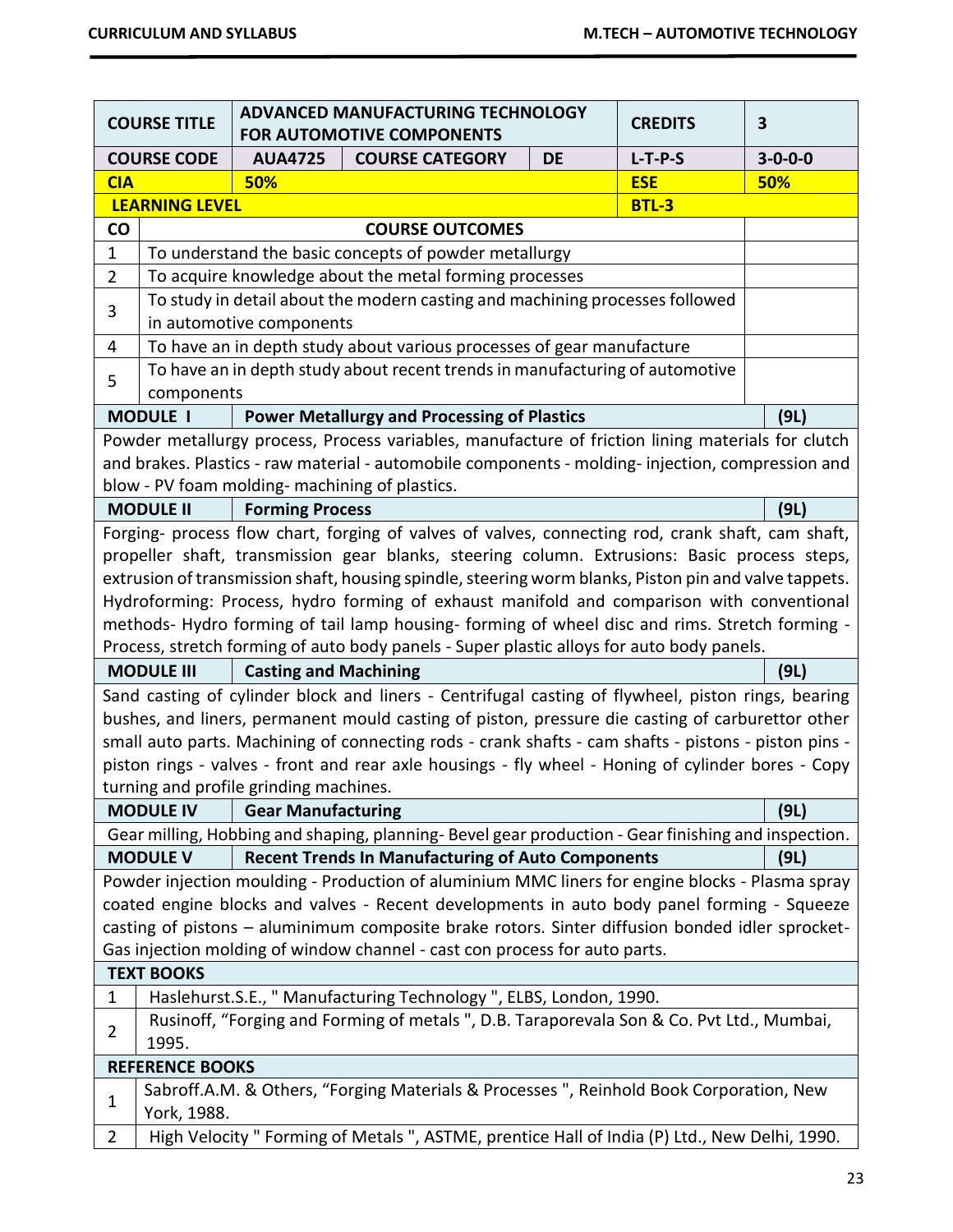|                                                                                       | <b>COURSE TITLE</b><br><b>AUTOMOTIVE SAFETY</b>                                                                                                                                                                  |                                      |                                                                                                                                                                                                                                                                                                                 | <b>CREDITS</b> | $\overline{\mathbf{3}}$ |                 |  |
|---------------------------------------------------------------------------------------|------------------------------------------------------------------------------------------------------------------------------------------------------------------------------------------------------------------|--------------------------------------|-----------------------------------------------------------------------------------------------------------------------------------------------------------------------------------------------------------------------------------------------------------------------------------------------------------------|----------------|-------------------------|-----------------|--|
|                                                                                       | <b>COURSE CODE</b>                                                                                                                                                                                               | <b>AUA4726</b>                       | <b>COURSE CATEGORY</b>                                                                                                                                                                                                                                                                                          | <b>DE</b>      | $L-T-P-S$               | $3 - 0 - 0 - 0$ |  |
| <b>CIA</b>                                                                            |                                                                                                                                                                                                                  | 50%                                  |                                                                                                                                                                                                                                                                                                                 |                | <b>ESE</b>              | 50%             |  |
|                                                                                       | <b>LEARNING LEVEL</b><br><b>BTL-3</b>                                                                                                                                                                            |                                      |                                                                                                                                                                                                                                                                                                                 |                |                         |                 |  |
| CO                                                                                    |                                                                                                                                                                                                                  |                                      | <b>COURSE OUTCOMES</b>                                                                                                                                                                                                                                                                                          |                |                         |                 |  |
| $\mathbf{1}$                                                                          | Know about the basics about the vehicle.                                                                                                                                                                         |                                      |                                                                                                                                                                                                                                                                                                                 |                |                         |                 |  |
| $\overline{2}$                                                                        |                                                                                                                                                                                                                  |                                      | Understand the safety aspects in the vehicle                                                                                                                                                                                                                                                                    |                |                         |                 |  |
| 3                                                                                     |                                                                                                                                                                                                                  |                                      | Know and understand the various safety aspects                                                                                                                                                                                                                                                                  |                |                         |                 |  |
| 4                                                                                     |                                                                                                                                                                                                                  | to detect the defects in the vehicle | To get the knowledge in sensors provided in the vehicle to avoid the crash and                                                                                                                                                                                                                                  |                |                         |                 |  |
| 5                                                                                     |                                                                                                                                                                                                                  |                                      | To know about the comfort and convenience system                                                                                                                                                                                                                                                                |                |                         |                 |  |
|                                                                                       | <b>MODULE I</b>                                                                                                                                                                                                  | <b>INTRODUCTION</b>                  |                                                                                                                                                                                                                                                                                                                 |                |                         | (9L)            |  |
|                                                                                       | sandwich construction.                                                                                                                                                                                           |                                      | Design of the body for safety, Energy equation, Engine location, Deceleration of vehicle inside passenger<br>compartment, Deceleration on impact with stationary and movable obstacle, Concept of crumble zone, Safety                                                                                          |                |                         |                 |  |
|                                                                                       | <b>MODULE II</b>                                                                                                                                                                                                 | <b>SAFETY CONCEPTS</b>               |                                                                                                                                                                                                                                                                                                                 |                |                         | (9L)            |  |
|                                                                                       |                                                                                                                                                                                                                  | of passenger compartment on impact.  | Active safety: Driving safety, Conditional safety, Perceptibility safety, Operating safety- Passive safety:<br>Exterior safety, Interior safety, Deformation behaviour of vehicle body, Speed and acceleration characteristics                                                                                  |                |                         |                 |  |
|                                                                                       | <b>MODULE III</b>                                                                                                                                                                                                | <b>SAFETY EQUIPMENTS</b>             |                                                                                                                                                                                                                                                                                                                 |                |                         | (9L)            |  |
|                                                                                       |                                                                                                                                                                                                                  |                                      | Seat belt, Regulations, Automatic seat belt tightener system, Collapsible steering column, Tiltable steering wheel,<br>Air bags, Electronic system for activating air bags, Bumper design for safety, Antiskid braking system, Regenerative<br>Braking System, Cruise Control, Adaptive Cruise Control Devices. |                |                         |                 |  |
|                                                                                       | <b>MODULE IV</b>                                                                                                                                                                                                 |                                      | <b>COLLISION WARNING AND AVOIDANCE</b>                                                                                                                                                                                                                                                                          |                |                         | (9L)            |  |
|                                                                                       |                                                                                                                                                                                                                  |                                      | Collision warning system, Causes of rear end collision, Frontal object detection, ear vehicle object detection system,<br>Object detection system with braking system interactions, Driver Fitness Detection.                                                                                                   |                |                         |                 |  |
|                                                                                       | <b>MODULE V</b>                                                                                                                                                                                                  |                                      | <b>COMFORT AND CONVENIENCE SYSTEM</b>                                                                                                                                                                                                                                                                           |                |                         | (9L)            |  |
|                                                                                       | Steering and mirror adjustment, Central locking system, Garage door opening system, Tyre pressure control<br>system, Rain sensor system, Environment information system, Manual and Automated Wiper System, GPS. |                                      |                                                                                                                                                                                                                                                                                                                 |                |                         |                 |  |
| <b>TEXT BOOKS</b>                                                                     |                                                                                                                                                                                                                  |                                      |                                                                                                                                                                                                                                                                                                                 |                |                         |                 |  |
| Bosch - "Automotive Handbook" - 5th edition - SAE publication - 2000.<br>$\mathbf{1}$ |                                                                                                                                                                                                                  |                                      |                                                                                                                                                                                                                                                                                                                 |                |                         |                 |  |
| $\overline{2}$                                                                        |                                                                                                                                                                                                                  |                                      |                                                                                                                                                                                                                                                                                                                 |                |                         |                 |  |
|                                                                                       | <b>REFERENCE BOOKS</b>                                                                                                                                                                                           |                                      |                                                                                                                                                                                                                                                                                                                 |                |                         |                 |  |
| $\mathbf{1}$                                                                          |                                                                                                                                                                                                                  |                                      | J.Powloski - "Vehicle Body Engineering" - Business books limited, London - 1969.                                                                                                                                                                                                                                |                |                         |                 |  |
| $\overline{2}$                                                                        | Ronald.K.Jurgen - "Automotive Electronics Handbook" - Second edition- McGraw-Hill Inc., - 1999.                                                                                                                  |                                      |                                                                                                                                                                                                                                                                                                                 |                |                         |                 |  |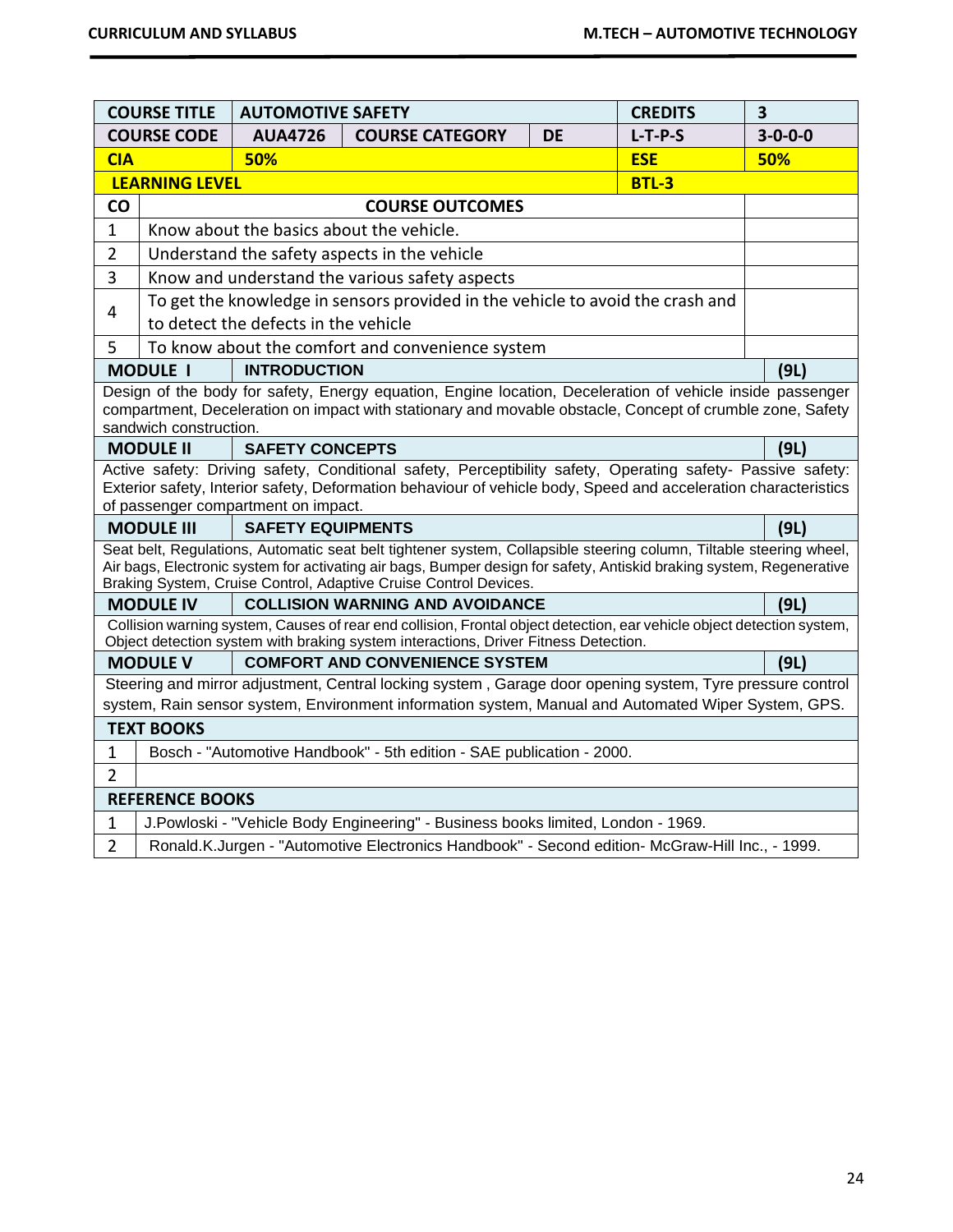# **COURSES FOR ELECTIVES II**

|                   | <b>COURSE TITLE</b>                                                                |                                | <b>ADVANCED INTERNAL COMBUSTION ENGINES</b>                                                           |           | <b>CREDITS</b> | 3               |
|-------------------|------------------------------------------------------------------------------------|--------------------------------|-------------------------------------------------------------------------------------------------------|-----------|----------------|-----------------|
|                   | <b>COURSE CODE</b>                                                                 | <b>AUA4727</b>                 | <b>COURSE CATEGORY</b>                                                                                | <b>DE</b> | $L-T-P-S$      | $3 - 0 - 0 - 0$ |
| <b>CIA</b>        |                                                                                    | 50%                            |                                                                                                       |           | <b>ESE</b>     | 50%             |
|                   | <b>BTL-3</b><br><b>LEARNING LEVEL</b>                                              |                                |                                                                                                       |           |                |                 |
| $\mathsf{co}\,$   |                                                                                    |                                | <b>COURSE OUTCOMES</b>                                                                                |           |                | PO              |
| $\mathbf{1}$      |                                                                                    |                                | Understand the concept of combustion in SI engines.                                                   |           |                |                 |
| $\overline{2}$    |                                                                                    |                                | Gain knowledge about the combustion in CI engines.                                                    |           |                |                 |
| 3                 |                                                                                    |                                | Gain insight on combustion modeling                                                                   |           |                |                 |
| 4                 |                                                                                    |                                | Acquire knowledge on advances in I.C. Engines                                                         |           |                |                 |
| 5                 |                                                                                    |                                | Familiarize on electronic engine management system                                                    |           |                |                 |
|                   | <b>MODULE I</b>                                                                    |                                | <b>COMBUSTION IN SI ENGINES</b>                                                                       |           |                | (9L)            |
|                   |                                                                                    |                                | Review of cycles (Otto, Diesel, Dual), Comparison of air standard, Fuel air and actual cycles, Simple |           |                |                 |
|                   | problems.                                                                          |                                |                                                                                                       |           |                |                 |
|                   | <b>MODULE II</b>                                                                   |                                | <b>COMBUSTION IN CI ENGINES</b>                                                                       |           |                | (9L)            |
|                   |                                                                                    |                                | Combustion reactions and stoichiometry, Heat of reaction, adiabatic flame temperature in              |           |                |                 |
|                   |                                                                                    |                                | constant pressure and constant volume systems, Fuels for internal combustion engines and their        |           |                |                 |
|                   |                                                                                    |                                | properties, Premixed and diffusion combustion as applicable to SI and CI engines, Concepts of         |           |                |                 |
|                   |                                                                                    |                                | burning rate and flame velocity, Fuel spray characteristics and combustion in diesel engines.         |           |                |                 |
|                   | <b>MODULE III</b>                                                                  |                                | <b>COMBUSTION MODELLING</b>                                                                           |           |                | (9L)            |
|                   |                                                                                    |                                | Basic concepts of engine simulation, Governing equations, Simulation of various engine processes      |           |                |                 |
|                   |                                                                                    |                                | for SI and CI engines. Adiabatic flame temperature, Heat release calculations. Thermodynamic and      |           |                |                 |
|                   |                                                                                    | Fluid mechanic based models.   |                                                                                                       |           |                |                 |
|                   | <b>MODULE IV</b>                                                                   |                                | <b>ADVANCES IN IC ENGINES</b>                                                                         |           |                | (9L)            |
|                   |                                                                                    |                                | LHR engines, Surface ignition concept and multi fuel engines, Stratified charge and lean burn         |           |                |                 |
|                   |                                                                                    |                                | engines, Performance and emission characteristics, Merits and demerits.                               |           |                |                 |
|                   | <b>MODULE V</b>                                                                    |                                | <b>ELECTRONIC ENGINE MANAGEMENT</b>                                                                   |           |                | (9L)            |
|                   |                                                                                    |                                | Computer control of SI & CI engines for better performance and low emissions, Closed loop control     |           |                |                 |
|                   |                                                                                    |                                | of engine parameters of fuel injection and ignition, Combined ignition and fuel management            |           |                |                 |
|                   |                                                                                    |                                | systems. Digital control techniques - Dwell angle calculation, Ignition timing calculation and        |           |                |                 |
|                   |                                                                                    | Injection duration calculation |                                                                                                       |           |                |                 |
| <b>TEXT BOOKS</b> |                                                                                    |                                |                                                                                                       |           |                |                 |
|                   | John B. Haywood, "Internal Combustion Engine Fundamentals", McGraw-Hill Automotive |                                |                                                                                                       |           |                |                 |
|                   | $\mathbf 1$<br>Technology series, 2012                                             |                                |                                                                                                       |           |                |                 |
| $\overline{2}$    |                                                                                    |                                | Ganesan .V - "IC Engines" - Tata McGraw-Hill, 2009.                                                   |           |                |                 |
|                   | <b>REFERENCE BOOKS</b>                                                             |                                |                                                                                                       |           |                |                 |
|                   |                                                                                    |                                | Ganesan .V - 'Computer Simulation of Spark Ignition Processes' - Universities Process Ltd,            |           |                |                 |
| $\mathbf{1}$      | Hyderabad - 2003.                                                                  |                                |                                                                                                       |           |                |                 |
| $\overline{2}$    |                                                                                    |                                | Ganesan. V. - Computer Simulation of Compression Ignition engines - Orcent Longman - 2008.            |           |                |                 |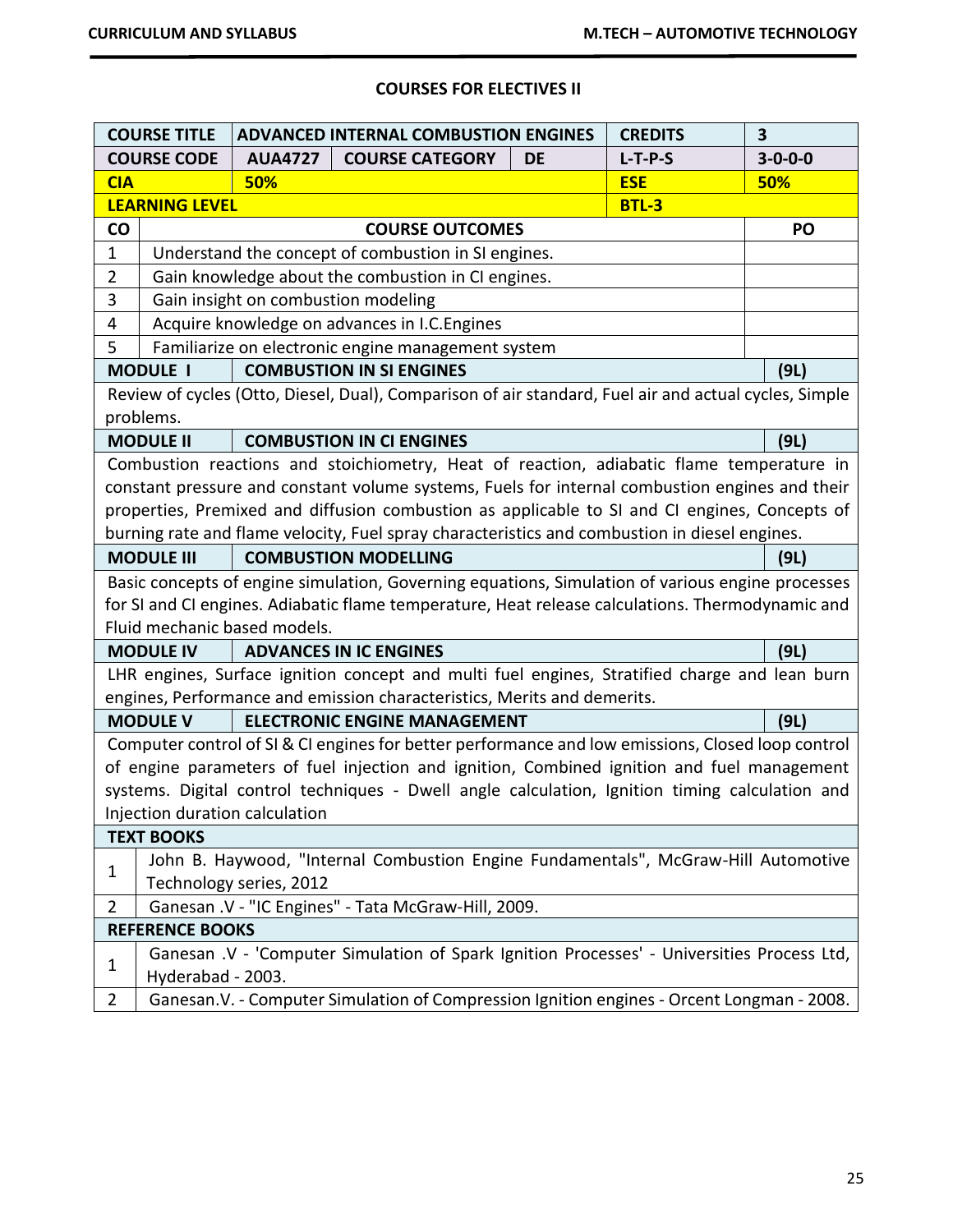|                                       | <b>COURSE TITLE</b><br><b>CREDITS</b><br><b>HYBRID AND ELECTRIC VEHICLES</b>              |                                             |                                                                                                                                                                                                                                               | $\overline{\mathbf{3}}$ |              |                 |
|---------------------------------------|-------------------------------------------------------------------------------------------|---------------------------------------------|-----------------------------------------------------------------------------------------------------------------------------------------------------------------------------------------------------------------------------------------------|-------------------------|--------------|-----------------|
|                                       | <b>COURSE CODE</b>                                                                        | <b>AUA4728</b>                              | <b>COURSE CATEGORY</b>                                                                                                                                                                                                                        | <b>DE</b>               | $L-T-P-S$    | $3 - 0 - 0 - 0$ |
| <b>CIA</b>                            |                                                                                           | 50%                                         |                                                                                                                                                                                                                                               |                         | <b>ESE</b>   | 50%             |
|                                       | <b>LEARNING LEVEL</b>                                                                     |                                             |                                                                                                                                                                                                                                               |                         | <b>BTL-3</b> |                 |
| <b>CO</b>                             |                                                                                           |                                             | <b>COURSE OUTCOMES</b>                                                                                                                                                                                                                        |                         |              | PO              |
| $\mathbf{1}$                          | Familiarize on concepts of electric vehicle & performance of electric vehicles            |                                             |                                                                                                                                                                                                                                               |                         |              |                 |
| $\overline{2}$                        |                                                                                           |                                             | Gain knowledge on Electric Propulsion Systems & Generators                                                                                                                                                                                    |                         |              |                 |
| 3                                     |                                                                                           |                                             | Acquire the knowledge on hybrid electric drive train systems                                                                                                                                                                                  |                         |              |                 |
| 4                                     |                                                                                           |                                             | Gain knowledge on motor controllers and control systems & energy storages                                                                                                                                                                     |                         |              |                 |
| 5                                     |                                                                                           |                                             | Attain the knowledge on Energy Storages - Fuel Cells & Solar Cars and Control                                                                                                                                                                 |                         |              |                 |
|                                       | Systems                                                                                   |                                             |                                                                                                                                                                                                                                               |                         |              |                 |
|                                       | <b>MODULE I</b>                                                                           | <b>ELECTRIC VEHICLES</b>                    |                                                                                                                                                                                                                                               |                         |              | (9L)            |
|                                       |                                                                                           |                                             | Layout of an electric vehicle, performance of electric vehicles – traction motor characteristics,                                                                                                                                             |                         |              |                 |
|                                       |                                                                                           |                                             | tractive effort, transmission requirements, vehicle performance, energy consumption, advantage                                                                                                                                                |                         |              |                 |
|                                       |                                                                                           |                                             | and limitations, specifications, system components, electronic control system.                                                                                                                                                                |                         |              |                 |
|                                       | <b>MODULE II</b>                                                                          |                                             | <b>ELECTRIC PROPULSION SYSTEMS &amp; GENERATORS</b>                                                                                                                                                                                           |                         |              | (9L)            |
|                                       |                                                                                           |                                             | DC motors, AC motors, permanent magnet motors, brushless DC and reluctance motors,                                                                                                                                                            |                         |              |                 |
|                                       |                                                                                           |                                             | characteristics, regenerative braking. DC generators, AC generators, voltage and frequency                                                                                                                                                    |                         |              |                 |
|                                       | regulations                                                                               |                                             |                                                                                                                                                                                                                                               |                         |              |                 |
|                                       | <b>MODULE III</b>                                                                         | <b>HYBRID VEHICLES</b>                      |                                                                                                                                                                                                                                               |                         |              | (9L)            |
|                                       |                                                                                           |                                             | Concepts of hybrid electric drive train, types, architecture of series and parallel hybrid electric drive                                                                                                                                     |                         |              |                 |
|                                       |                                                                                           |                                             | train, merits and demerits, series and parallel hybrid electric drive train design.                                                                                                                                                           |                         |              |                 |
|                                       | <b>MODULE IV</b>                                                                          | <b>STORAGES</b>                             | MOTOR CONTROLLERS AND CONTROL SYSTEMS                                                                                                                                                                                                         |                         | & ENERGY     | (9L)            |
|                                       |                                                                                           |                                             | Control system principles, speed and torque control - DC motors and AC motors.                                                                                                                                                                |                         |              |                 |
|                                       |                                                                                           |                                             | Electromechanical batteries-types of batteries -lead acid batteries, nickel based batteries, lithium                                                                                                                                          |                         |              |                 |
|                                       |                                                                                           |                                             | based batteries, electrochemical reactions, thermodynamic voltage, specific energy, specific                                                                                                                                                  |                         |              |                 |
|                                       |                                                                                           | power, energy efficiency, ultra-capacitors. |                                                                                                                                                                                                                                               |                         |              |                 |
|                                       | <b>MODULE V</b>                                                                           |                                             | <b>FUEL CELLS &amp; SOLAR CARS</b>                                                                                                                                                                                                            |                         |              | (9L)            |
|                                       |                                                                                           |                                             | Fuel cell, construction, working, equations, possible fuel sources, fuel reformer, design. Solar cars-                                                                                                                                        |                         |              |                 |
|                                       |                                                                                           |                                             | photovoltaic cells, tracking, efficiency and cost comparison.                                                                                                                                                                                 |                         |              |                 |
|                                       | <b>TEXT BOOKS</b>                                                                         |                                             |                                                                                                                                                                                                                                               |                         |              |                 |
| $\mathbf{1}$                          |                                                                                           |                                             | Mehrdad Ehsani, Yimin Gao, sebastien E. Gay and Ali Emadi, "Modern Electric, Hybrid Electric                                                                                                                                                  |                         |              |                 |
|                                       |                                                                                           |                                             | and Fuel Cell Vehicles: Fundamentals, Theory and Design", CRS Press, 2014.                                                                                                                                                                    |                         |              |                 |
| $\overline{2}$                        | James Larminie and John Loury, "Electric Vehicle Technology-Explained", John Wiley & Sons |                                             |                                                                                                                                                                                                                                               |                         |              |                 |
| Ltd., 2013.<br><b>REFERENCE BOOKS</b> |                                                                                           |                                             |                                                                                                                                                                                                                                               |                         |              |                 |
| $\mathbf{1}$                          |                                                                                           |                                             | Sandeep Dhameja, "Electric Vehicle Battery Systems", Butterworth -Heinemann, 2012.                                                                                                                                                            |                         |              |                 |
|                                       |                                                                                           |                                             |                                                                                                                                                                                                                                               |                         |              |                 |
|                                       |                                                                                           |                                             |                                                                                                                                                                                                                                               |                         |              |                 |
|                                       |                                                                                           |                                             |                                                                                                                                                                                                                                               |                         |              |                 |
| 4                                     | Heinemann, 2011.                                                                          |                                             |                                                                                                                                                                                                                                               |                         |              |                 |
| $\overline{2}$<br>3                   |                                                                                           |                                             | Donwhite Consultant Incorporate - Handbook of EMI / EMC - Vol I - 2015<br>Ronald K Jurgen, "Electric and Hybrid - Electric Vehicles", SAE, 2012<br>Ron Hodkinson and John Fenton, "Light Weight Electric/Hybrid Vehicle Design", Butterworth- |                         |              |                 |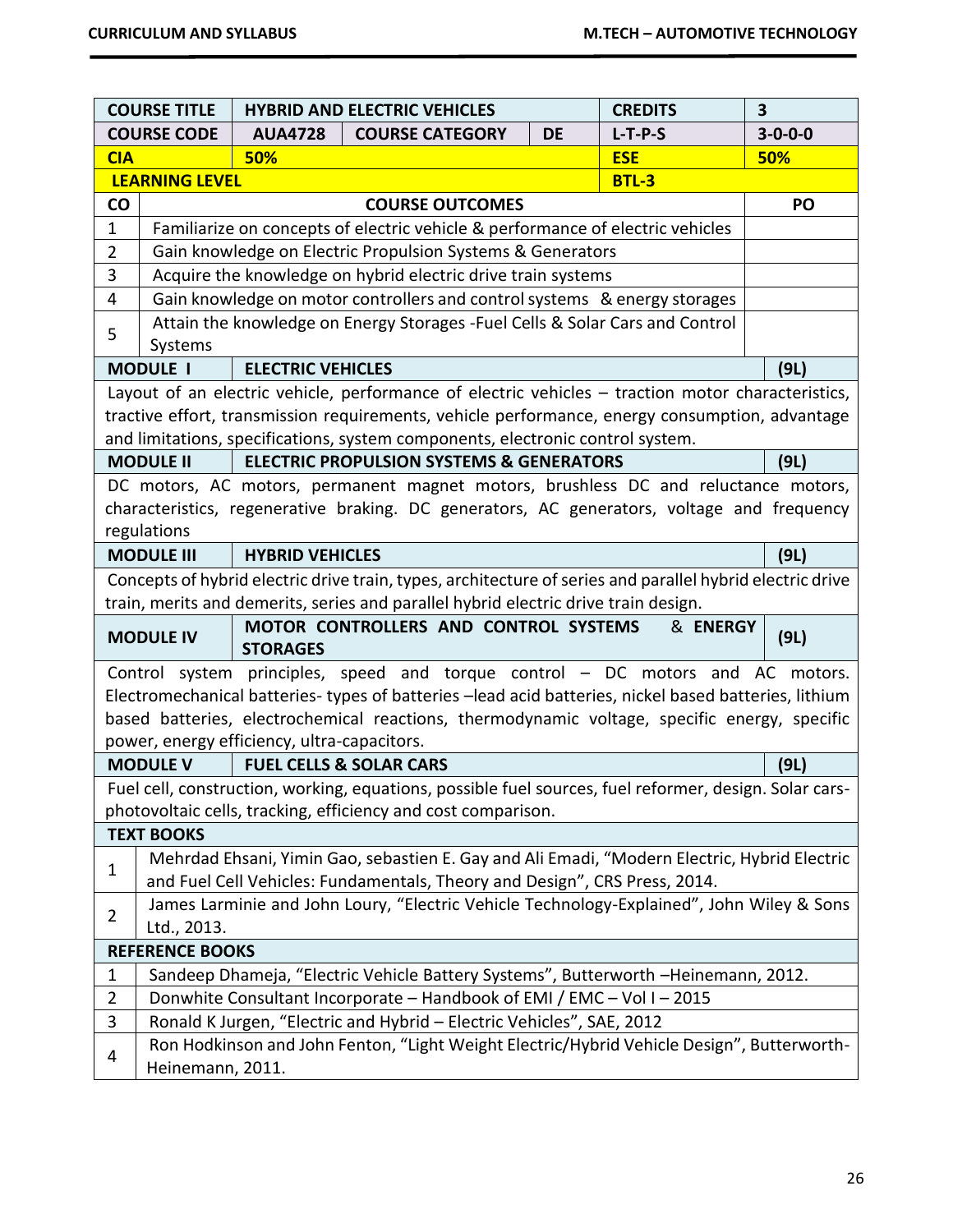|                | <b>COURSE TITLE</b>                                                                                                                                                                                                                                                                                                                                                                                                                                                          | <b>FUEL CELL TECHNOLOGY</b><br><b>CREDITS</b> |                                                                                                                                                                                                                                                                              |           |              |                 |
|----------------|------------------------------------------------------------------------------------------------------------------------------------------------------------------------------------------------------------------------------------------------------------------------------------------------------------------------------------------------------------------------------------------------------------------------------------------------------------------------------|-----------------------------------------------|------------------------------------------------------------------------------------------------------------------------------------------------------------------------------------------------------------------------------------------------------------------------------|-----------|--------------|-----------------|
|                | <b>COURSE CODE</b>                                                                                                                                                                                                                                                                                                                                                                                                                                                           | <b>AUA4729</b>                                | <b>COURSE CATEGORY</b>                                                                                                                                                                                                                                                       | <b>DE</b> | $L-T-P-S$    | $3 - 0 - 0 - 0$ |
| <b>CIA</b>     | 50%<br><b>ESE</b>                                                                                                                                                                                                                                                                                                                                                                                                                                                            |                                               |                                                                                                                                                                                                                                                                              |           |              | 50%             |
|                | <b>LEARNING LEVEL</b>                                                                                                                                                                                                                                                                                                                                                                                                                                                        |                                               |                                                                                                                                                                                                                                                                              |           | <b>BTL-3</b> |                 |
| co             |                                                                                                                                                                                                                                                                                                                                                                                                                                                                              |                                               | <b>COURSE OUTCOMES</b>                                                                                                                                                                                                                                                       |           |              | PO              |
| $\mathbf 1$    |                                                                                                                                                                                                                                                                                                                                                                                                                                                                              |                                               | Understand various types of Fuel Cells, its construction & working principles.                                                                                                                                                                                               |           |              |                 |
| $\overline{2}$ |                                                                                                                                                                                                                                                                                                                                                                                                                                                                              |                                               | Understand the Fuel Cells for automotive applications.                                                                                                                                                                                                                       |           |              |                 |
| 3              | characteristics.                                                                                                                                                                                                                                                                                                                                                                                                                                                             |                                               | Know about the various fuel cell components & its performance                                                                                                                                                                                                                |           |              |                 |
| 4              |                                                                                                                                                                                                                                                                                                                                                                                                                                                                              |                                               | Gain knowledge about the different types of fuels used in Fuel Cells.                                                                                                                                                                                                        |           |              |                 |
| 5              | fuels                                                                                                                                                                                                                                                                                                                                                                                                                                                                        |                                               | Do an analysis & comparative study of fuel cells with other types of alternate                                                                                                                                                                                               |           |              |                 |
|                | <b>Prerequisites:</b>                                                                                                                                                                                                                                                                                                                                                                                                                                                        |                                               |                                                                                                                                                                                                                                                                              |           |              |                 |
|                | <b>MODULE I</b>                                                                                                                                                                                                                                                                                                                                                                                                                                                              | <b>FUEL CELLS TYPES</b>                       |                                                                                                                                                                                                                                                                              |           |              | (9L)            |
|                | Introduction - working and types of fuel cell - Polymer Electrolyte Membrane (PEM) Fuel Cells<br>Direct Methanol Fuel Cells, Phosphoric Acid Fuel Cells, Molten Carbonate Fuel Cells, Solid Oxide<br>Fuel Cells, Regenerative Fuel Cells Alkaline Fuel Cells - low, medium and high temperature fuel cell,<br>Liquid and methanol types, Proton exchange membrane fuel cell solid oxide, Hydrogen fuel cells -<br>Thermodynamics and electrochemical kinetics of fuel cells. |                                               |                                                                                                                                                                                                                                                                              |           |              |                 |
|                | <b>MODULE II</b>                                                                                                                                                                                                                                                                                                                                                                                                                                                             |                                               | <b>FUEL CELLS FOR AUTOMOTIVE APPLICATIONS</b>                                                                                                                                                                                                                                |           |              | (9L)            |
|                |                                                                                                                                                                                                                                                                                                                                                                                                                                                                              |                                               | Fuel cells for automotive applications - Technology advances in fuel cell vehicle systems - Onboard<br>hydrogen storage - Liquid hydrogen and compressed hydrogen - Metal hydrides, Fuel cell control<br>system - Alkaline fuel cell - Road map to market.                   |           |              |                 |
|                | <b>MODULE III</b>                                                                                                                                                                                                                                                                                                                                                                                                                                                            |                                               | FUEL CELL COMPONENTS AND THEIR IMPACT ON PERFORMANCE                                                                                                                                                                                                                         |           |              | (9L)            |
|                |                                                                                                                                                                                                                                                                                                                                                                                                                                                                              |                                               | Fuel cell performance characteristics - Current/voltage, Voltage efficiency and power density,<br>ohmic resistance, Kinetic performance, Mass transfer effects - Membrane electrode assembly<br>components, Fuel cell stack, Bi-polar plate, Humidifiers and cooling plates. |           |              |                 |
|                | <b>MODULE IV</b>                                                                                                                                                                                                                                                                                                                                                                                                                                                             | <b>FUELING</b>                                |                                                                                                                                                                                                                                                                              |           |              | (9L)            |
|                | Hydrogen storage technology - Pressure cylinders, Liquid hydrogen, Metal hydrides, Carbon fibers<br>- Reformer technology - Steam reforming, Partial oxidation, Auto thermal reforming - CO removal,<br>Fuel cell technology based on removal like bio-mass.                                                                                                                                                                                                                 |                                               |                                                                                                                                                                                                                                                                              |           |              |                 |
|                | <b>FUEL CYCLE ANALYSIS</b><br><b>MODULE V</b><br>(9L)                                                                                                                                                                                                                                                                                                                                                                                                                        |                                               |                                                                                                                                                                                                                                                                              |           |              |                 |
|                | Introduction to fuel cycle analysis - Application to fuel cell and other competing technologies like                                                                                                                                                                                                                                                                                                                                                                         |                                               |                                                                                                                                                                                                                                                                              |           |              |                 |
|                | battery powered vehicles, SI engine fueled by natural gas and hydrogen and hybrid electric vehicle.                                                                                                                                                                                                                                                                                                                                                                          |                                               |                                                                                                                                                                                                                                                                              |           |              |                 |
|                | <b>TEXT BOOKS</b>                                                                                                                                                                                                                                                                                                                                                                                                                                                            |                                               |                                                                                                                                                                                                                                                                              |           |              |                 |
| 1              | Fuel Cells for automotive applications - professional engineering publishing UK. ISBN 1-86058<br>4233, 2004.                                                                                                                                                                                                                                                                                                                                                                 |                                               |                                                                                                                                                                                                                                                                              |           |              |                 |
|                | <b>REFERENCE BOOKS</b>                                                                                                                                                                                                                                                                                                                                                                                                                                                       |                                               |                                                                                                                                                                                                                                                                              |           |              |                 |
| 1              | 0877-1-2003.                                                                                                                                                                                                                                                                                                                                                                                                                                                                 |                                               | Fuel Cell Technology Handbook, SAE International Gregor Hoogers CRC Press ISBN 0-8493-                                                                                                                                                                                       |           |              |                 |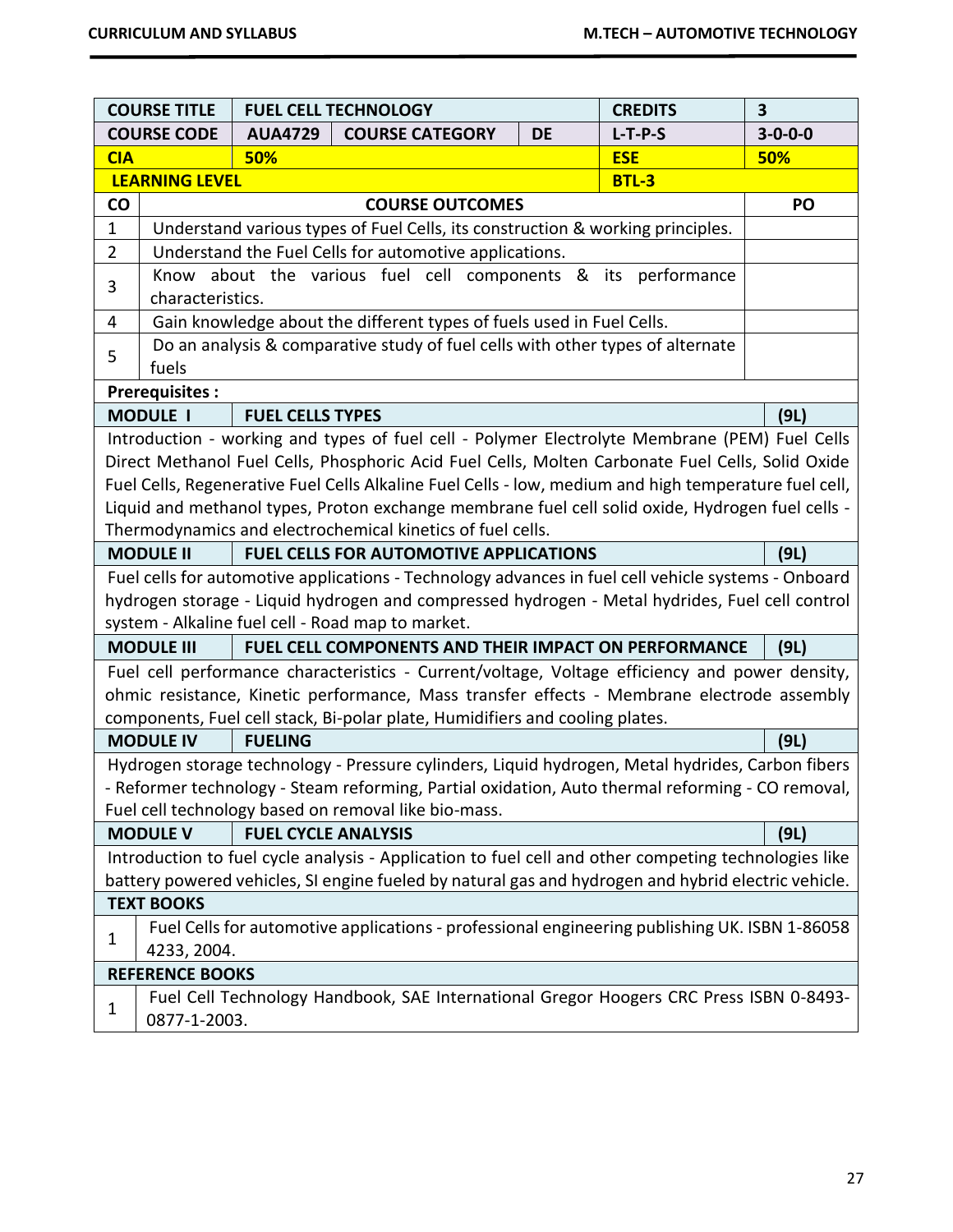|                        | <b>COURSE TITLE</b><br><b>VEHICULAR MAINTENANCE AND DIAGNOSTICS</b><br><b>CREDITS</b>              |                            |                                                                                                                                                                                             |           | $\overline{\mathbf{3}}$ |                 |
|------------------------|----------------------------------------------------------------------------------------------------|----------------------------|---------------------------------------------------------------------------------------------------------------------------------------------------------------------------------------------|-----------|-------------------------|-----------------|
|                        | <b>COURSE CODE</b>                                                                                 | <b>AUA4730</b>             | <b>COURSE CATEGORY</b>                                                                                                                                                                      | <b>DE</b> | $L-T-P-S$               | $3 - 0 - 0 - 0$ |
| <b>CIA</b>             |                                                                                                    | 50%                        |                                                                                                                                                                                             |           | <b>ESE</b>              | 50%             |
|                        | <b>LEARNING LEVEL</b>                                                                              |                            |                                                                                                                                                                                             |           | <b>BTL-3</b>            |                 |
| CO                     |                                                                                                    |                            | <b>COURSE OUTCOMES</b>                                                                                                                                                                      |           |                         | PO              |
| $\mathbf{1}$           |                                                                                                    |                            | Familiarize on vehicle maintenance procedures                                                                                                                                               |           |                         |                 |
| $\overline{2}$         |                                                                                                    |                            | Gain knowledge in maintenance procedures for various engine component                                                                                                                       |           |                         |                 |
|                        | systems                                                                                            |                            |                                                                                                                                                                                             |           |                         |                 |
| 3                      |                                                                                                    |                            | Acquire knowledge in maintenance procedures for various                                                                                                                                     |           | chassis                 |                 |
|                        |                                                                                                    | component systems          |                                                                                                                                                                                             |           |                         |                 |
| 4                      |                                                                                                    |                            | Gain knowledge in maintenance procedures for various Electrical                                                                                                                             |           |                         |                 |
|                        |                                                                                                    | component and accessories. |                                                                                                                                                                                             |           |                         |                 |
| 5                      |                                                                                                    |                            | Get knowledge in maintenance procedures for Engine Auxiliary systems                                                                                                                        |           |                         |                 |
| <b>MODULE I</b>        |                                                                                                    |                            | <b>MAINTENANCE OF RECORDS AND SCHEDULES</b>                                                                                                                                                 |           |                         | (9)             |
|                        |                                                                                                    |                            | Importance of maintenance, preventive (scheduled) and breakdown (unscheduled) maintenance,                                                                                                  |           |                         |                 |
|                        |                                                                                                    |                            | requirements of maintenance, preparation of check lists. Maintenance of records, log sheets and                                                                                             |           |                         |                 |
|                        |                                                                                                    |                            | other forms, safety precautions in maintenance.                                                                                                                                             |           |                         |                 |
| <b>MODULE II</b>       |                                                                                                    |                            | <b>ENGINE MAINTENANCE - REPAIR AND OVERHAULING</b>                                                                                                                                          |           |                         | (9)             |
|                        |                                                                                                    |                            | Dismantling of engine components and cleaning, cleaning methods, visual and dimensional                                                                                                     |           |                         |                 |
|                        |                                                                                                    |                            | inspections, minor and major reconditioning of various engine components, reconditioning                                                                                                    |           |                         |                 |
|                        |                                                                                                    |                            | methods, engine assembly, special tools used for maintenance overhauling, engine tune up.                                                                                                   |           |                         |                 |
| <b>MODULE III</b>      |                                                                                                    |                            | <b>CHASSIS MAINTENANCE - REPAIR AND OVERHAULING</b>                                                                                                                                         |           |                         | (9)             |
|                        |                                                                                                    |                            | Automobile clutch and gear box, servicing and maintenance, maintenance and servicing of                                                                                                     |           |                         |                 |
|                        |                                                                                                    |                            | propeller shaft and differential system. Maintenance and servicing of suspension systems, Brake<br>systems. Steering systems, overhauling and maintenance. Computerized Wheel alignment and |           |                         |                 |
|                        | wheel balancing.                                                                                   |                            |                                                                                                                                                                                             |           |                         |                 |
| <b>MODULE IV</b>       |                                                                                                    |                            | ELECTRICAL SYSTEM MAINTENANCE - SERVICING AND REPAIRS                                                                                                                                       |           |                         | (9)             |
|                        |                                                                                                    |                            | Testing methods for checking electrical components, checking battery, starter motor, charging                                                                                               |           |                         |                 |
|                        |                                                                                                    |                            | systems, DC generator and alternator, ignitions system, lighting systems. Fault diagnosis and                                                                                               |           |                         |                 |
|                        |                                                                                                    |                            | maintenance of modern electronic controls, checking and servicing of dash board instruments.                                                                                                |           |                         |                 |
|                        |                                                                                                    |                            | MAINTENANCE OF FUEL SYSTEM, COOLING SYSTEMS,                                                                                                                                                |           |                         |                 |
| <b>MODULE V</b>        |                                                                                                    |                            | <b>LUBRICATION SYSTEMAND VECHICLE BODY</b>                                                                                                                                                  |           |                         | (9)             |
|                        |                                                                                                    |                            | Servicing and maintenance of fuel system of different types of vehicles, calibration of FIP. Servicing                                                                                      |           |                         |                 |
|                        | and maintenance of Cooling systems, water pump, radiator, thermostat, anti-corrosion and           |                            |                                                                                                                                                                                             |           |                         |                 |
|                        | antifreeze additives. Lubrication system maintenance, lubricating oil changing, greasing of parts. |                            |                                                                                                                                                                                             |           |                         |                 |
|                        | Vehicle body maintenance, Minor and major repairs. Door locks and window glass actuating system    |                            |                                                                                                                                                                                             |           |                         |                 |
| and their maintenance. |                                                                                                    |                            |                                                                                                                                                                                             |           |                         |                 |
| <b>TEXT BOOKS</b>      |                                                                                                    |                            |                                                                                                                                                                                             |           |                         |                 |
| 1                      |                                                                                                    |                            | Kirpal Singh, Automobile Engineering, Volume 1& 2, Standard Publishers distributor, 2014                                                                                                    |           |                         |                 |
| $\overline{2}$         |                                                                                                    |                            | R.B.Gupta, Automobile Engineering, Satyaprakasan publications, 2012                                                                                                                         |           |                         |                 |
|                        | <b>REFERENCE BOOKS</b>                                                                             |                            |                                                                                                                                                                                             |           |                         |                 |
| $\mathbf{1}$           | Service Manuals from Different Vehicle Manufacturers.                                              |                            |                                                                                                                                                                                             |           |                         |                 |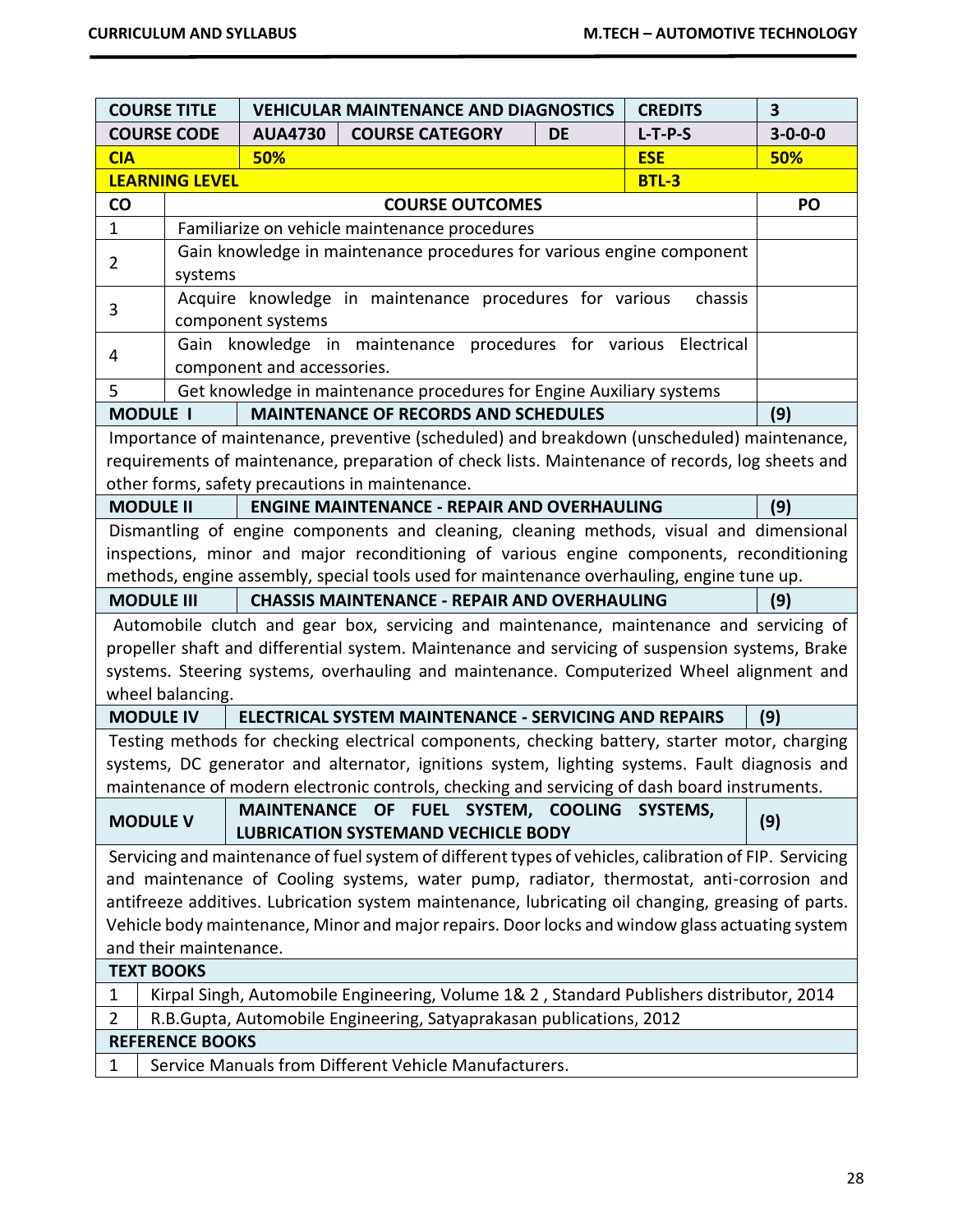|                                                                                         | <b>COURSE TITLE</b>                                                                                            | <b>AUTOTRONICS AND VEHICLE INTELLIGENCE</b><br><b>CREDITS</b>                |                                                                                                       |           |              | 3               |
|-----------------------------------------------------------------------------------------|----------------------------------------------------------------------------------------------------------------|------------------------------------------------------------------------------|-------------------------------------------------------------------------------------------------------|-----------|--------------|-----------------|
|                                                                                         | <b>COURSE CODE</b>                                                                                             | <b>AUA4731</b>                                                               | <b>COURSE CATEGORY</b>                                                                                | <b>DE</b> | $L-T-P-S$    | $3 - 0 - 0 - 0$ |
| <b>CIA</b>                                                                              |                                                                                                                | 50%                                                                          |                                                                                                       |           | <b>ESE</b>   | 50%             |
|                                                                                         | <b>LEARNING LEVEL</b>                                                                                          |                                                                              |                                                                                                       |           | <b>BTL-3</b> |                 |
| CO                                                                                      |                                                                                                                |                                                                              | <b>COURSE OUTCOMES</b>                                                                                |           |              |                 |
| To understand the automotive electronics<br>$\mathbf{1}$                                |                                                                                                                |                                                                              |                                                                                                       |           |              |                 |
| $\overline{2}$                                                                          |                                                                                                                |                                                                              | To understand the sensors and their applications                                                      |           |              |                 |
| 3                                                                                       |                                                                                                                |                                                                              | To study about the electronic fuel injection and ignition control                                     |           |              |                 |
| 4                                                                                       |                                                                                                                |                                                                              | To introduce the different vehicle systems                                                            |           |              |                 |
| 5                                                                                       |                                                                                                                |                                                                              | To broaden the importance of vehicle intelligence system                                              |           |              |                 |
|                                                                                         | <b>MODULE I</b>                                                                                                |                                                                              | <b>AUTOMOTIVE FUNDAMENTALS</b>                                                                        |           |              | (9L)            |
|                                                                                         |                                                                                                                |                                                                              | The engine-components-Drive train -Starting &charging systems operation- Ignition system-             |           |              |                 |
|                                                                                         |                                                                                                                |                                                                              | Suspension systems-brakes -ABS - Steering system.                                                     |           |              |                 |
|                                                                                         | <b>MODULE II</b>                                                                                               | <b>AUTOMOTIVE SENSORS</b>                                                    |                                                                                                       |           |              | (9L)            |
|                                                                                         |                                                                                                                |                                                                              | Temperature sensor-gas sensor-knock sensor-pressure sensor - flow sensor-torque sensor-crash          |           |              |                 |
|                                                                                         |                                                                                                                |                                                                              | sensor-Speed sensor and acceleration sensor-micro sensor-smart sensor-operation, types,               |           |              |                 |
|                                                                                         |                                                                                                                |                                                                              | characteristics, advantages and their applications.                                                   |           |              |                 |
|                                                                                         | <b>MODULE III</b>                                                                                              |                                                                              | ELECTRONIC FUEL INJECTION AND IGNITION SYSTEM                                                         |           |              | (9L)            |
|                                                                                         |                                                                                                                |                                                                              | Introduction -fuel system components-electronic fuel system-fuel injection-types-throttle body        |           |              |                 |
|                                                                                         |                                                                                                                |                                                                              | versus port injection-electronic control fuel injection-operation-different types-fuel injectors-idle |           |              |                 |
|                                                                                         |                                                                                                                |                                                                              | speed control-continuous injection system-high pressure diesel fuel injection -MPFI system -          |           |              |                 |
|                                                                                         |                                                                                                                |                                                                              | Electronic ignition system-operation-types-Electronic spark timing control.                           |           |              |                 |
|                                                                                         | <b>MODULE IV</b>                                                                                               |                                                                              | <b>ELECTRIC VEHICLES AND HYBRID VEHICLES</b>                                                          |           |              | (9L)            |
|                                                                                         |                                                                                                                |                                                                              | Introduction-Electric Vehicle development- system layout- basic system components-Electric            |           |              |                 |
|                                                                                         |                                                                                                                |                                                                              | battery-solar cells-rapid charging system-motor drive system-fuel cell Electric vehicle-hybrid        |           |              |                 |
|                                                                                         |                                                                                                                |                                                                              | vehicle-series Hybrid Vehicle - parallel Hybrid Vehicle-CNG Electric hybrid vehicle.                  |           |              |                 |
|                                                                                         | <b>MODULE V</b>                                                                                                | <b>VEHICLE INTELLIGENCE</b>                                                  |                                                                                                       |           |              | (9L)            |
|                                                                                         |                                                                                                                |                                                                              | Introduction -basic structure-vision based autonomous road vehicles-architecture for dynamic          |           |              |                 |
|                                                                                         |                                                                                                                |                                                                              | vision system - features-applications- A visual control system using image processing and fuzzy       |           |              |                 |
|                                                                                         |                                                                                                                |                                                                              | theorv-An application of mobile robot vision to a vehicle information system.-object detection,       |           |              |                 |
|                                                                                         | collision warning and Avoidance system low tire pressure warning system.                                       |                                                                              |                                                                                                       |           |              |                 |
| <b>TEXT BOOKS</b>                                                                       |                                                                                                                |                                                                              |                                                                                                       |           |              |                 |
|                                                                                         | Willium B. Ribbens, Understanding Automotive Electronics - Sixth edition Elsevier Science 2003<br>$\mathbf{1}$ |                                                                              |                                                                                                       |           |              |                 |
| Ronald K.Jurgen, Sensors and Transducers - SAE 2003<br>$\overline{2}$                   |                                                                                                                |                                                                              |                                                                                                       |           |              |                 |
| Jack Erjavec, Robert Scharff, Automotive Technology - Delmar publications Inc 1992<br>3 |                                                                                                                |                                                                              |                                                                                                       |           |              |                 |
| <b>REFERENCE BOOKS</b>                                                                  |                                                                                                                |                                                                              |                                                                                                       |           |              |                 |
| $\mathbf 1$                                                                             |                                                                                                                |                                                                              | Ronald K.Jurgen, Electric and Hybrid-electric vehicles - SAE 2002                                     |           |              |                 |
| $\overline{2}$                                                                          |                                                                                                                | Ichiro Masaki, Vision-based Vehicle Guidance - Springer Verlag, Newyork 1992 |                                                                                                       |           |              |                 |
|                                                                                         | Jay Webster, Class Room Manual For Automotive Service And System - Delmer Publications<br>3                    |                                                                              |                                                                                                       |           |              |                 |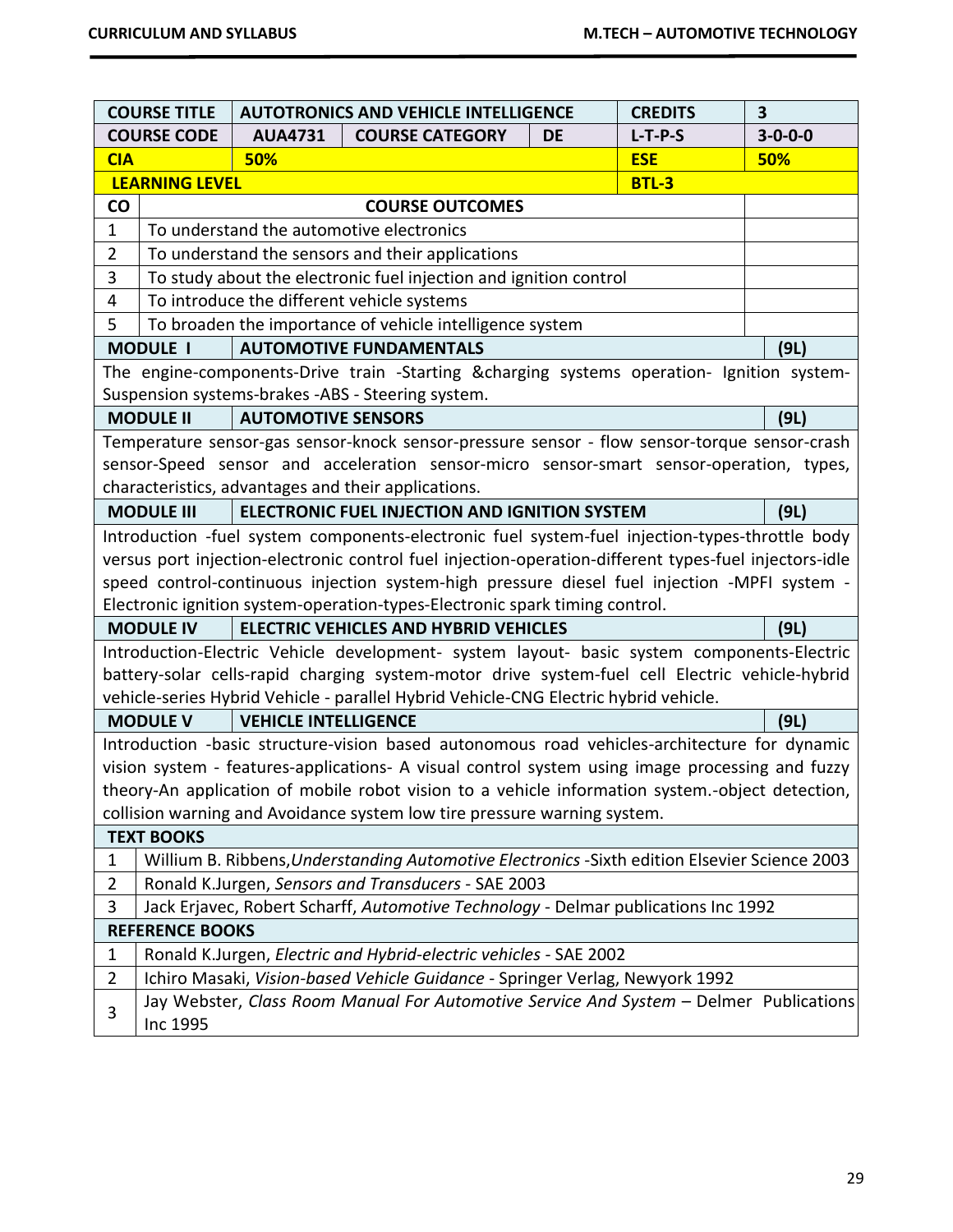| <b>COURSE TITLE</b>                                        |                                                                                                                                                                                                                                                                                                                                                                                                                       | <b>AUTOMOTIVE INSTRUMENTATION AND</b><br><b>EMBEDDED SYSTEMS</b> |                                                                                                                                                                                                                                                                                                                                                                                                   | <b>CREDITS</b> | $\overline{\mathbf{3}}$ |                 |
|------------------------------------------------------------|-----------------------------------------------------------------------------------------------------------------------------------------------------------------------------------------------------------------------------------------------------------------------------------------------------------------------------------------------------------------------------------------------------------------------|------------------------------------------------------------------|---------------------------------------------------------------------------------------------------------------------------------------------------------------------------------------------------------------------------------------------------------------------------------------------------------------------------------------------------------------------------------------------------|----------------|-------------------------|-----------------|
| <b>COURSE CODE</b>                                         |                                                                                                                                                                                                                                                                                                                                                                                                                       | <b>AUA4732</b>                                                   | <b>COURSE CATEGORY</b>                                                                                                                                                                                                                                                                                                                                                                            | <b>DE</b>      | $L-T-P-S$               | $3 - 0 - 0 - 0$ |
| <b>CIA</b>                                                 |                                                                                                                                                                                                                                                                                                                                                                                                                       | 50%                                                              |                                                                                                                                                                                                                                                                                                                                                                                                   |                | <b>ESE</b>              | 50%             |
|                                                            | <b>LEARNING LEVEL</b>                                                                                                                                                                                                                                                                                                                                                                                                 |                                                                  |                                                                                                                                                                                                                                                                                                                                                                                                   |                | <b>BTL-3</b>            |                 |
| <b>CO</b><br><b>COURSE OUTCOMES</b>                        |                                                                                                                                                                                                                                                                                                                                                                                                                       |                                                                  |                                                                                                                                                                                                                                                                                                                                                                                                   |                |                         |                 |
| $\mathbf{1}$                                               |                                                                                                                                                                                                                                                                                                                                                                                                                       |                                                                  | Understand measurement characteristics.                                                                                                                                                                                                                                                                                                                                                           |                |                         |                 |
| $\overline{2}$                                             |                                                                                                                                                                                                                                                                                                                                                                                                                       |                                                                  | Understand the working of automotive instruments.                                                                                                                                                                                                                                                                                                                                                 |                |                         |                 |
| 3                                                          |                                                                                                                                                                                                                                                                                                                                                                                                                       | Know about the measurement analysis.                             |                                                                                                                                                                                                                                                                                                                                                                                                   |                |                         |                 |
| 4                                                          |                                                                                                                                                                                                                                                                                                                                                                                                                       |                                                                  | Understand the working of embedded systems.                                                                                                                                                                                                                                                                                                                                                       |                |                         |                 |
| 5                                                          |                                                                                                                                                                                                                                                                                                                                                                                                                       |                                                                  | Understand the working of embedded systems.                                                                                                                                                                                                                                                                                                                                                       |                |                         |                 |
|                                                            | <b>MODULE I</b>                                                                                                                                                                                                                                                                                                                                                                                                       |                                                                  | <b>MEASUREMENT CHARACTERSTICS</b>                                                                                                                                                                                                                                                                                                                                                                 |                |                         | (9L)            |
|                                                            |                                                                                                                                                                                                                                                                                                                                                                                                                       | measuring instruments, Reliability of instruments.               | Instrument Classification, Characteristics of Instruments - Static and dynamic, experimental error analysis,<br>Systematic and random errors, Statistical analysis, Uncertainty, Experimental planning and selection of                                                                                                                                                                           |                |                         |                 |
|                                                            | <b>MODULE II</b>                                                                                                                                                                                                                                                                                                                                                                                                      |                                                                  | <b>AUTOMOTIVE INSTRUMENTATION</b>                                                                                                                                                                                                                                                                                                                                                                 |                |                         | (9L)            |
|                                                            | Modern automotive instrumentation - Computerized instrumentation system, multiplexing, sampling and<br>advantages - Measurements - Fuel quality, coolant temperature, oil pressure vehicles speed. Display devices<br>- LED, LCD, VFD, CRT and types, CAN network, the glass cockpit and information system.<br>Onboard diagnostics - Fault code displays. Off board diagnostics - Engine data display, expert system |                                                                  |                                                                                                                                                                                                                                                                                                                                                                                                   |                |                         |                 |
|                                                            |                                                                                                                                                                                                                                                                                                                                                                                                                       |                                                                  | occupant protection system - Airbag deployment system security and warning systems.                                                                                                                                                                                                                                                                                                               |                |                         |                 |
|                                                            | <b>MODULE III</b>                                                                                                                                                                                                                                                                                                                                                                                                     |                                                                  | <b>MEASUREMENT ANALYSIS</b>                                                                                                                                                                                                                                                                                                                                                                       |                |                         | (9L)            |
|                                                            |                                                                                                                                                                                                                                                                                                                                                                                                                       |                                                                  | Chemical, thermal, magnetic and optical gas analysers, measurement of smoke, dust and moisture, gas<br>chromatography, spectrometry, measurement of pH, Review of basic measurement techniques                                                                                                                                                                                                    |                |                         |                 |
| <b>INTRODUCTION TO EMBEDDED SYSTEM</b><br><b>MODULE IV</b> |                                                                                                                                                                                                                                                                                                                                                                                                                       |                                                                  |                                                                                                                                                                                                                                                                                                                                                                                                   | (9L)           |                         |                 |
|                                                            |                                                                                                                                                                                                                                                                                                                                                                                                                       |                                                                  | Introduction to functional building blocks of embedded systems - Register, memory devices, ports, timer,<br>interrupt controllers using circuit block diagram representation for each categories - Devices & buses for<br>devices network - Serial communication using I2C, CAN, USB buses - parallel communication using ISA, PCI<br>- device drivers in a system - Serial port & parallel port. |                |                         |                 |
|                                                            | <b>MODULE V</b>                                                                                                                                                                                                                                                                                                                                                                                                       |                                                                  | <b>REAL TIME OPERATING SYSTEM (RTOS)</b>                                                                                                                                                                                                                                                                                                                                                          |                |                         | (9L)            |
|                                                            |                                                                                                                                                                                                                                                                                                                                                                                                                       |                                                                  | Introduction to basic concepts of RTOS, Basics of real time & embedded system operating systems, RTOS -<br>Interrupt handling, task scheduling; embedded system design issues in system development process - Action<br>plan, use of target system, emulator, use of software tools.                                                                                                              |                |                         |                 |
|                                                            | <b>TEXT BOOKS</b>                                                                                                                                                                                                                                                                                                                                                                                                     |                                                                  |                                                                                                                                                                                                                                                                                                                                                                                                   |                |                         |                 |
| $\mathbf{1}$                                               | Woburn-1998                                                                                                                                                                                                                                                                                                                                                                                                           |                                                                  | William B. Riddens - Understanding Automotive Electronics, 5th edition- Butter worth Heinemann                                                                                                                                                                                                                                                                                                    |                |                         |                 |
| $\overline{2}$                                             |                                                                                                                                                                                                                                                                                                                                                                                                                       |                                                                  | Rajkamal, 'Embedded System - Architecture, Programming, Design', Tata McGraw Hill, 2003.                                                                                                                                                                                                                                                                                                          |                |                         |                 |
| 3                                                          |                                                                                                                                                                                                                                                                                                                                                                                                                       |                                                                  | Daniel W. Lewis 'Fundamentals of Embedded Software', Prentice Hall of India, 2004.                                                                                                                                                                                                                                                                                                                |                |                         |                 |
| 4                                                          |                                                                                                                                                                                                                                                                                                                                                                                                                       |                                                                  | Holman, J.P., Experimental methods for engineers, McGraw-Hill, 1988                                                                                                                                                                                                                                                                                                                               |                |                         |                 |
| 5                                                          | Raman, C.S., Sharma, G.R., Mani, V.S.V., Instrumentation Devices and Systems, Tata McGraw Hill,<br>New Delhi, 1983.                                                                                                                                                                                                                                                                                                   |                                                                  |                                                                                                                                                                                                                                                                                                                                                                                                   |                |                         |                 |
|                                                            | <b>REFERENCE BOOKS</b>                                                                                                                                                                                                                                                                                                                                                                                                |                                                                  |                                                                                                                                                                                                                                                                                                                                                                                                   |                |                         |                 |
| $\mathbf 1$                                                |                                                                                                                                                                                                                                                                                                                                                                                                                       |                                                                  | Bechhold- Understanding Automotive Electronics- SAE- 1998.                                                                                                                                                                                                                                                                                                                                        |                |                         |                 |
| $\overline{2}$                                             |                                                                                                                                                                                                                                                                                                                                                                                                                       |                                                                  | David E. Simon, 'An Embedded Software Primer', Pearson Education, 2004.                                                                                                                                                                                                                                                                                                                           |                |                         |                 |
| 3                                                          | 2002.                                                                                                                                                                                                                                                                                                                                                                                                                 |                                                                  | Frank Vahid, 'Embedded System Design - A Unified hardware & Software Introduction', John Wiley,                                                                                                                                                                                                                                                                                                   |                |                         |                 |
| 4                                                          |                                                                                                                                                                                                                                                                                                                                                                                                                       |                                                                  | Sriram V. Iyer, Pankaj Gupte, 'Embedded Real Time Systems Programming', Tata McGraw Hill, 2004.                                                                                                                                                                                                                                                                                                   |                |                         |                 |
| 5                                                          |                                                                                                                                                                                                                                                                                                                                                                                                                       |                                                                  | Steve Heath, 'Embedded System Design', II edition, Elsevier, 2003.                                                                                                                                                                                                                                                                                                                                |                |                         |                 |
| 6                                                          | Doeblin, Measurement System Application and Design, McGraw Hill, 1978.                                                                                                                                                                                                                                                                                                                                                |                                                                  |                                                                                                                                                                                                                                                                                                                                                                                                   |                |                         |                 |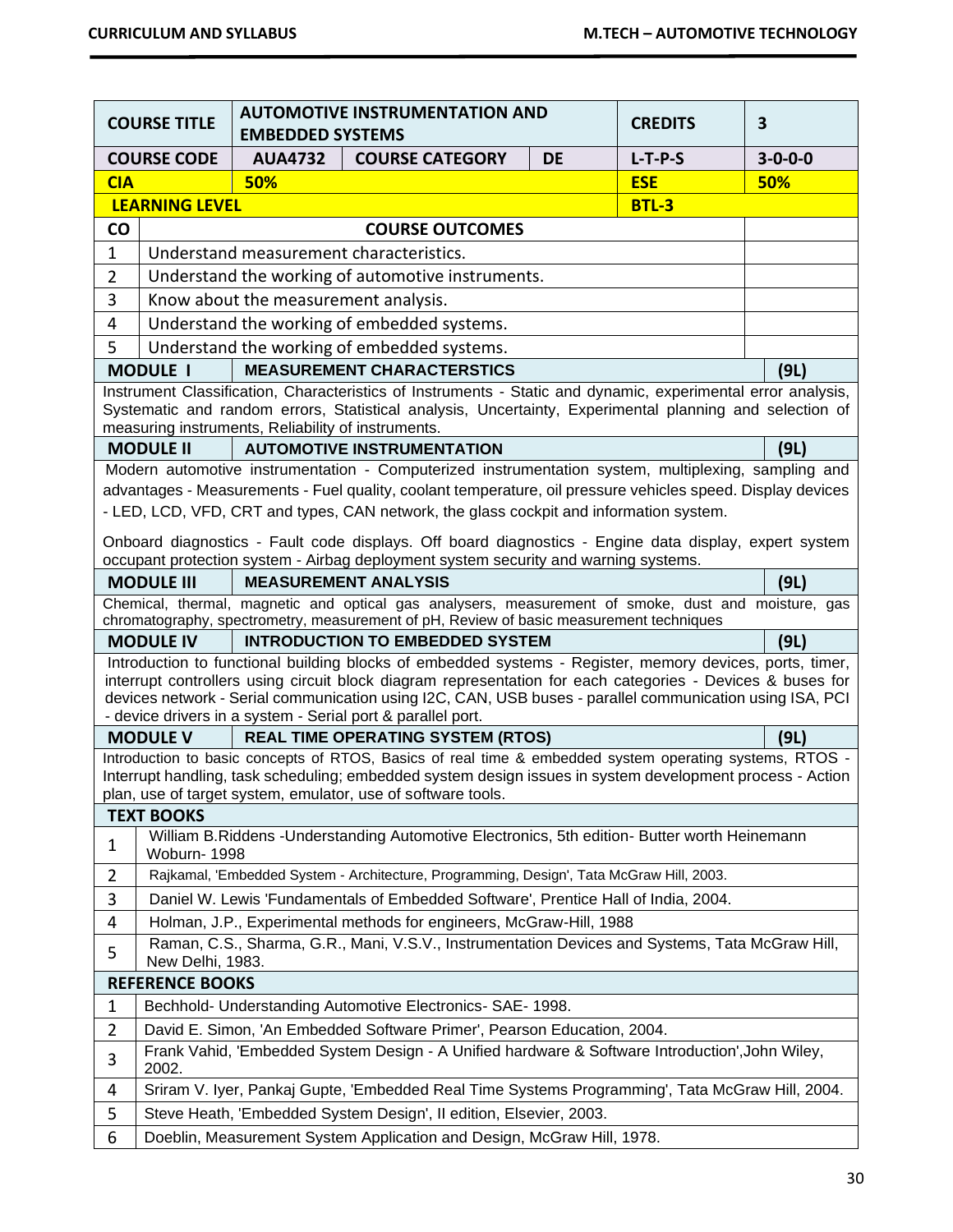# **COURSES FOR ELECTIVES III**

| <b>COURSE TITLE</b> |                                                                                                                                                                         |                                              | <b>ELECTRONIC ENGINE MANAGEMENT SYSTEM</b>                                                                                                                                                      |           | <b>CREDITS</b> | 3               |
|---------------------|-------------------------------------------------------------------------------------------------------------------------------------------------------------------------|----------------------------------------------|-------------------------------------------------------------------------------------------------------------------------------------------------------------------------------------------------|-----------|----------------|-----------------|
| <b>COURSE CODE</b>  |                                                                                                                                                                         | <b>AUA4733</b>                               | <b>COURSE CATEGORY</b>                                                                                                                                                                          | <b>DE</b> | $L-T-P-S$      | $3 - 0 - 0 - 0$ |
| <b>CIA</b>          |                                                                                                                                                                         | 50%                                          |                                                                                                                                                                                                 |           | <b>ESE</b>     | <b>50%</b>      |
|                     | <b>LEARNING LEVEL</b>                                                                                                                                                   |                                              |                                                                                                                                                                                                 |           | $BTL - 2$      |                 |
| <b>CO</b>           | <b>COURSE OUTCOMES</b>                                                                                                                                                  |                                              |                                                                                                                                                                                                 |           | PO             |                 |
| $\mathbf{1}$        |                                                                                                                                                                         |                                              | Familiarize with automotive instruments and sensors                                                                                                                                             |           |                |                 |
| $\overline{2}$      |                                                                                                                                                                         |                                              | Gain knowledge about the measurement of engine parameters by using                                                                                                                              |           |                |                 |
|                     | sensors                                                                                                                                                                 |                                              |                                                                                                                                                                                                 |           |                |                 |
| 3                   |                                                                                                                                                                         |                                              | Attain knowledge on the working of Electronic Ignition System                                                                                                                                   |           |                |                 |
| 4                   |                                                                                                                                                                         |                                              | Attain the Principles of Digital Control systems and its applications                                                                                                                           |           |                |                 |
| 5                   |                                                                                                                                                                         |                                              | Familiarize with the concept of Engine mapping                                                                                                                                                  |           |                |                 |
|                     | <b>MODULE I</b>                                                                                                                                                         |                                              | <b>FUNDAMENTALS OF AUTOMOTIVE ELECTRONICS</b>                                                                                                                                                   |           |                | (9L)            |
|                     |                                                                                                                                                                         |                                              | Microprocessor architecture, open and closed loop control strategies, PID control, Look up tables,                                                                                              |           |                |                 |
|                     |                                                                                                                                                                         |                                              | introduction to modern control strategies like Fuzzy logic and adaptive control. A/D and D/A                                                                                                    |           |                |                 |
|                     | controllers.                                                                                                                                                            |                                              |                                                                                                                                                                                                 |           |                |                 |
|                     | <b>MODULE II</b>                                                                                                                                                        | <b>SENSORS</b>                               |                                                                                                                                                                                                 |           |                | (9L)            |
|                     |                                                                                                                                                                         |                                              | Types - Mass Air flow, Manifold Absolute Pressure, Temperature, Speed, EGO, Knock, and                                                                                                          |           |                |                 |
|                     | Crankshaft Position-Hall Effect-Principle of operation, construction, material and characteristics.                                                                     |                                              |                                                                                                                                                                                                 |           |                |                 |
|                     | <b>MODULE III</b>                                                                                                                                                       |                                              | <b>SI ENGINE MANAGEMENT</b>                                                                                                                                                                     |           |                | (9L)            |
|                     |                                                                                                                                                                         |                                              | Mono point, Multi point and Direct injection systems - Principles and Features, Bosch injection                                                                                                 |           |                |                 |
|                     |                                                                                                                                                                         |                                              | systems- L-Jetronic and LH -Jetronic- Layout and working, Open loop control and Lambda loop                                                                                                     |           |                |                 |
|                     | control in injection.                                                                                                                                                   |                                              |                                                                                                                                                                                                 |           |                |                 |
|                     | <b>MODULE IV</b>                                                                                                                                                        |                                              | <b>CI ENGINE MANAGEMENT</b>                                                                                                                                                                     |           |                | (9L)            |
|                     |                                                                                                                                                                         |                                              | Fuel injection system parameters affecting combustion, noise and emissions in CI engines.                                                                                                       |           |                |                 |
|                     |                                                                                                                                                                         |                                              | Inline injection pump, Rotary pump and injector - Construction and principle of operation,                                                                                                      |           |                |                 |
|                     |                                                                                                                                                                         |                                              | Electronically controlled Unit Injection system. Layout of the common rail fuel injection                                                                                                       |           |                |                 |
| system.             |                                                                                                                                                                         |                                              |                                                                                                                                                                                                 |           |                |                 |
|                     | <b>MODULE V</b>                                                                                                                                                         |                                              | <b>IGNITION SYSTEMS AND ENGINE MAPPING</b>                                                                                                                                                      |           |                | (9L)            |
|                     |                                                                                                                                                                         |                                              | Ignition fundamentals, Types of solid state ignition systems, High energy ignition distributors,<br>Electronic spark timing and control. Combined ignition and fuel management systems. Digital |           |                |                 |
|                     |                                                                                                                                                                         |                                              | control techniques - Dwell angle, Ignition timing and Injection duration calculation.                                                                                                           |           |                |                 |
|                     | <b>TEXT BOOKS</b>                                                                                                                                                       |                                              |                                                                                                                                                                                                 |           |                |                 |
| 1                   |                                                                                                                                                                         | <b>Bosch Technical Instruction Booklets.</b> |                                                                                                                                                                                                 |           |                |                 |
| $\overline{2}$      |                                                                                                                                                                         |                                              |                                                                                                                                                                                                 |           |                |                 |
| 3                   | Tom Denton, Automotive Electrical and Electronic Systems, Edward Publications, 2012<br>William B Ribbens "Understanding Automotive Electronics", SAE Publications, 2015 |                                              |                                                                                                                                                                                                 |           |                |                 |
| 4                   |                                                                                                                                                                         |                                              | Eric Chowanietz "Automobile Electronics" SAE Publications, 2014                                                                                                                                 |           |                |                 |
|                     | <b>REFERENCE BOOKS</b>                                                                                                                                                  |                                              |                                                                                                                                                                                                 |           |                |                 |
| $\mathbf{1}$        |                                                                                                                                                                         |                                              | Robert Bosch "Diesel Engine Management" SAE Publications, 2012                                                                                                                                  |           |                |                 |
| $\overline{2}$      |                                                                                                                                                                         |                                              | Robert Bosch, "Gasoline Engine Management" SAE Publications, 2013                                                                                                                               |           |                |                 |
| 3                   |                                                                                                                                                                         |                                              | Robert N.Brady, "Automotive Computers and Digital Instrumentation", Prentice Hall, 2015                                                                                                         |           |                |                 |
| 4                   |                                                                                                                                                                         |                                              | Heinz Heisler, Advanced Engine Technology. SAE Publications, 2014                                                                                                                               |           |                |                 |
|                     |                                                                                                                                                                         |                                              |                                                                                                                                                                                                 |           |                |                 |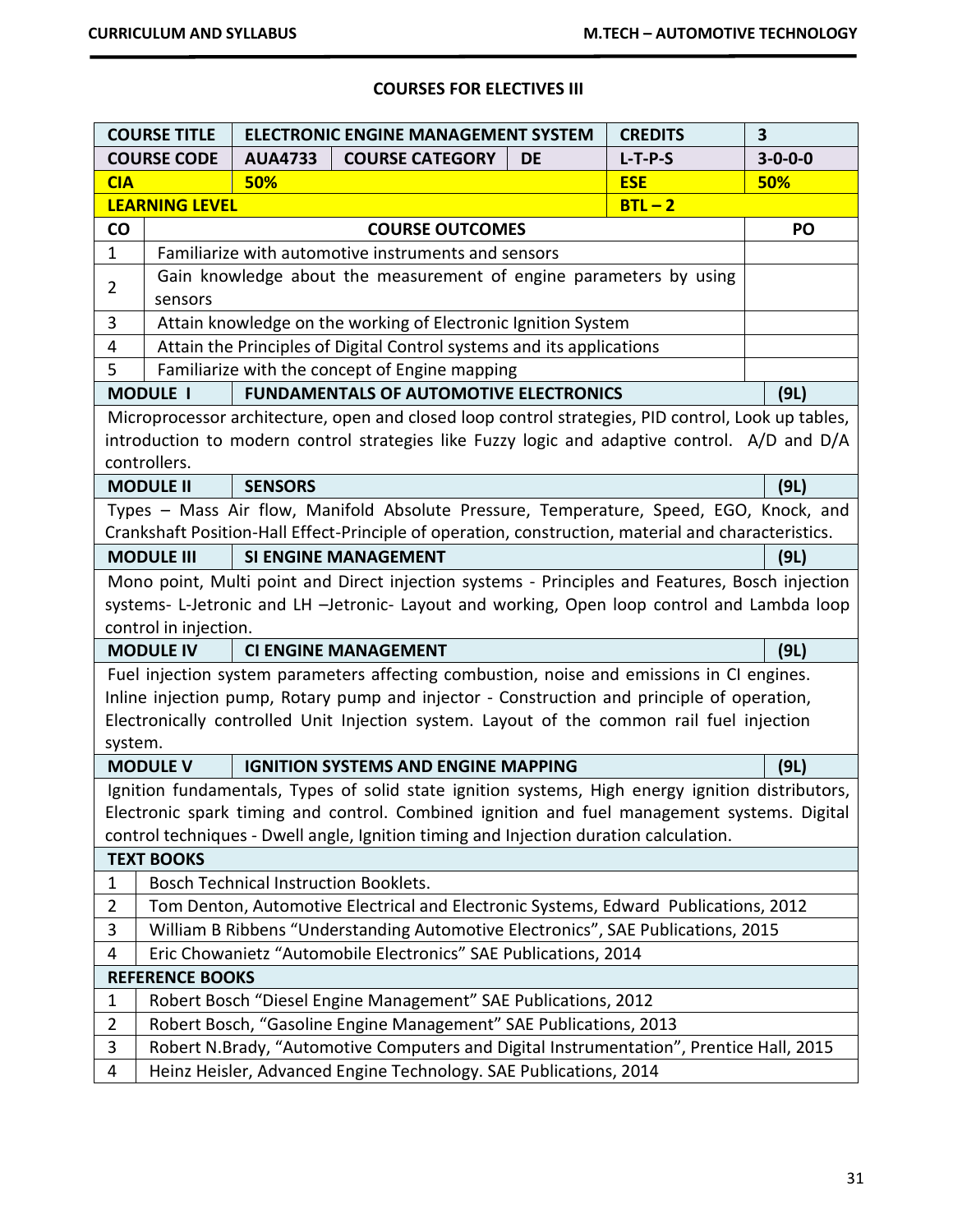|                               | <b>COURSE TITLE</b>                                              |                                | <b>VIBRATION AND NOISE CONTROL</b>                                                                                                                                         |           | <b>CREDITS</b> | 3               |
|-------------------------------|------------------------------------------------------------------|--------------------------------|----------------------------------------------------------------------------------------------------------------------------------------------------------------------------|-----------|----------------|-----------------|
| <b>COURSE CODE</b>            |                                                                  | <b>AUA4734</b>                 | <b>COURSE CATEGORY</b>                                                                                                                                                     | <b>DE</b> | $L-T-P-S$      | $3 - 0 - 0 - 0$ |
| <b>CIA</b>                    |                                                                  | 50%                            |                                                                                                                                                                            |           | <b>ESE</b>     | 50%             |
|                               | <b>LEARNING LEVEL</b>                                            |                                |                                                                                                                                                                            |           | <b>BTL-3</b>   |                 |
| CO                            |                                                                  |                                | <b>COURSE OUTCOMES</b>                                                                                                                                                     |           |                | PO              |
| 1                             |                                                                  |                                | Understand the various types of vibration with damping and without                                                                                                         |           |                |                 |
|                               | damping.                                                         |                                |                                                                                                                                                                            |           |                |                 |
| $\overline{2}$                |                                                                  |                                | Understand the various numerical methods to determine natural frequency.                                                                                                   |           |                |                 |
| 3                             |                                                                  |                                | Understand the various vibration controlling techniques.                                                                                                                   |           |                |                 |
| 4                             |                                                                  |                                | Understand the various sources of noise from Automobiles.                                                                                                                  |           |                |                 |
| 5                             |                                                                  |                                | Understand the various noise controls of Automobiles.                                                                                                                      |           |                |                 |
|                               | <b>MODULE I</b>                                                  | <b>INTRODUCTION</b>            |                                                                                                                                                                            |           |                | (9L)            |
|                               |                                                                  |                                | Single degree of freedom, two degree of freedom, free, forced and damped vibrations, modeling                                                                              |           |                |                 |
|                               |                                                                  |                                | and simulation studies, model of an automobile, magnification factor, transmissibility, vibration                                                                          |           |                |                 |
|                               |                                                                  |                                | absorber. Two degree of freedom system. modal analysis                                                                                                                     |           |                |                 |
|                               | <b>MODULE II</b>                                                 | <b>NUMERICAL METHODS</b>       |                                                                                                                                                                            |           |                | (9L)            |
|                               |                                                                  |                                | Approximate methods for determining fundamental frequency, Dunkerleys lower bound, Rayleighs                                                                               |           |                |                 |
|                               |                                                                  |                                | upper bound, Holzer method for closed coupled system and branched system.                                                                                                  |           |                |                 |
|                               | <b>VIBRATION CONTROL TECHNIQUES</b><br><b>MODULE III</b><br>(9L) |                                |                                                                                                                                                                            |           |                |                 |
|                               |                                                                  |                                | Vibration isolation, tuned absorbers, un tuned viscous dampers, damping treatments, dynamic                                                                                |           |                |                 |
|                               |                                                                  |                                | forces generated by IC engines, engine isolation, crank shaft damping, modal analysis of the mass                                                                          |           |                |                 |
|                               |                                                                  | elastic model shock absorbers. |                                                                                                                                                                            |           |                |                 |
|                               | <b>MODULE IV</b>                                                 |                                | <b>NOISE SOURCES FROM AUTOMOBILES</b>                                                                                                                                      |           |                | (9L)            |
|                               |                                                                  |                                | Noise Characteristics of engines, engine overall noise levels, assessment of combustion noise,                                                                             |           |                |                 |
|                               |                                                                  |                                | assessment of mechanical noise, engine radiator noise, intake and exhaust noise, engine accessory                                                                          |           |                |                 |
|                               |                                                                  |                                | contributed noise, transmission noise, aerodynamic noise, tyre noise, brake noise.                                                                                         |           |                |                 |
|                               | <b>MODULE V</b>                                                  |                                | <b>AUTOMOTIVE NOISE CONTROL</b>                                                                                                                                            |           |                | (9L)            |
|                               |                                                                  |                                | Methods for control of engine noise, combustion noise, mechanical noise, predictive analysis,                                                                              |           |                |                 |
|                               |                                                                  |                                | palliative treatments and enclosures, automotive noise control principles, sound in enclosures,                                                                            |           |                |                 |
|                               |                                                                  |                                | sound energy absorption, sound transmission through barriers.                                                                                                              |           |                |                 |
|                               | <b>TEXT BOOKS</b>                                                |                                |                                                                                                                                                                            |           |                |                 |
| 1                             |                                                                  |                                | S.S.Rao - "Mechanical Vibrations" - Pearson Education, 2014.                                                                                                               |           |                |                 |
| $\overline{2}$                |                                                                  |                                | Kewal Pujara, "Vibrations and Noise for Engineers, Dhanpat Rai & Sons, 2012.                                                                                               |           |                |                 |
|                               | <b>REFERENCE BOOKS</b>                                           |                                |                                                                                                                                                                            |           |                |                 |
|                               |                                                                  |                                |                                                                                                                                                                            |           |                |                 |
| $\mathbf 1$<br>$\overline{2}$ |                                                                  |                                | J. Srinivas, Text book on Mechanical vibrations, Prentice Hall of India, 2014<br>S.Graham Kelly, Mechanical Vibrations, Theory and Practice, Schaum's Outline series, 2008 |           |                |                 |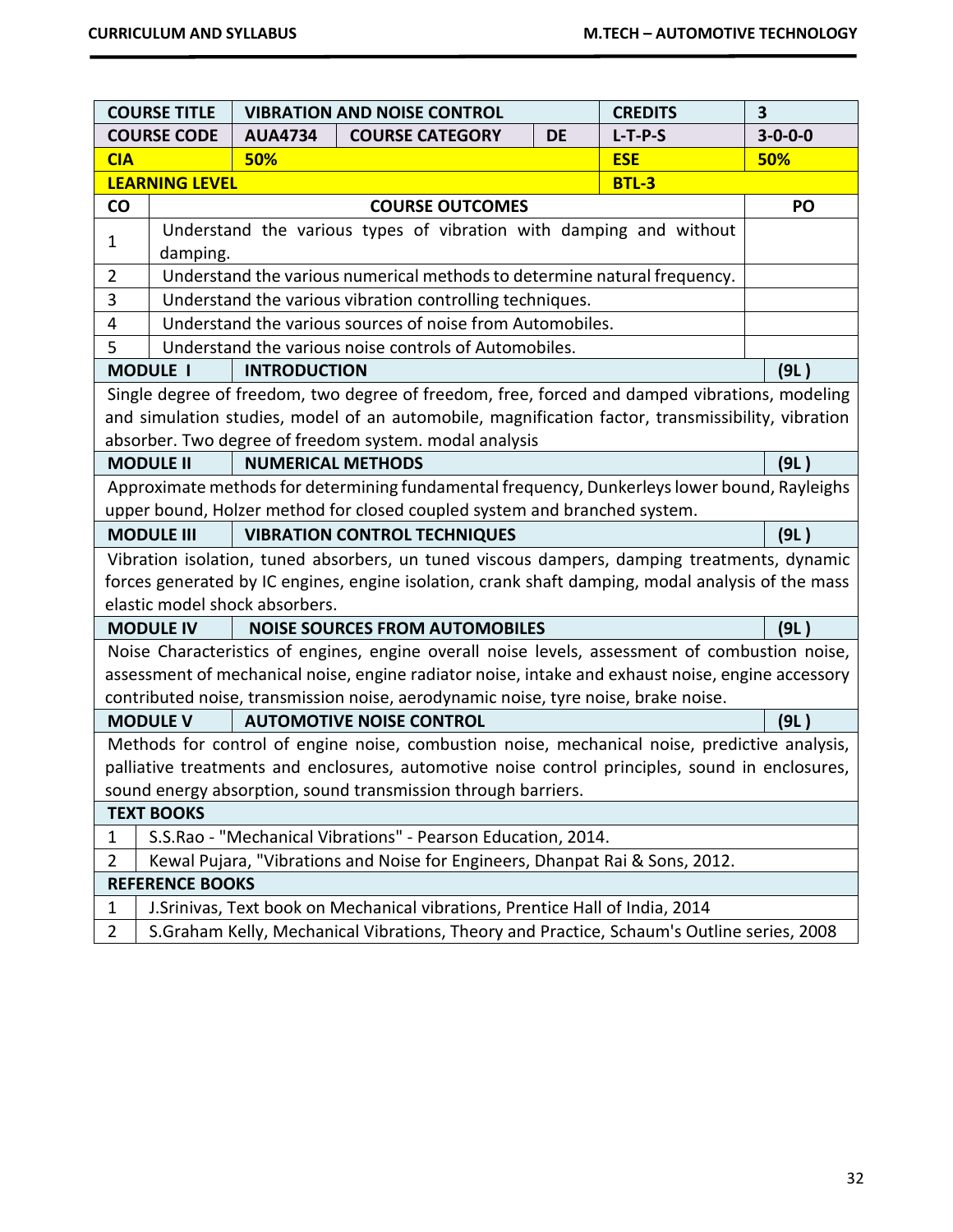| <b>COURSE TITLE</b>                                                                                                                                                                                                                                                                                                                                                                                                                                                                                                                                                                                                                                                                                                                                                                                                                                                                                                                                                          |                                                                         |                        | <b>ENGINE EXHAUST SYSTEM DEVELOPMENT</b>                                                                                                                                                                                                                                                                                                                                                                                                                                                                                                                                                                                                                                                                                                                                                                                                                                                                                                                                                                                                                                                                                                                                                                                                                                                                                                                                                                                               |           | <b>CREDITS</b>              | $\overline{\mathbf{3}}$ |
|------------------------------------------------------------------------------------------------------------------------------------------------------------------------------------------------------------------------------------------------------------------------------------------------------------------------------------------------------------------------------------------------------------------------------------------------------------------------------------------------------------------------------------------------------------------------------------------------------------------------------------------------------------------------------------------------------------------------------------------------------------------------------------------------------------------------------------------------------------------------------------------------------------------------------------------------------------------------------|-------------------------------------------------------------------------|------------------------|----------------------------------------------------------------------------------------------------------------------------------------------------------------------------------------------------------------------------------------------------------------------------------------------------------------------------------------------------------------------------------------------------------------------------------------------------------------------------------------------------------------------------------------------------------------------------------------------------------------------------------------------------------------------------------------------------------------------------------------------------------------------------------------------------------------------------------------------------------------------------------------------------------------------------------------------------------------------------------------------------------------------------------------------------------------------------------------------------------------------------------------------------------------------------------------------------------------------------------------------------------------------------------------------------------------------------------------------------------------------------------------------------------------------------------------|-----------|-----------------------------|-------------------------|
| <b>COURSE CODE</b>                                                                                                                                                                                                                                                                                                                                                                                                                                                                                                                                                                                                                                                                                                                                                                                                                                                                                                                                                           |                                                                         | <b>AUA4735</b>         | <b>COURSE CATEGORY</b>                                                                                                                                                                                                                                                                                                                                                                                                                                                                                                                                                                                                                                                                                                                                                                                                                                                                                                                                                                                                                                                                                                                                                                                                                                                                                                                                                                                                                 | <b>DE</b> | $L-T-P-S$                   | $3 - 0 - 0 - 0$         |
| <b>CIA</b>                                                                                                                                                                                                                                                                                                                                                                                                                                                                                                                                                                                                                                                                                                                                                                                                                                                                                                                                                                   | 50%<br><b>ESE</b>                                                       |                        |                                                                                                                                                                                                                                                                                                                                                                                                                                                                                                                                                                                                                                                                                                                                                                                                                                                                                                                                                                                                                                                                                                                                                                                                                                                                                                                                                                                                                                        | 50%       |                             |                         |
| <b>LEARNING LEVEL</b><br><b>BTL-3</b>                                                                                                                                                                                                                                                                                                                                                                                                                                                                                                                                                                                                                                                                                                                                                                                                                                                                                                                                        |                                                                         |                        |                                                                                                                                                                                                                                                                                                                                                                                                                                                                                                                                                                                                                                                                                                                                                                                                                                                                                                                                                                                                                                                                                                                                                                                                                                                                                                                                                                                                                                        |           |                             |                         |
| CO                                                                                                                                                                                                                                                                                                                                                                                                                                                                                                                                                                                                                                                                                                                                                                                                                                                                                                                                                                           | <b>COURSE OUTCOMES</b>                                                  |                        |                                                                                                                                                                                                                                                                                                                                                                                                                                                                                                                                                                                                                                                                                                                                                                                                                                                                                                                                                                                                                                                                                                                                                                                                                                                                                                                                                                                                                                        |           |                             | PO                      |
| $\mathbf 1$                                                                                                                                                                                                                                                                                                                                                                                                                                                                                                                                                                                                                                                                                                                                                                                                                                                                                                                                                                  |                                                                         |                        | Gain knowledge in the global environmental of air pollution control bureaus.                                                                                                                                                                                                                                                                                                                                                                                                                                                                                                                                                                                                                                                                                                                                                                                                                                                                                                                                                                                                                                                                                                                                                                                                                                                                                                                                                           |           |                             |                         |
| $\overline{2}$                                                                                                                                                                                                                                                                                                                                                                                                                                                                                                                                                                                                                                                                                                                                                                                                                                                                                                                                                               |                                                                         |                        | Familiarize with emission control systems and noise control devices.                                                                                                                                                                                                                                                                                                                                                                                                                                                                                                                                                                                                                                                                                                                                                                                                                                                                                                                                                                                                                                                                                                                                                                                                                                                                                                                                                                   |           |                             |                         |
| 3                                                                                                                                                                                                                                                                                                                                                                                                                                                                                                                                                                                                                                                                                                                                                                                                                                                                                                                                                                            |                                                                         |                        | Design and validate full exhaust system for on-road, off-road applications.                                                                                                                                                                                                                                                                                                                                                                                                                                                                                                                                                                                                                                                                                                                                                                                                                                                                                                                                                                                                                                                                                                                                                                                                                                                                                                                                                            |           |                             |                         |
| 4                                                                                                                                                                                                                                                                                                                                                                                                                                                                                                                                                                                                                                                                                                                                                                                                                                                                                                                                                                            | Gain knowledge on the advanced technology development on exhaust system |                        |                                                                                                                                                                                                                                                                                                                                                                                                                                                                                                                                                                                                                                                                                                                                                                                                                                                                                                                                                                                                                                                                                                                                                                                                                                                                                                                                                                                                                                        |           |                             |                         |
|                                                                                                                                                                                                                                                                                                                                                                                                                                                                                                                                                                                                                                                                                                                                                                                                                                                                                                                                                                              |                                                                         | for SI and CI engines. |                                                                                                                                                                                                                                                                                                                                                                                                                                                                                                                                                                                                                                                                                                                                                                                                                                                                                                                                                                                                                                                                                                                                                                                                                                                                                                                                                                                                                                        |           |                             |                         |
| 5                                                                                                                                                                                                                                                                                                                                                                                                                                                                                                                                                                                                                                                                                                                                                                                                                                                                                                                                                                            | Familiarize                                                             | with                   | automobile<br>design<br>and                                                                                                                                                                                                                                                                                                                                                                                                                                                                                                                                                                                                                                                                                                                                                                                                                                                                                                                                                                                                                                                                                                                                                                                                                                                                                                                                                                                                            |           | computational<br>simulation |                         |
|                                                                                                                                                                                                                                                                                                                                                                                                                                                                                                                                                                                                                                                                                                                                                                                                                                                                                                                                                                              | environments.                                                           |                        |                                                                                                                                                                                                                                                                                                                                                                                                                                                                                                                                                                                                                                                                                                                                                                                                                                                                                                                                                                                                                                                                                                                                                                                                                                                                                                                                                                                                                                        |           |                             |                         |
|                                                                                                                                                                                                                                                                                                                                                                                                                                                                                                                                                                                                                                                                                                                                                                                                                                                                                                                                                                              | <b>MODULE I</b>                                                         |                        | <b>INTRODUCTION TO ENGINE EXHAUST</b>                                                                                                                                                                                                                                                                                                                                                                                                                                                                                                                                                                                                                                                                                                                                                                                                                                                                                                                                                                                                                                                                                                                                                                                                                                                                                                                                                                                                  |           |                             | 9                       |
| Introduction of exhaust system $-$ Engine Exhaust Technology Evolution $-$ India automotive<br>emission regulation - Noise limits for vehicles at manufacturing stage - Basics of Exhaust System<br>from Engine head face to tail pipe - Components of exhaust system - Exhaust catalytic converter -<br>Silencer (Muffler) - System integration.                                                                                                                                                                                                                                                                                                                                                                                                                                                                                                                                                                                                                            |                                                                         |                        |                                                                                                                                                                                                                                                                                                                                                                                                                                                                                                                                                                                                                                                                                                                                                                                                                                                                                                                                                                                                                                                                                                                                                                                                                                                                                                                                                                                                                                        |           |                             |                         |
| <b>MODULE II</b>                                                                                                                                                                                                                                                                                                                                                                                                                                                                                                                                                                                                                                                                                                                                                                                                                                                                                                                                                             |                                                                         |                        | <b>EMISSION CONTROL SYSTEMS</b>                                                                                                                                                                                                                                                                                                                                                                                                                                                                                                                                                                                                                                                                                                                                                                                                                                                                                                                                                                                                                                                                                                                                                                                                                                                                                                                                                                                                        |           |                             | 9                       |
|                                                                                                                                                                                                                                                                                                                                                                                                                                                                                                                                                                                                                                                                                                                                                                                                                                                                                                                                                                              |                                                                         |                        |                                                                                                                                                                                                                                                                                                                                                                                                                                                                                                                                                                                                                                                                                                                                                                                                                                                                                                                                                                                                                                                                                                                                                                                                                                                                                                                                                                                                                                        |           |                             |                         |
| Understanding of Gasoline and diesel engine out pollutants $-$ Emission Norms $-$ Air to Air $-$<br>Converter Hot end components - TWC - Manifold - Cone Profiles - Substrate - Types of Substrate<br>- Wash coat - Mat - Types of Mats - Shell - Canning - Types of Canning - Controlled canning -<br>GBD (Gab Bulk Density) - Temperature Sensor - Oxygen Sensor - Thermal Management -<br>Insulators - Heat Shields - (Gasoline / Diesel) - Advancement in substrates - Technology for<br>gasoline engine - Three way converter (TWC) - Gasoline particulate filter (GPF) - Lean NOx Trap<br>(LNT) - Technology for diesel engine - Exhaust gas recirculation (EGR) - Diesel oxidation catalyst<br>(DOC) - Partial flow filter (PFF) - Diesel particulate filter (DPF) - Selective catalytic reduction (SCR)<br>- Selective catalytic reduction filter (SCRF) - Global regulations and testing protocols - System<br>integration. Carbon di oxide (CO2) controls systems. |                                                                         |                        |                                                                                                                                                                                                                                                                                                                                                                                                                                                                                                                                                                                                                                                                                                                                                                                                                                                                                                                                                                                                                                                                                                                                                                                                                                                                                                                                                                                                                                        |           |                             |                         |
|                                                                                                                                                                                                                                                                                                                                                                                                                                                                                                                                                                                                                                                                                                                                                                                                                                                                                                                                                                              | <b>MODULE III</b>                                                       |                        | <b>NOISE CONTROL SYSTEMS</b>                                                                                                                                                                                                                                                                                                                                                                                                                                                                                                                                                                                                                                                                                                                                                                                                                                                                                                                                                                                                                                                                                                                                                                                                                                                                                                                                                                                                           |           |                             | 9                       |
| examples.                                                                                                                                                                                                                                                                                                                                                                                                                                                                                                                                                                                                                                                                                                                                                                                                                                                                                                                                                                    | Constructive                                                            |                        | Basics of Acoustics – Fundamentals of sound – Terminologies – Noise cancellation – Destructive &<br>interferences - Engine exhaust noise introduction - Gasoline & Diesel engine<br>operation & exhaust noise characteristics - Vehicle Pass by Noise - Exhaust noise measurement<br>standards $-$ Types of exhaust noises $-$ Pulsation noises $-$ Flow noises $-$ Booming noises $-$ Shell<br>radiation noises - Passive noise reduction techniques - Types of mufflers - Reflective - Absorptive<br>Hybrid mufflers - Muffler design constrains - Muffler internal design - Tri flow muffler - Straight<br>though muffler $-$ Helmholtz resonator $-$ Internal resonators $-$ Baffle plates $-$ Perforations $-$ shells<br>- End Plates - Pipe diameters - Absorptive materials - Development methodologies - Muffler<br>performance parameters - Sound transmission loss - Insertion loss - Noise reduction - Tail pipe<br>noise level - back pressure - Vehicle interior noise levels - Advanced muffler technologies - Cat<br>con integrated muffler - variable flow muffler - Twin mufflers - Active noise cancellation - Sporty<br>sound mufflers - Sound engineering, Off Road - On Road - Non Road muffler applications Examples<br>- Manufacturing Types & Process - Roll & Spot welding - Lock seaming - Double seaming - Web<br>forming - Clinching - Cold metal transfer - Hydro forming - Piercing - Stamping - Muffler |           |                             |                         |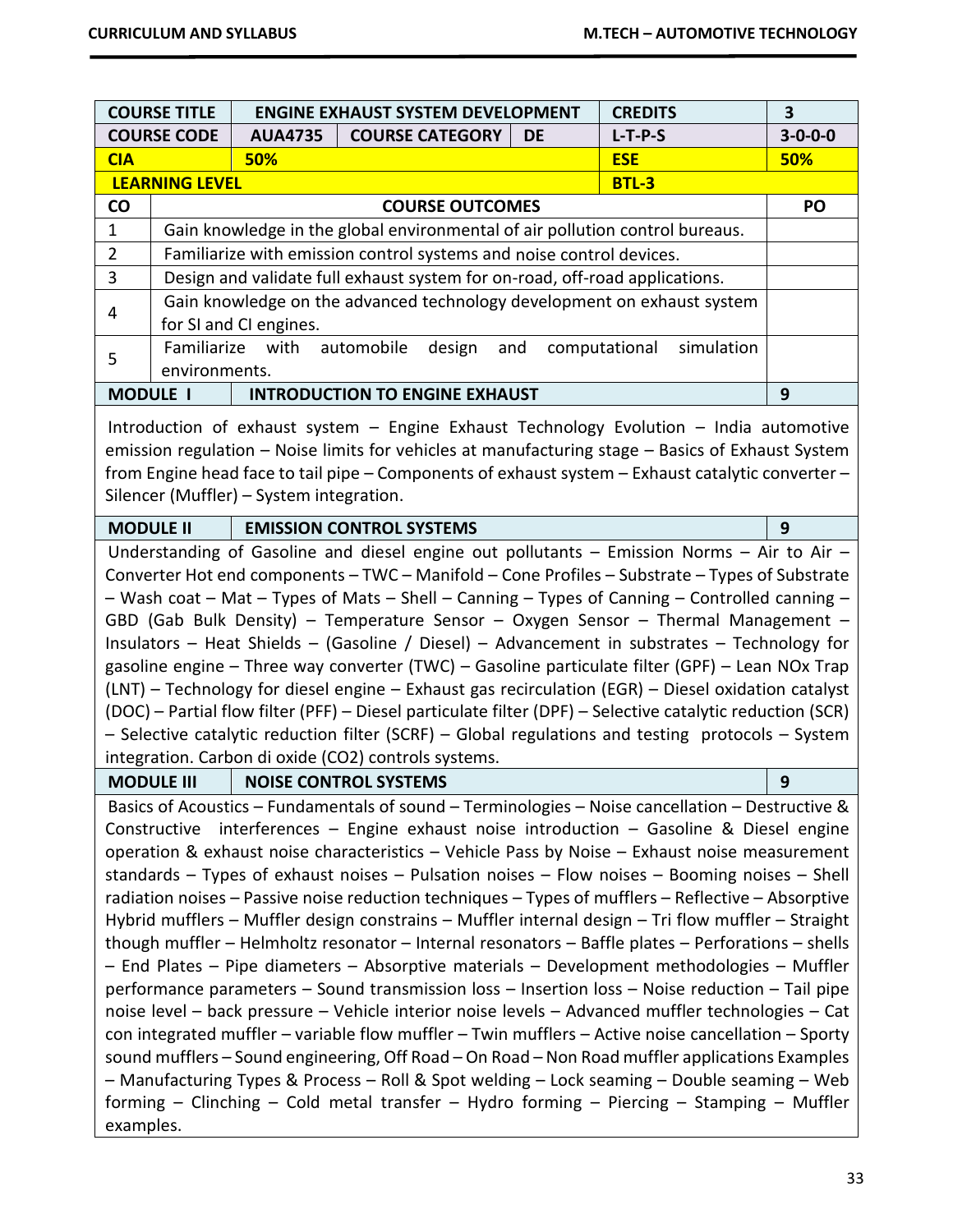|                | <b>MODULE IV</b>                                                                               | <b>COMPUTATIONAL ANALYSIS (CFD, FEA)</b>                                                              | 9 |  |  |  |  |  |
|----------------|------------------------------------------------------------------------------------------------|-------------------------------------------------------------------------------------------------------|---|--|--|--|--|--|
|                | CFD for vehicle exhaust system $-$ Governing equation of fluid flow and heat transfer $-$ Flow |                                                                                                       |   |  |  |  |  |  |
|                | Uniformity - Pressure loss through exhaust system - Flow Eccentricity - HEGO Index - Conjugate |                                                                                                       |   |  |  |  |  |  |
|                |                                                                                                | Heat Transfer Analysis - Introduction to finite element analysis. Present, Past, Future FEA -         |   |  |  |  |  |  |
|                |                                                                                                | Introduction to Pre-processing ID, 2D, 3D Elements - Meshing, Processing Techniques - Statics of      |   |  |  |  |  |  |
|                |                                                                                                | strength of materials – Types of Analysis – Modal Analysis – Linear Static Analysis – Introduction to |   |  |  |  |  |  |
|                |                                                                                                | Non-linear Analysis – Dynamic Analysis – Thermal Analysis – RLDA & Fatigue Analysis – Post            |   |  |  |  |  |  |
|                |                                                                                                | processing techniques of different Analysis - Process Flows and Targets - Case Study 1-2-3.           |   |  |  |  |  |  |
|                | <b>MODULE V</b>                                                                                | <b>TESTING AND VALIDATION</b>                                                                         | 9 |  |  |  |  |  |
|                |                                                                                                | Vehicle noise measurement – Operational vibration analysis – Experimental modal analysis – Air        |   |  |  |  |  |  |
|                |                                                                                                | leak test Thermal Shock Tests - Thermal fatigue test - Back pressure measurement test - Hot end       |   |  |  |  |  |  |
|                |                                                                                                | system: Hot Vibration Test - Cold vibration test - Flow noise measurement - Shell deformation test    |   |  |  |  |  |  |
|                |                                                                                                | - Cold end: Biaxial fatigue test - Uni-axial fatigue test - Salt spray test - Condensate Water Noise  |   |  |  |  |  |  |
|                |                                                                                                | Test - Transmission loss measurement - Shell stiffness measurement - Glass wool endurance test        |   |  |  |  |  |  |
|                |                                                                                                | - Resonance frequency measurement - Shell radiation noise measurement - Tail pipe noise               |   |  |  |  |  |  |
|                |                                                                                                | measurement - Water drainage ability test.                                                            |   |  |  |  |  |  |
|                | <b>TEXT BOOKS</b>                                                                              |                                                                                                       |   |  |  |  |  |  |
| 1              |                                                                                                | Engine Emissions: Pollutant Formation and Advances in Control Technology, Alpha science               |   |  |  |  |  |  |
|                | publisher, 2015                                                                                |                                                                                                       |   |  |  |  |  |  |
| $\overline{2}$ |                                                                                                | Noise & Vibration Control Engineering (Principles and applications) Istvan L. Ver and Leo L.          |   |  |  |  |  |  |
|                | <b>REFERENCE BOOKS</b>                                                                         |                                                                                                       |   |  |  |  |  |  |
| 1              |                                                                                                | M.L. Munjal, Acoustics of Ducts and Mufflers with Applications to Exhaust and Ventilation             |   |  |  |  |  |  |
|                |                                                                                                | System Design,-2ndEdition, Wiley - Inter Science.                                                     |   |  |  |  |  |  |

| <b>COURSE TITLE</b> |                                  | <b>COMPUTATIONAL FLUID DYNAMICS</b> |                                                                                              | <b>CREDITS</b> | 3          |                 |
|---------------------|----------------------------------|-------------------------------------|----------------------------------------------------------------------------------------------|----------------|------------|-----------------|
|                     | <b>COURSE CODE</b>               | <b>AUA4736</b>                      | <b>COURSE CATEGORY</b>                                                                       | DE             | $L-T-P-S$  | $3 - 0 - 0 - 0$ |
| <b>CIA</b>          |                                  | 50%                                 |                                                                                              |                | <b>ESE</b> | 50%             |
|                     | <b>LEARNING LEVEL</b>            |                                     |                                                                                              |                | $BTL-4$    |                 |
| <b>CO</b>           |                                  | <b>PO</b>                           |                                                                                              |                |            |                 |
| 1.                  |                                  |                                     | The students should be able to Familiarize on the numerical modeling,                        |                |            |                 |
|                     |                                  |                                     | governing equations of fluid flow and heat transfer                                          |                |            |                 |
| 2.                  |                                  |                                     | The students should be able know the importance of grid generation.                          |                |            |                 |
| 3.                  |                                  |                                     | The students should be able to understand the conduction, convection and                     |                |            |                 |
|                     | diffusion concepts.              |                                     |                                                                                              |                |            |                 |
| 4.                  |                                  |                                     | The students will be able to understand the importance of turbulence                         |                |            |                 |
|                     | modeling methods                 |                                     |                                                                                              |                |            |                 |
|                     |                                  |                                     | <b>MODULE 1 - GOVERNING EQUATIONS AND BOUNDARY CONDITIONS</b>                                |                | (9)        |                 |
|                     |                                  |                                     | Basics of computational fluid dynamics - Governing equations of fluid dynamics - Continuity, |                |            |                 |
|                     |                                  |                                     | Momentum and Energy equations - Physical boundary conditions - Time-averaged equations for   |                |            |                 |
|                     |                                  |                                     | Turbulent flow Turbulence - Kinetic - Energy Equations                                       |                |            |                 |
|                     |                                  |                                     | <b>MODULE 2 - GRID GENERATION AND TYPES OF GRID</b>                                          |                | (9)        |                 |
|                     |                                  |                                     | Grid- Types of grid- Unstructured mesh- polyhedral mesh- tetrahedral mesh, Structured Mesh-  |                |            |                 |
|                     |                                  |                                     | prismatic mesh, Grid Independence study, Advantages of Grid generation                       |                |            |                 |
|                     | <b>MODULE 3- HEAT CONDUCTION</b> |                                     |                                                                                              |                | (9)        |                 |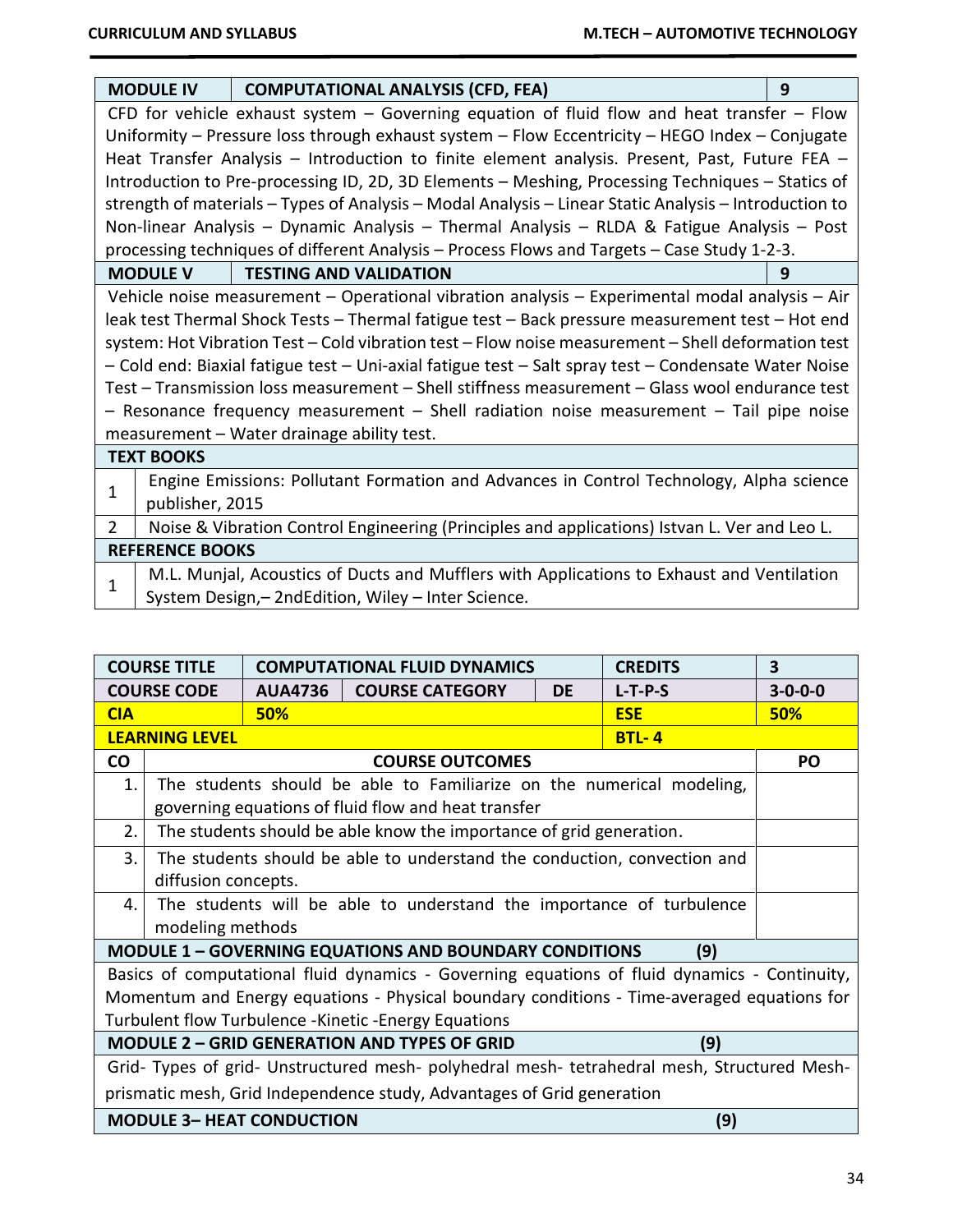|    | Finite difference and finite volume formulation of steady/transient one-dimensional conduction  |  |  |  |  |  |  |
|----|-------------------------------------------------------------------------------------------------|--|--|--|--|--|--|
|    | equation, Source term linearization, Incorporating boundary conditions, Finite volume           |  |  |  |  |  |  |
|    | formulations for two and three dimensional conduction problems                                  |  |  |  |  |  |  |
|    | <b>MODULE 4- CONVECTION AND DIFFUSION</b><br>(9)                                                |  |  |  |  |  |  |
|    | Finite volume formulation of steady one-dimensional convection and Diffusion problems, Central, |  |  |  |  |  |  |
|    | upwind, hybrid and power-law schemes - Discretization equations for two dimensional convection  |  |  |  |  |  |  |
|    | and diffusion.                                                                                  |  |  |  |  |  |  |
|    | <b>MODULE 5- TURBULENCE MODELLING</b><br>(9)                                                    |  |  |  |  |  |  |
|    | Reynold's averaged Navier-Stokes equations and closure problem- Prandtl's mixing length theory  |  |  |  |  |  |  |
|    | and eddy viscosity-Turbulence models- k-epsilon and k-omega-One equation model-two equation     |  |  |  |  |  |  |
|    | model-LES, DNS                                                                                  |  |  |  |  |  |  |
|    | <b>TEXT BOOKS</b>                                                                               |  |  |  |  |  |  |
| 1. | Versteeg, H.K, and Malalasekera, W., An Introduction to Computational Fluid Dynamics: The       |  |  |  |  |  |  |
|    | Finite Volume Method, Longman, 2008                                                             |  |  |  |  |  |  |
| 2. | Ghoshdastidar, P.S., Computer Simulation of flow and heat transfer, Tata McGraw Hill            |  |  |  |  |  |  |
|    | Publishing Company Ltd., 2010                                                                   |  |  |  |  |  |  |
|    | <b>REFERENCE BOOKS</b>                                                                          |  |  |  |  |  |  |
| 1. | Patankar, S.V., Numerical Heat Transfer and Fluid Flow, McGraw-Hill, 2015. Ane - Books          |  |  |  |  |  |  |
|    | Indian Edition.2015.                                                                            |  |  |  |  |  |  |
| 2. | Muralidhar, K and Sundarajan .T., Computational Fluid Flow and Heat Transfer, Narosa            |  |  |  |  |  |  |
|    | Publishing House, New Delhi, 2nd Edition 2008.                                                  |  |  |  |  |  |  |
| 3. | Bose, T.K., Numerical Fluid Dynamics, Narosa publishing House, 2016.                            |  |  |  |  |  |  |
| 4. | Muralidhar, K and Biswas Advanced Engineering Fluid Mechanics, Narosa Publishing House,         |  |  |  |  |  |  |
|    | New Delhi, 2nd Edition, 2016.                                                                   |  |  |  |  |  |  |
| 5. | Anderson, J.D., Computational fluid dynamics - the basics with applications, 2015.              |  |  |  |  |  |  |
|    |                                                                                                 |  |  |  |  |  |  |

|                | <b>AUTOMOTIVE AIR CONDITIONING</b><br><b>COURSE TITLE</b>                                        |                | <b>CREDITS</b>                                                                                      | 3         |            |                 |  |
|----------------|--------------------------------------------------------------------------------------------------|----------------|-----------------------------------------------------------------------------------------------------|-----------|------------|-----------------|--|
|                | <b>COURSE CODE</b>                                                                               | <b>AUA4737</b> | <b>COURSE CATEGORY</b>                                                                              | <b>DE</b> | $L-T-P-S$  | $3 - 0 - 0 - 0$ |  |
| <b>CIA</b>     |                                                                                                  | <b>50%</b>     |                                                                                                     |           | <b>ESE</b> | <b>50%</b>      |  |
|                | <b>LEARNING LEVEL</b><br><b>BTL-3</b>                                                            |                |                                                                                                     |           |            |                 |  |
| CO             |                                                                                                  |                | <b>COURSE OUTCOMES</b>                                                                              |           |            |                 |  |
| 1              |                                                                                                  |                | To broaden the understanding of air conditioning systems and its components                         |           |            |                 |  |
| $\overline{2}$ |                                                                                                  |                | To introduce air conditioner heating systems and protection of engine                               |           |            |                 |  |
| 3              | To broaden the understanding of refrigerants and its handling                                    |                |                                                                                                     |           |            |                 |  |
| 4              |                                                                                                  |                | To introduce air routing and temperature control                                                    |           |            |                 |  |
| 5              |                                                                                                  |                | To underline the importance of maintenance and service of air conditioning                          |           |            |                 |  |
|                | systems.                                                                                         |                |                                                                                                     |           |            |                 |  |
|                | <b>MODULE I</b>                                                                                  |                | AIR CONDITIONING FUNDAMENTALS                                                                       |           |            | (9L)            |  |
|                |                                                                                                  |                | Basic air conditioning system - Location of air conditioning components in a car - Schematic layout |           |            |                 |  |
|                |                                                                                                  |                | of a refrigeration system - Transport refrigeration - Compressor Components - Condenser and high    |           |            |                 |  |
|                | pressure Service ports. Thermostatic expansion valve - Expansion valve calibration - Controlling |                |                                                                                                     |           |            |                 |  |
|                |                                                                                                  |                | Evaporator Temperature - Evaporator pressure regulator - Evaporator temperature regulator.          |           |            |                 |  |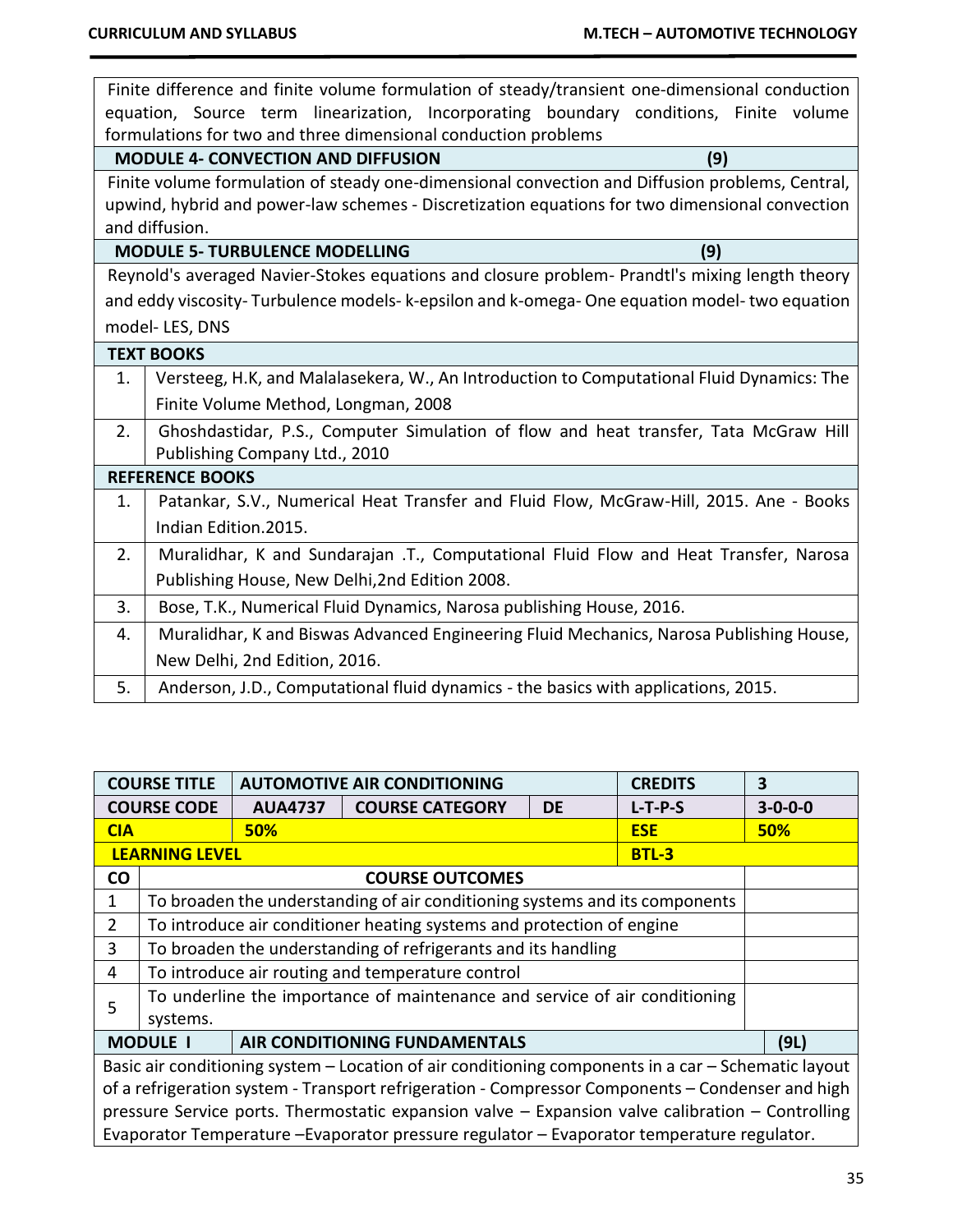| <b>MODULE II</b>                                                                            |                                                                                                | AIR CONDITIONER – HEATING SYSTEMS                                                                       | (9L) |  |  |  |  |
|---------------------------------------------------------------------------------------------|------------------------------------------------------------------------------------------------|---------------------------------------------------------------------------------------------------------|------|--|--|--|--|
| Automotive heaters – Manually controlled, automatic air controlled air conditioner – Heater |                                                                                                |                                                                                                         |      |  |  |  |  |
|                                                                                             | Systems - Ford automatic controlled air conditioner and heater systems - Automatic temperature |                                                                                                         |      |  |  |  |  |
|                                                                                             |                                                                                                | control – Air conditioning protection – Engine protection.                                              |      |  |  |  |  |
|                                                                                             | <b>MODULE III</b><br><b>REFRIGERANT</b>                                                        |                                                                                                         |      |  |  |  |  |
|                                                                                             |                                                                                                | Containers - Handling refrigerants - Tapping into the refrigerant container - Refrigeration system      |      |  |  |  |  |
|                                                                                             |                                                                                                | diagnosis -Diagnostic procedure - Ambient conditions affective system pressures.                        |      |  |  |  |  |
|                                                                                             | <b>MODULE IV</b>                                                                               | AIR ROUTING AND TEMPERATURE CONTROL                                                                     | (9L) |  |  |  |  |
|                                                                                             |                                                                                                | Objectives – Evaporator care air flow – Through – the Dash Recirculating Unit – Automatic               |      |  |  |  |  |
|                                                                                             |                                                                                                | temperature control $-$ Duct system $-$ Controlling flow $-$ Vacuum reserve $-$ Testing the air control |      |  |  |  |  |
|                                                                                             | and handling systems.                                                                          |                                                                                                         |      |  |  |  |  |
|                                                                                             | <b>MODULE V</b>                                                                                | <b>AIR CONDITIONING SERVICE</b>                                                                         | (9L) |  |  |  |  |
|                                                                                             |                                                                                                | Air conditioner maintenance and Service $-$ Servicing heater systems removing and replacing             |      |  |  |  |  |
|                                                                                             |                                                                                                | components - Trouble shooting of air conditioning systems - Compressor Service.                         |      |  |  |  |  |
|                                                                                             | <b>TEXT BOOKS</b>                                                                              |                                                                                                         |      |  |  |  |  |
| 1                                                                                           |                                                                                                | William.H.Crouse, Donald.L.Anglin, Automotive Air Conditioning, McGraw Hill, 1990.                      |      |  |  |  |  |
| $\overline{2}$                                                                              |                                                                                                | Tom Birch, Automotive Heating and Air conditioning, Prentice Hall, 2003.                                |      |  |  |  |  |
|                                                                                             | <b>REFERENCE BOOKS</b>                                                                         |                                                                                                         |      |  |  |  |  |
| 1                                                                                           |                                                                                                | Mitchel Information Services, Inc., Mitchell Automatic Heating and Air Conditioning Systems,            |      |  |  |  |  |
|                                                                                             |                                                                                                | Prentice - Hall, Inc., 1989.                                                                            |      |  |  |  |  |
| $\overline{2}$                                                                              |                                                                                                | Paul Weisler, Automotive Air Conditioning, Reston Publishing Co., Inc., 1990.                           |      |  |  |  |  |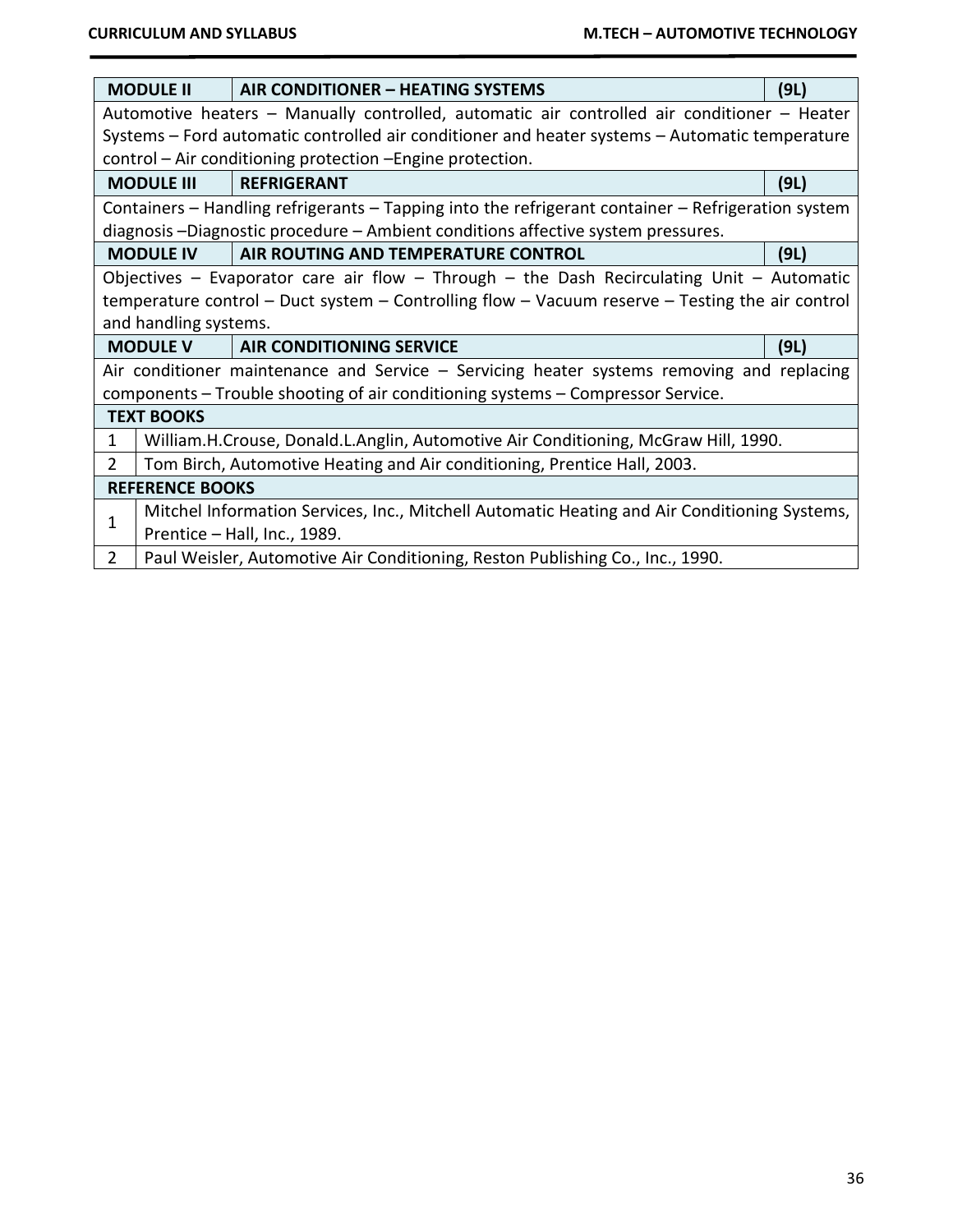|                | <b>COURSE TITLE</b>                                                                                                 |                                     | <b>RUBBER TECHNOLOGY FOR AUTOMOBILES</b>                                                                                                                                                                                      |           | <b>CREDITS</b> | $\overline{\mathbf{3}}$ |  |
|----------------|---------------------------------------------------------------------------------------------------------------------|-------------------------------------|-------------------------------------------------------------------------------------------------------------------------------------------------------------------------------------------------------------------------------|-----------|----------------|-------------------------|--|
|                | <b>COURSE CODE</b>                                                                                                  | <b>AUA4738</b>                      | <b>COURSE CATEGORY</b>                                                                                                                                                                                                        | <b>DE</b> | $L-T-P-S$      | $3 - 0 - 0 - 0$         |  |
| <b>CIA</b>     |                                                                                                                     | 50%                                 |                                                                                                                                                                                                                               |           | <b>ESE</b>     | 50%                     |  |
|                | <b>LEARNING LEVEL</b><br><b>BTL-3</b>                                                                               |                                     |                                                                                                                                                                                                                               |           |                |                         |  |
| CO             | <b>COURSE OUTCOMES</b>                                                                                              |                                     |                                                                                                                                                                                                                               |           |                |                         |  |
| $\mathbf{1}$   | To Select the rubber component according to the suitable design criteria.                                           |                                     |                                                                                                                                                                                                                               |           |                |                         |  |
| $\overline{2}$ | To Grouping of materials according to property of the selection                                                     |                                     |                                                                                                                                                                                                                               |           |                |                         |  |
| 3              | To Calculate complete design of the rubber components for the vibration<br>isolation                                |                                     |                                                                                                                                                                                                                               |           |                |                         |  |
| 4              |                                                                                                                     |                                     | To Use the components to various sealing areas                                                                                                                                                                                |           |                |                         |  |
| 5              |                                                                                                                     |                                     | To Deeper knowledge in manufacturing of rubber components                                                                                                                                                                     |           |                |                         |  |
|                | <b>MODULE I</b>                                                                                                     | <b>INTRODUCTION</b>                 |                                                                                                                                                                                                                               |           |                | (9L)                    |  |
|                |                                                                                                                     |                                     | Identification of plastics / rubber components in automobiles - function - selection criteria.                                                                                                                                |           |                |                         |  |
|                | <b>MODULE II</b>                                                                                                    |                                     | STRUCTURE-PROPERTY RELATIONSHIP OF RUBBER                                                                                                                                                                                     |           |                | (9L)                    |  |
|                | applications.                                                                                                       |                                     | Resilience, creep, hysteresis and damping, stability, set and stress relaxation, behavior in dynamic                                                                                                                          |           |                |                         |  |
|                | <b>MODULE III</b>                                                                                                   |                                     | <b>VIBRATION AND RUBBER SPRING</b>                                                                                                                                                                                            |           |                | (9L)                    |  |
|                |                                                                                                                     |                                     | Principle of vibration isolation - rubber mounts - spring design - comparison with metallic springs - shape factor<br>and its effect - forced and free vibrations with damping - typical mounts, compounding and manufacture. |           |                |                         |  |
|                | <b>MODULE IV</b>                                                                                                    |                                     | FLUID SEALINGS AND FLEXIBLE COUPLINGS AND HOSES                                                                                                                                                                               |           |                | (9L)                    |  |
| ability.       |                                                                                                                     |                                     | Seals for static and dynamic applications - effect of heat / oil ageing - frictional behavior - fundamental of seal                                                                                                           |           |                |                         |  |
|                | <b>MODULE V</b>                                                                                                     |                                     | <b>COMPOUNDING AND MANUFACTURE</b>                                                                                                                                                                                            |           |                | (9L)                    |  |
|                |                                                                                                                     | hoses, materials and manufacture    | Types of couplings - specification and selection - torque vs deflection relationships - brake fluid / hydraulic                                                                                                               |           |                |                         |  |
|                | <b>TEXT BOOKS</b>                                                                                                   |                                     |                                                                                                                                                                                                                               |           |                |                         |  |
| $\mathbf{1}$   | Freakley, P.K., and Payne, A.R., Theory and Practice of Engineering with Rubber, Applied Science<br>Publishers Ltd. |                                     |                                                                                                                                                                                                                               |           |                |                         |  |
| $\overline{2}$ |                                                                                                                     |                                     |                                                                                                                                                                                                                               |           |                |                         |  |
|                | <b>REFERENCE BOOKS</b>                                                                                              |                                     |                                                                                                                                                                                                                               |           |                |                         |  |
| $\mathbf{1}$   |                                                                                                                     | Hobel, E.F., Rubber Springs Design. |                                                                                                                                                                                                                               |           |                |                         |  |
| $\overline{2}$ |                                                                                                                     |                                     | Blow, C.M. and Hepburn, C., Rubber Technology and Manufacture.                                                                                                                                                                |           |                |                         |  |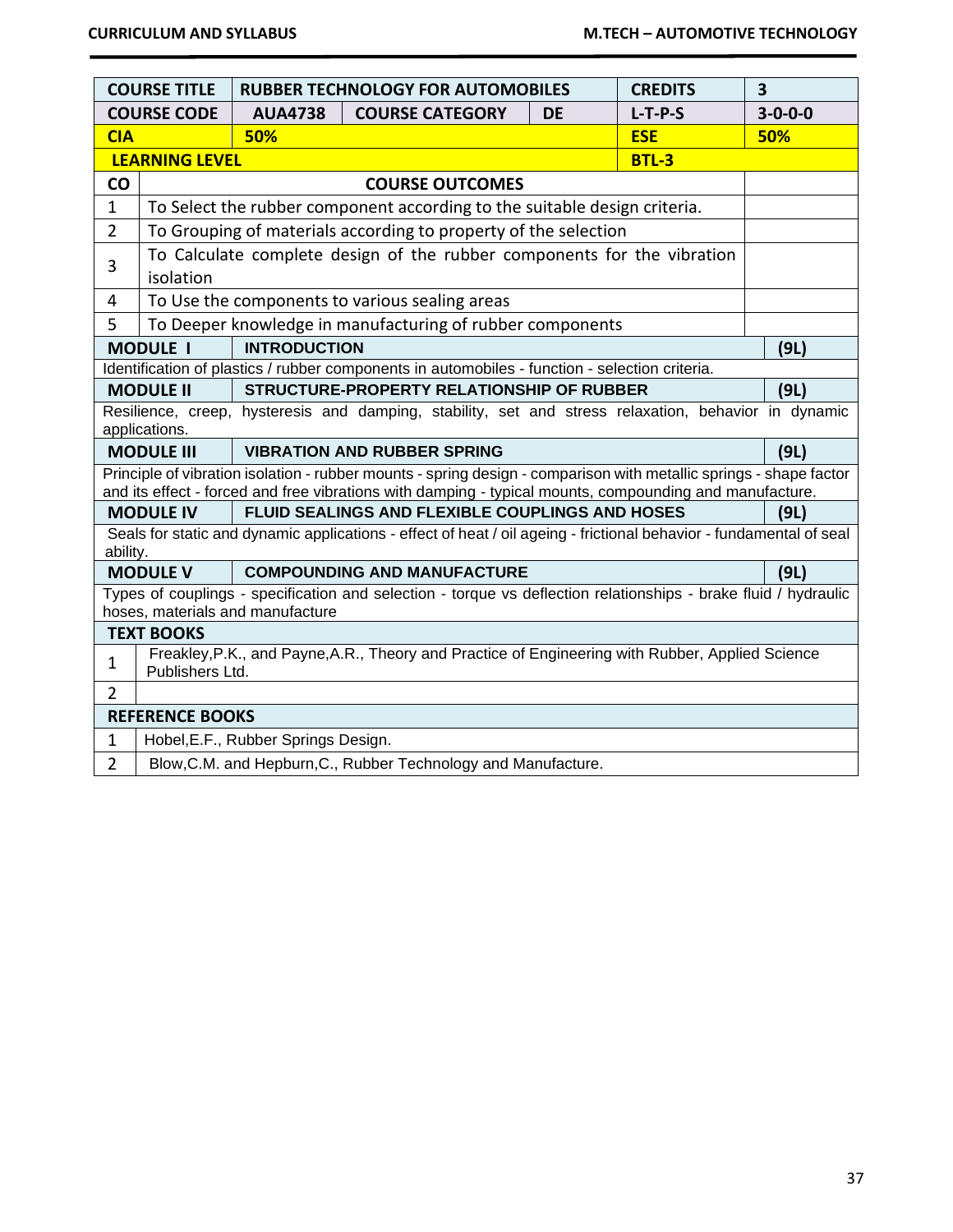# **COURSES FOR ELECTIVES IV**

| <b>COURSE TITLE</b> |                                                                                                                                                                                                                                                                                                                                                                                                                                                                                                                                                                                                                                                                                                                                                                                                                                                                                                                                                                                                                                                                                                                                                                                                                                                                                                                                                                                                                                                                                                                               |                                             | <b>AUTOMOTIVE AERODYNAMICS</b>                                                                 |           | <b>CREDITS</b> | 3               |
|---------------------|-------------------------------------------------------------------------------------------------------------------------------------------------------------------------------------------------------------------------------------------------------------------------------------------------------------------------------------------------------------------------------------------------------------------------------------------------------------------------------------------------------------------------------------------------------------------------------------------------------------------------------------------------------------------------------------------------------------------------------------------------------------------------------------------------------------------------------------------------------------------------------------------------------------------------------------------------------------------------------------------------------------------------------------------------------------------------------------------------------------------------------------------------------------------------------------------------------------------------------------------------------------------------------------------------------------------------------------------------------------------------------------------------------------------------------------------------------------------------------------------------------------------------------|---------------------------------------------|------------------------------------------------------------------------------------------------|-----------|----------------|-----------------|
|                     | <b>COURSE CODE</b>                                                                                                                                                                                                                                                                                                                                                                                                                                                                                                                                                                                                                                                                                                                                                                                                                                                                                                                                                                                                                                                                                                                                                                                                                                                                                                                                                                                                                                                                                                            | <b>AUA4739</b>                              | <b>COURSE CATEGORY</b>                                                                         | <b>DE</b> | $L-T-P-S$      | $3 - 0 - 0 - 0$ |
| <b>CIA</b>          |                                                                                                                                                                                                                                                                                                                                                                                                                                                                                                                                                                                                                                                                                                                                                                                                                                                                                                                                                                                                                                                                                                                                                                                                                                                                                                                                                                                                                                                                                                                               | 50%                                         |                                                                                                |           | <b>ESE</b>     | 50%             |
|                     | <b>LEARNING LEVEL</b>                                                                                                                                                                                                                                                                                                                                                                                                                                                                                                                                                                                                                                                                                                                                                                                                                                                                                                                                                                                                                                                                                                                                                                                                                                                                                                                                                                                                                                                                                                         |                                             |                                                                                                |           | <b>BTL-3</b>   |                 |
| <b>CO</b>           |                                                                                                                                                                                                                                                                                                                                                                                                                                                                                                                                                                                                                                                                                                                                                                                                                                                                                                                                                                                                                                                                                                                                                                                                                                                                                                                                                                                                                                                                                                                               |                                             | <b>COURSE OUTCOMES</b>                                                                         |           |                | PO              |
| 1                   |                                                                                                                                                                                                                                                                                                                                                                                                                                                                                                                                                                                                                                                                                                                                                                                                                                                                                                                                                                                                                                                                                                                                                                                                                                                                                                                                                                                                                                                                                                                               |                                             | To understand Fundamentals of Aerodynamics                                                     |           |                |                 |
| $\overline{2}$      |                                                                                                                                                                                                                                                                                                                                                                                                                                                                                                                                                                                                                                                                                                                                                                                                                                                                                                                                                                                                                                                                                                                                                                                                                                                                                                                                                                                                                                                                                                                               |                                             | To familiarize the Stability, Safety and Comfort of ground vehicles                            |           |                |                 |
| 3                   |                                                                                                                                                                                                                                                                                                                                                                                                                                                                                                                                                                                                                                                                                                                                                                                                                                                                                                                                                                                                                                                                                                                                                                                                                                                                                                                                                                                                                                                                                                                               |                                             | To understand measurement techniques in Wind Tunnels                                           |           |                |                 |
| 4                   |                                                                                                                                                                                                                                                                                                                                                                                                                                                                                                                                                                                                                                                                                                                                                                                                                                                                                                                                                                                                                                                                                                                                                                                                                                                                                                                                                                                                                                                                                                                               |                                             | To familiarize the computational fluid dynamics                                                |           |                |                 |
| 5                   |                                                                                                                                                                                                                                                                                                                                                                                                                                                                                                                                                                                                                                                                                                                                                                                                                                                                                                                                                                                                                                                                                                                                                                                                                                                                                                                                                                                                                                                                                                                               |                                             | To design and develop the simulation methods of ground vehicles                                |           |                |                 |
| <b>MODULE I</b>     |                                                                                                                                                                                                                                                                                                                                                                                                                                                                                                                                                                                                                                                                                                                                                                                                                                                                                                                                                                                                                                                                                                                                                                                                                                                                                                                                                                                                                                                                                                                               |                                             | <b>FUNDAMENTALS OF AERODYNAMICS</b>                                                            |           |                | 9               |
|                     | Scope – Concept of bluff body, Generic shapes, Relevance of these shapes to ground vehicles,<br>Pressure drag & Viscous drag. - Flow phenomena related to vehicles - External and Internal flow<br>problems - Performance of cars and light vans - Resistance to vehicle motion - Flow field around<br>car – Aerodynamic development of cars – Optimization of car bodies for low drag.<br><b>STABILITY, SAFETY AND COMFORT</b><br>9<br><b>MODULE II</b><br>The origin of forces and moments $-$ effects $-$ vehicle dynamics under side wind $-$ Force and<br>Moment coefficients - Safety limit Design stage measures, Modifications of other details & their<br>effect, Important factors affecting Aerodynamics - Rear slant, Engine cooling air drag, Crosswinds,<br>Underside flows, Wheel Rotation - dirt accumulation on vehicle - wind noise - Air flow around<br>individual components - High performance vehicles - Very log drag cars - Design alternatives -<br>High efficiency radiator arrangement - Development and simulation methods.<br><b>WIND TUNNELS AND TEST TECHNIQUES</b><br>9<br><b>MODULE III</b><br>Principles of wind technology - Limitations of simulation - Simulation based optimization of<br>geometries, Drag reduction Technologies - Surface shaping Scale models - Existing automobile<br>wind tunnels Wind Tunnel Experiments - Measurement of Pressure Coefficient, Measurement of<br>Drag Force . Wind Tunnel limitations & Corrections - Boundary Layer Control, Pressure Gradient, |                                             |                                                                                                |           |                |                 |
|                     |                                                                                                                                                                                                                                                                                                                                                                                                                                                                                                                                                                                                                                                                                                                                                                                                                                                                                                                                                                                                                                                                                                                                                                                                                                                                                                                                                                                                                                                                                                                               |                                             | Wind Tunnel Blockages. - Climatic tunnels - Measuring equipment and transducers. Pressure      |           |                |                 |
|                     | Wind noise measurements.                                                                                                                                                                                                                                                                                                                                                                                                                                                                                                                                                                                                                                                                                                                                                                                                                                                                                                                                                                                                                                                                                                                                                                                                                                                                                                                                                                                                                                                                                                      |                                             | measurement - velocity measurements - Flow visualization techniques - Road testing methods -   |           |                |                 |
|                     |                                                                                                                                                                                                                                                                                                                                                                                                                                                                                                                                                                                                                                                                                                                                                                                                                                                                                                                                                                                                                                                                                                                                                                                                                                                                                                                                                                                                                                                                                                                               |                                             |                                                                                                |           |                |                 |
|                     | <b>MODULE IV</b><br><b>APPLICATION OF CFD</b><br>9<br>Methods to solve Navier-Stokes equation - Forces acting in a fluid element - Compressibility<br>effects in a flow field – Inviscid flow – Governing equations – Irrotational flow field and<br>consequences - Potential flows - Boundary layer methods Important requirements of CFD solver<br>- Geometric / Dynamic similarity, Robust Flow solver / Numerical scheme, Convergence level,<br>Transition prediction, Turbulence models. - Numerical modelling of fluid flow around vehicle body                                                                                                                                                                                                                                                                                                                                                                                                                                                                                                                                                                                                                                                                                                                                                                                                                                                                                                                                                                         |                                             |                                                                                                |           |                |                 |
|                     | <b>MODULE V</b>                                                                                                                                                                                                                                                                                                                                                                                                                                                                                                                                                                                                                                                                                                                                                                                                                                                                                                                                                                                                                                                                                                                                                                                                                                                                                                                                                                                                                                                                                                               | <b>AERODYNAMIC DESIGN</b>                   |                                                                                                |           |                | 9               |
|                     |                                                                                                                                                                                                                                                                                                                                                                                                                                                                                                                                                                                                                                                                                                                                                                                                                                                                                                                                                                                                                                                                                                                                                                                                                                                                                                                                                                                                                                                                                                                               | Mass addition, Energizing the external flow | Development and simulation methods -cars, buses, trucks. Surface Motion, Surface permeability, |           |                |                 |
|                     | <b>TEXT BOOKS</b>                                                                                                                                                                                                                                                                                                                                                                                                                                                                                                                                                                                                                                                                                                                                                                                                                                                                                                                                                                                                                                                                                                                                                                                                                                                                                                                                                                                                                                                                                                             |                                             |                                                                                                |           |                |                 |
| 1                   |                                                                                                                                                                                                                                                                                                                                                                                                                                                                                                                                                                                                                                                                                                                                                                                                                                                                                                                                                                                                                                                                                                                                                                                                                                                                                                                                                                                                                                                                                                                               |                                             | W.H. Hucho, 'Aerodynamics of Road Vehicles', Butterworth and Co., 2014.                        |           |                |                 |
| $\overline{2}$      |                                                                                                                                                                                                                                                                                                                                                                                                                                                                                                                                                                                                                                                                                                                                                                                                                                                                                                                                                                                                                                                                                                                                                                                                                                                                                                                                                                                                                                                                                                                               |                                             | A. Pope, "Wind Tunnel Testing", 2nd Edition, John Wiley & Sons New York, 2015                  |           |                |                 |
|                     | <b>REFERENCE BOOKS</b>                                                                                                                                                                                                                                                                                                                                                                                                                                                                                                                                                                                                                                                                                                                                                                                                                                                                                                                                                                                                                                                                                                                                                                                                                                                                                                                                                                                                                                                                                                        |                                             |                                                                                                |           |                |                 |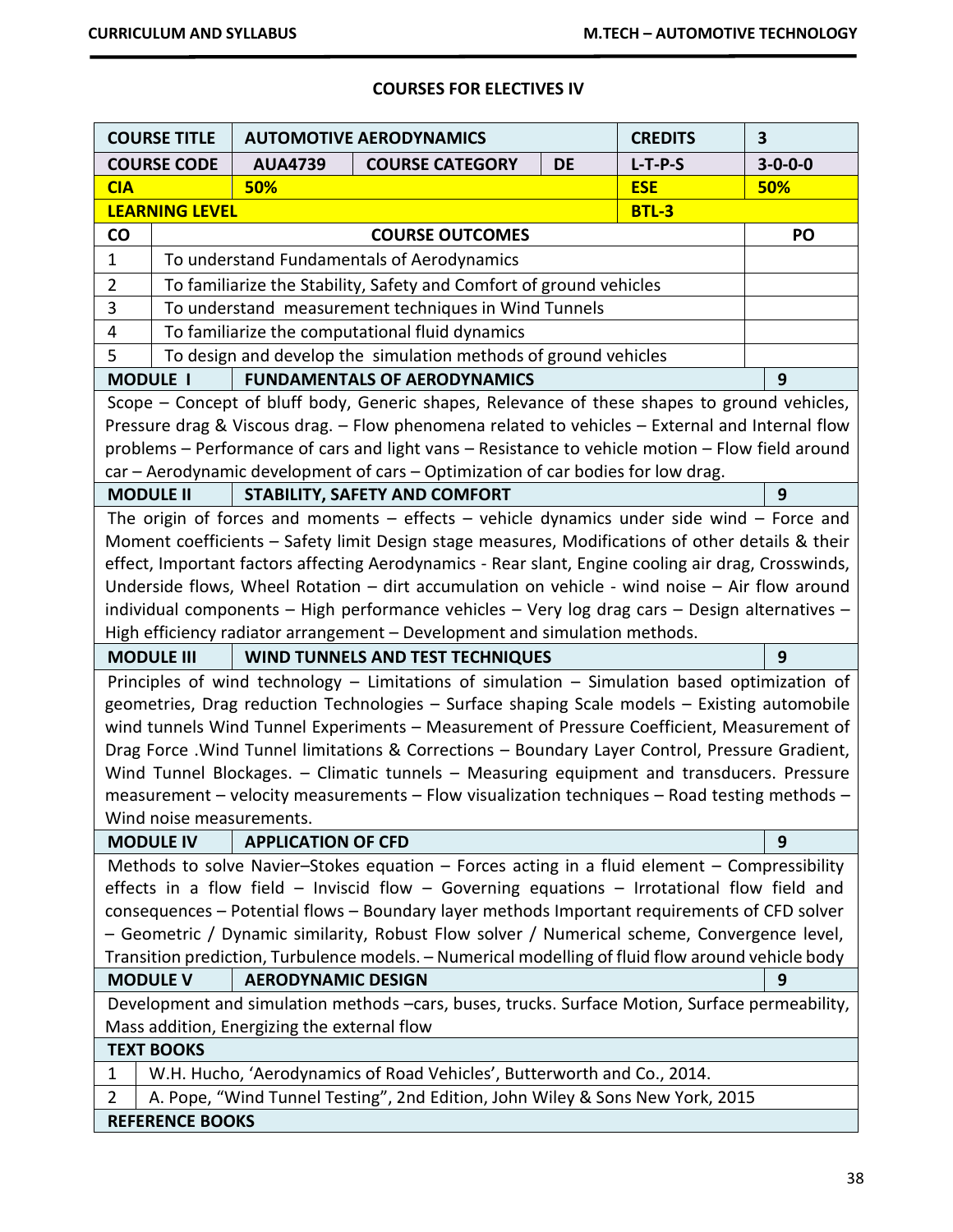- 1 E.L.Houghton & P.L.Carpenter, "Aerodynamics for Engineering students", Butterworth Heinman(2013)
- 2 | Milliken and Milliken, "Race Car Vehicle Dynamics", 2015

| $3 - 0 - 0 - 0$                                                                                      |  |  |  |  |  |
|------------------------------------------------------------------------------------------------------|--|--|--|--|--|
| <b>50 %</b>                                                                                          |  |  |  |  |  |
|                                                                                                      |  |  |  |  |  |
| PO                                                                                                   |  |  |  |  |  |
|                                                                                                      |  |  |  |  |  |
| The students should be able to gain knowledge on the details of methanol                             |  |  |  |  |  |
|                                                                                                      |  |  |  |  |  |
|                                                                                                      |  |  |  |  |  |
|                                                                                                      |  |  |  |  |  |
|                                                                                                      |  |  |  |  |  |
|                                                                                                      |  |  |  |  |  |
|                                                                                                      |  |  |  |  |  |
|                                                                                                      |  |  |  |  |  |
| Need for alternate fuel- Evolution- Availability and properties of alternate fuels, general use of   |  |  |  |  |  |
| alcohols, LPG, Hydrogen, Ammonia, CNG and LNG, Vegetable oils, water and biogas, Merits and          |  |  |  |  |  |
| demerits of various alternate fuels. Government norms and Subsidiary. Introduction to alternate      |  |  |  |  |  |
|                                                                                                      |  |  |  |  |  |
|                                                                                                      |  |  |  |  |  |
| Availability -Source- Types of Alcohols- Properties as engine fuel - Octane Number- Self Ignition    |  |  |  |  |  |
| Temperature-Calorific Value. Fuel and Engine Modification. Blending with diesel and gasoline-Dual    |  |  |  |  |  |
| Fuel Operation- Energy share Calculation. Performance in SI engine- Combustion characteristics in    |  |  |  |  |  |
| CI engines- Emission characteristics. Problems of using alcohols in diesel engine. DME, DEE          |  |  |  |  |  |
|                                                                                                      |  |  |  |  |  |
|                                                                                                      |  |  |  |  |  |
| Availability of CNG, properties, Difficulties of using gaseous fuel in IC engines - Modification     |  |  |  |  |  |
| required using in engines, Performance and emission characteristics of CNG using LPG in SI & CI      |  |  |  |  |  |
| engines, Performance and emission of LPG. Hydrogen; Storage and handling, properties - flame         |  |  |  |  |  |
| speed- flammability. Performance emission and Combustion behavior of hydrogen in CI engine -         |  |  |  |  |  |
|                                                                                                      |  |  |  |  |  |
|                                                                                                      |  |  |  |  |  |
| Design of engine, optimum selection of operating variables for control of emissions, Crankcase and   |  |  |  |  |  |
| evaporative emission control, Thermal and catalytic reactors, Elements of catalytic reactors,        |  |  |  |  |  |
| catalysts and substrates, Cold start HC control. EGR, Lean de-NOx catalysts, water injection, NOx    |  |  |  |  |  |
| traps and SCR. Diesel particulate filters (DPF), DPF regeneration, and Secondary air injection. Fuel |  |  |  |  |  |
|                                                                                                      |  |  |  |  |  |
| Need of E-Vehicle. Layout of an electric vehicle, Advantage and limitations, Specifications, System  |  |  |  |  |  |
| components, Electronic control system, High energy and power density batteries, battery design -     |  |  |  |  |  |
| Charging Station - Cost analysis. Hybrid vehicle - type- advantages and limitations. Fuel cell       |  |  |  |  |  |
|                                                                                                      |  |  |  |  |  |
|                                                                                                      |  |  |  |  |  |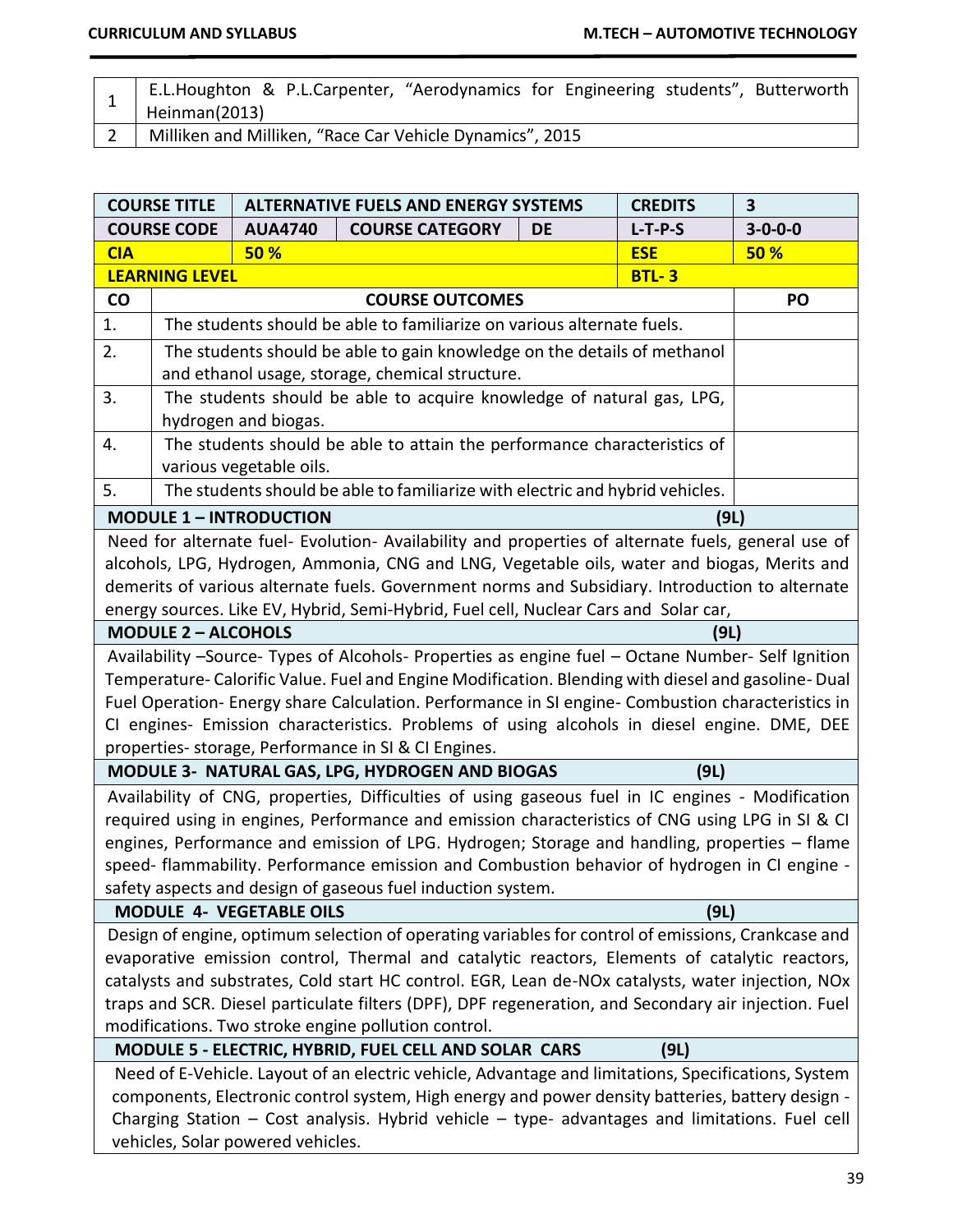|    | <b>TEXT BOOKS</b>                                                                        |  |  |  |  |
|----|------------------------------------------------------------------------------------------|--|--|--|--|
| 1. | Richard.L.Bechfold - Alternative Fuels Guide Book - SAE International Warrendale - 2007. |  |  |  |  |
| 2. | Ganesan, V- "Internal Combustion Engines" - Tata McGraw-Hill Co. - 2013.                 |  |  |  |  |
|    | <b>REFERENCE BOOKS</b>                                                                   |  |  |  |  |
| 1. | Maheswar Dayal - "Energy today & tomorrow" - I & B Horishr India - 2012.                 |  |  |  |  |
| 2. | Nagpal - "Power Plant Engineering" - Khanna Publishers - 2011.                           |  |  |  |  |

| <b>COURSE TITLE</b> |                                                                                   |                                   | <b>OFF- HIGHWAY MOBILITY</b>                                                                          |    | <b>CREDITS</b> | 3               |
|---------------------|-----------------------------------------------------------------------------------|-----------------------------------|-------------------------------------------------------------------------------------------------------|----|----------------|-----------------|
| <b>COURSE CODE</b>  |                                                                                   | <b>AUA4741</b>                    | <b>COURSE CATEGORY</b>                                                                                | DE | $L-T-P-S$      | $3 - 0 - 0 - 0$ |
| <b>CIA</b>          |                                                                                   | 50%                               |                                                                                                       |    | <b>ESE</b>     | 50%             |
|                     | <b>LEARNING LEVEL</b><br><b>BTL-3</b>                                             |                                   |                                                                                                       |    |                |                 |
| $\mathsf{co}\,$     |                                                                                   |                                   | <b>COURSE OUTCOMES</b>                                                                                |    |                | PO              |
|                     | The students should be able to Familiarize with the construction and working<br>1 |                                   |                                                                                                       |    |                |                 |
|                     |                                                                                   | of various Earth moving equipment |                                                                                                       |    |                |                 |
| $\overline{2}$      |                                                                                   |                                   | The students should be able to Acquire the knowledge on construction and                              |    |                |                 |
|                     |                                                                                   |                                   | working of various constructional equipment                                                           |    |                |                 |
| 3                   |                                                                                   |                                   | The students should be able to Gain knowledge on the construction and                                 |    |                |                 |
|                     |                                                                                   | working of Farm equipment         |                                                                                                       |    |                |                 |
| 4                   |                                                                                   |                                   | The students should be able to Familiarize with the working of Industrial                             |    |                |                 |
|                     | equipment                                                                         |                                   |                                                                                                       |    |                |                 |
| 5                   |                                                                                   |                                   | The students should be able to Develop the knowledge on working of Military                           |    |                |                 |
|                     | equipment                                                                         |                                   |                                                                                                       |    |                |                 |
|                     | <b>MODULE I</b>                                                                   |                                   | <b>EARTH MOVING AND MINING EQUIPMENT</b>                                                              |    |                | (9L)            |
|                     |                                                                                   |                                   | Construction layout, capacity and applications of earthmovers like dumpers, front-end loaders,        |    |                |                 |
|                     |                                                                                   |                                   | bulldozers, backhoe loaders etc. Selection criteria of prime mover for dumpers and front end          |    |                |                 |
|                     | Equipment.                                                                        |                                   | loaders based on vehicle performance characteristics. Rock drilling machines, Mineral handling        |    |                |                 |
|                     | <b>MODULE II</b>                                                                  |                                   | <b>CONSTRUCTIONAL AND ROAD EQUIPMENT</b>                                                              |    |                | (9L)            |
|                     |                                                                                   |                                   | Layout of Constructional and Road equipment: Tower cranes, hoist, excavators, motor graders, Soil     |    |                |                 |
|                     |                                                                                   |                                   | Compactors, Road paving machines, concrete ready mixers for construction of bridges and their         |    |                |                 |
|                     | working principles.                                                               |                                   |                                                                                                       |    |                |                 |
|                     | <b>MODULE III</b>                                                                 |                                   | <b>FARM AND FORESTRY EQUIPMENT</b>                                                                    |    |                | (9L)            |
|                     |                                                                                   |                                   | Classification of tractors - Main components of tractor. Working attachment of tractors - Auxiliary   |    |                |                 |
|                     |                                                                                   |                                   | equipment - Trailers and body tipping mechanism - plowing - paddy plantation machine, harvesting      |    |                |                 |
|                     |                                                                                   |                                   | machines, Tree cutting and log handling machines.                                                     |    |                |                 |
|                     |                                                                                   |                                   | Suggested Reading: Tractor hydraulic system                                                           |    |                |                 |
|                     | <b>MODULE IV</b><br><b>INDUSTRIAL EQUIPMENT</b><br>(9L)                           |                                   |                                                                                                       |    |                |                 |
|                     |                                                                                   |                                   | Constructional features, capacity and stability of Overhead cranes, Mobile cranes, jib cranes.        |    |                |                 |
|                     | Forklifts. Towing vehicles, Container Handing machines.                           |                                   |                                                                                                       |    |                |                 |
|                     | <b>MODULE V</b>                                                                   | <b>MILITARY VEHICLES</b>          |                                                                                                       |    |                | (9L)            |
|                     |                                                                                   |                                   | Special features and constructional details of tankers, gun carriers and Military transport vehicles, |    |                |                 |
|                     | 360° Surveillance platforms.                                                      |                                   |                                                                                                       |    |                |                 |
|                     | <b>TEXT BOOKS</b>                                                                 |                                   |                                                                                                       |    |                |                 |
| 1                   | Wong.J.T., " Theory of Ground vehicles ", John Wiley & Sons, New York, 2007       |                                   |                                                                                                       |    |                |                 |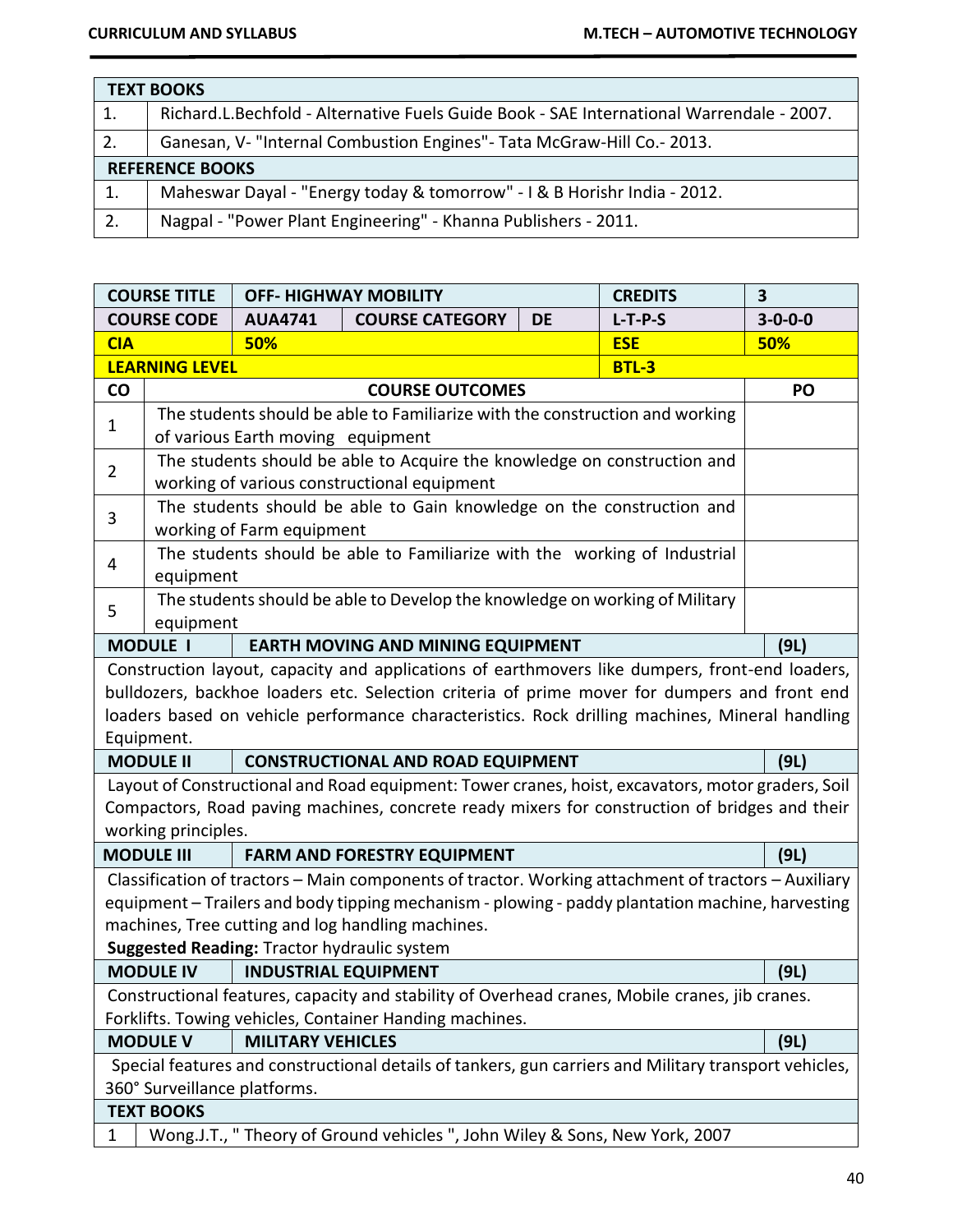|    | Robert L. Peurifoy, William B. Ledbrtter, Clifford J. Schexnayder -Construction planning,<br>Equipment and Methods - McGrawHill, Fifth Edition, 2012 |  |  |  |  |  |
|----|------------------------------------------------------------------------------------------------------------------------------------------------------|--|--|--|--|--|
|    | <b>REFERENCE BOOKS</b>                                                                                                                               |  |  |  |  |  |
|    | John Schaufelberger, Construction Equipment Management, 2013                                                                                         |  |  |  |  |  |
|    | Abrosimov. K. Bran and Katayer.K., " Road making Machinery, MIR Publishers, 2011                                                                     |  |  |  |  |  |
| -3 | Rodichev and G.Rodicheva, Tractor and Automobiles, MIR Publishers, 2008                                                                              |  |  |  |  |  |

| <b>COURSE TITLE</b>                                                                                                                                                                          |                                                                                                  | <b>ELECTRONIC</b>                    | <b>CONTROL</b><br><b>UNIT</b><br>DEVELOPMENT IN AUTOMOTIVE SYSTEMS                                   | (ECU)     | <b>CREDITS</b> | $\overline{\mathbf{3}}$ |
|----------------------------------------------------------------------------------------------------------------------------------------------------------------------------------------------|--------------------------------------------------------------------------------------------------|--------------------------------------|------------------------------------------------------------------------------------------------------|-----------|----------------|-------------------------|
| <b>COURSE CODE</b>                                                                                                                                                                           |                                                                                                  | <b>AUA4742</b>                       | <b>COURSE CATEGORY</b>                                                                               | <b>DE</b> | $L-T-P-S$      | $3 - 0 - 0 - 0$         |
| <b>CIA</b>                                                                                                                                                                                   |                                                                                                  | 50%                                  |                                                                                                      |           | <b>ESE</b>     | <b>50%</b>              |
|                                                                                                                                                                                              | <b>LEARNING LEVEL</b>                                                                            |                                      |                                                                                                      |           | <b>BTL-3</b>   |                         |
| <b>CO</b>                                                                                                                                                                                    |                                                                                                  |                                      | <b>COURSE OUTCOMES</b>                                                                               |           |                | PO                      |
| 1.                                                                                                                                                                                           |                                                                                                  |                                      | The students should be able to Familiarize on concepts of ECU design for                             |           |                |                         |
|                                                                                                                                                                                              |                                                                                                  | automotive applications.             |                                                                                                      |           |                |                         |
| 2.                                                                                                                                                                                           |                                                                                                  |                                      | The students should be able to Gain knowledge on software modules and                                |           |                |                         |
|                                                                                                                                                                                              |                                                                                                  | hardware modules for ECU design      |                                                                                                      |           |                |                         |
| 3.                                                                                                                                                                                           |                                                                                                  |                                      | The students should be able to Acquire the knowledge to solve complex                                |           |                |                         |
|                                                                                                                                                                                              |                                                                                                  |                                      | problems in Model based system design & hardware in-the-loop simulation                              |           |                |                         |
| 4.                                                                                                                                                                                           |                                                                                                  |                                      | The students should be able to Attain the knowledge on the process of                                |           |                |                         |
|                                                                                                                                                                                              |                                                                                                  |                                      | Verification and Validation of HIL test results with real world result                               |           |                |                         |
|                                                                                                                                                                                              |                                                                                                  | Hardware in-the-Loop testing.        |                                                                                                      |           |                |                         |
|                                                                                                                                                                                              |                                                                                                  | <b>MODULE 1 - ECU DESIGN CONCEPT</b> |                                                                                                      |           | (9L)           |                         |
|                                                                                                                                                                                              |                                                                                                  |                                      | The concepts of ECU design for automotive applications- Need for ECUs- advances in ECUs for          |           |                |                         |
|                                                                                                                                                                                              |                                                                                                  |                                      | automotive- design complexities of ECUs-V-Model for Automotive ECU 's Architecture of an             |           |                |                         |
|                                                                                                                                                                                              |                                                                                                  |                                      | advanced microcontroller used in the design of automobile ECUs -analog and digital Interfaces-       |           |                |                         |
|                                                                                                                                                                                              |                                                                                                  |                                      | Controllers for ECUs: Understanding different ECUs in an automobile-challenges and design            |           |                |                         |
|                                                                                                                                                                                              |                                                                                                  |                                      | requirements of ECU design - selection of sensors and interfaces for ECU design.                     |           |                |                         |
|                                                                                                                                                                                              |                                                                                                  |                                      | <b>MODULE 2 - MATHEMATICAL MODELING AND VALIDATION</b>                                               |           | (9L)           |                         |
|                                                                                                                                                                                              |                                                                                                  |                                      | Top level blocks diagram development for ECUs- design of software modules and hardware               |           |                |                         |
|                                                                                                                                                                                              |                                                                                                  |                                      | modules for ECU design- mathematical modeling of automotive Applications-Designing-modelling         |           |                |                         |
|                                                                                                                                                                                              |                                                                                                  |                                      | and porting of software models on ECUs-development of test setup for ECU testing-System level        |           |                |                         |
|                                                                                                                                                                                              |                                                                                                  |                                      | testing: Experimental setup for ECU validation-system level optimization for cost- reliability check |           |                |                         |
|                                                                                                                                                                                              | automotive                                                                                       |                                      | and endurance check of ECUs- signal integrity check and EMI/EMC analysis- integration of ECUs into   |           |                |                         |
|                                                                                                                                                                                              |                                                                                                  |                                      | <b>MODULE 3- MODEL BASED SYSTEM DESIGN</b>                                                           |           |                |                         |
|                                                                                                                                                                                              |                                                                                                  |                                      |                                                                                                      |           | (9L)           |                         |
|                                                                                                                                                                                              |                                                                                                  |                                      | Introduction to Model based system design -hardware in-the-loop simulation- continuous and           |           |                |                         |
| discrete simulation basics-modeling basics. Connection between Hardware and Simulation-                                                                                                      |                                                                                                  |                                      |                                                                                                      |           |                |                         |
| Coupling concepts-simulator coupling and co-simulation, synchronization of co-simulations, basic                                                                                             |                                                                                                  |                                      |                                                                                                      |           |                |                         |
|                                                                                                                                                                                              | coupling principles- Event Discrete Simulation-Real Time Workshop-Introduction to basic Simulink |                                      |                                                                                                      |           |                |                         |
| blocks, xPC target, Real Time Workshop-State flow and Real Time Embedded coder.<br>MODULE - 4 MODEL BUILDING WITH SIMULINK                                                                   |                                                                                                  |                                      |                                                                                                      |           |                |                         |
|                                                                                                                                                                                              |                                                                                                  |                                      |                                                                                                      |           | (9L)           |                         |
| Model Building with Simulink: Controller programming using model based system design for an<br>automotive application using Simulink-Plant Modelling- Plant modelling using Simulink for the |                                                                                                  |                                      |                                                                                                      |           |                |                         |
|                                                                                                                                                                                              |                                                                                                  |                                      |                                                                                                      |           |                |                         |
| automotive application-PID controller design, analog output, targeting a processor for plant-                                                                                                |                                                                                                  |                                      |                                                                                                      |           |                |                         |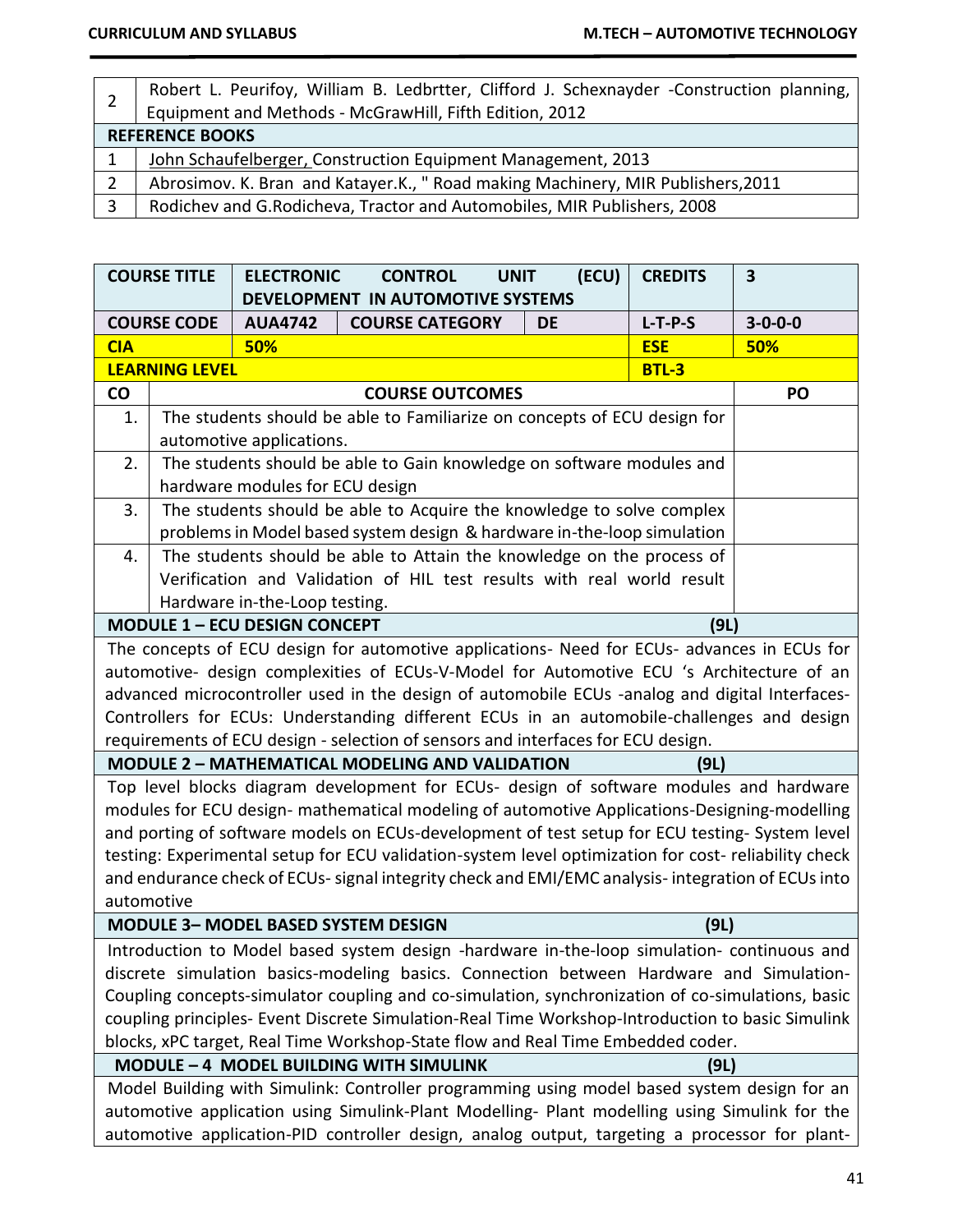Hardware Implementation-Design of ECU for automotive applications, interfacing of sensors and Actuators-System modelling and validation using test setup- Interfacing of software models with hardware design.

|    | <b>MODULE-5 HARDWARE IN LOOP SIMULATION</b><br>(9L)                                                |
|----|----------------------------------------------------------------------------------------------------|
|    | System programming and development of experimental setup for hardware in loop simulation.          |
|    | Hardware in-the-Loop-Testing of plant separately, testing of controller separately and testing of  |
|    | plant and controller in the loop-System Verification and Validation-Comparing the HIL test results |
|    | with real world result Hardware in-the-Loop testing- Experimental setup for HIL-HIL testing using  |
|    | dSPACE micro autobox, introduction to carmaker, building scenarios and vehicle analysis using      |
|    | carmaker-interfacing dSPACE with carmaker and case studies on micro autobox                        |
|    | <b>TEXT BOOKS</b>                                                                                  |
| 1. | Frank Vahid and Tony Givargis, Embedded System Design, 2012                                        |
| 2. | John Wiley & Sons Ronald K. Jurgen, A Unified Hardware/Software Introduction,                      |
|    | Automotive Electronics Handbook, McGraw-Hill, 2013                                                 |
| 3  | Hall, Douglas V, Microprocessors and Interfacing: Programming and Hardware, 2nd edition,           |
|    | Tata McGraw Hill, 2014                                                                             |

| Tata McGraw Hill, 2014                                                           |  |  |  |  |
|----------------------------------------------------------------------------------|--|--|--|--|
| <b>REFERENCE BOOKS</b>                                                           |  |  |  |  |
| 1. David E. Simon, An Embedded Software Primer, Pearson Education, 2015          |  |  |  |  |
| 2.   Ferguson, Colin R, Kirkpatrick, Allan T., Internal Combustion Engine - 2014 |  |  |  |  |

| <b>COURSE TITLE</b>                                             |                                                                                        | <b>APPLICATIONS</b>        | <b>SURFACE COATING TECHNIQUES AND</b>                                                         |           | <b>CREDITS</b> | $\overline{\mathbf{3}}$ |  |
|-----------------------------------------------------------------|----------------------------------------------------------------------------------------|----------------------------|-----------------------------------------------------------------------------------------------|-----------|----------------|-------------------------|--|
|                                                                 | <b>COURSE CODE</b>                                                                     | <b>AUA4743</b>             | <b>COURSE CATEGORY</b>                                                                        | <b>DE</b> | $L-T-P-S$      | $3 - 0 - 3 - 0$         |  |
| <b>CIA</b>                                                      |                                                                                        | 50%                        |                                                                                               |           | <b>ESE</b>     | 50%                     |  |
|                                                                 | <b>LEARNING LEVEL</b>                                                                  |                            |                                                                                               |           | <b>BTL-3</b>   |                         |  |
| <b>CO</b>                                                       |                                                                                        |                            | <b>COURSE OUTCOMES</b>                                                                        |           |                | PO                      |  |
| $\mathbf{1}$                                                    |                                                                                        |                            | Acquire the knowledge of surface engineering properties for different Coatings                |           |                |                         |  |
|                                                                 |                                                                                        |                            | based on the application requirement.                                                         |           |                |                         |  |
| $\overline{2}$                                                  |                                                                                        |                            | Acquire the knowledge about the importance of specific coatings & its                         |           |                |                         |  |
|                                                                 |                                                                                        |                            | applications on specific Engineering components.                                              |           |                |                         |  |
| 3                                                               |                                                                                        |                            | Understand the importance & role of surface modifications to achieve several                  |           |                |                         |  |
|                                                                 |                                                                                        | technological properties.  |                                                                                               |           |                |                         |  |
| 4                                                               | Acquire the knowledge of using Thermal spray coating                                   |                            |                                                                                               |           |                |                         |  |
| 5                                                               | Acquire knowledge of surface engineering properties for different Coatings             |                            |                                                                                               |           |                |                         |  |
|                                                                 | based on the application requirement.                                                  |                            |                                                                                               |           |                |                         |  |
|                                                                 | <b>MODULE I</b>                                                                        | <b>SURFACE ENGINEERING</b> |                                                                                               |           |                | (9 Hours)               |  |
|                                                                 |                                                                                        |                            | Introduction to surface engineering, Scope of surface engineering for different engineering   |           |                |                         |  |
|                                                                 |                                                                                        |                            | materials, Surface Preparation methods such as Chemical, Electrochemical, Mechanical: Sand    |           |                |                         |  |
|                                                                 |                                                                                        |                            | Blasting, Shot peening, Shot blasting, Hydro-blasting, Vapor Phase Degreasing etc., Coatings: |           |                |                         |  |
| Classification, Properties and applications of Various Coatings |                                                                                        |                            |                                                                                               |           |                |                         |  |
|                                                                 | <b>MODULE II</b><br><b>CHEMICAL AND METALLIC COATING</b><br>(9 Hours)                  |                            |                                                                                               |           |                |                         |  |
| <b>Chemical Conversion Coating</b>                              |                                                                                        |                            |                                                                                               |           |                |                         |  |
|                                                                 | Chromating, Phosphating, and Anodizing, Thermochemical processes: Methodology<br>used, |                            |                                                                                               |           |                |                         |  |
|                                                                 |                                                                                        |                            | mechanisms, Process parameters and applications.                                              |           |                |                         |  |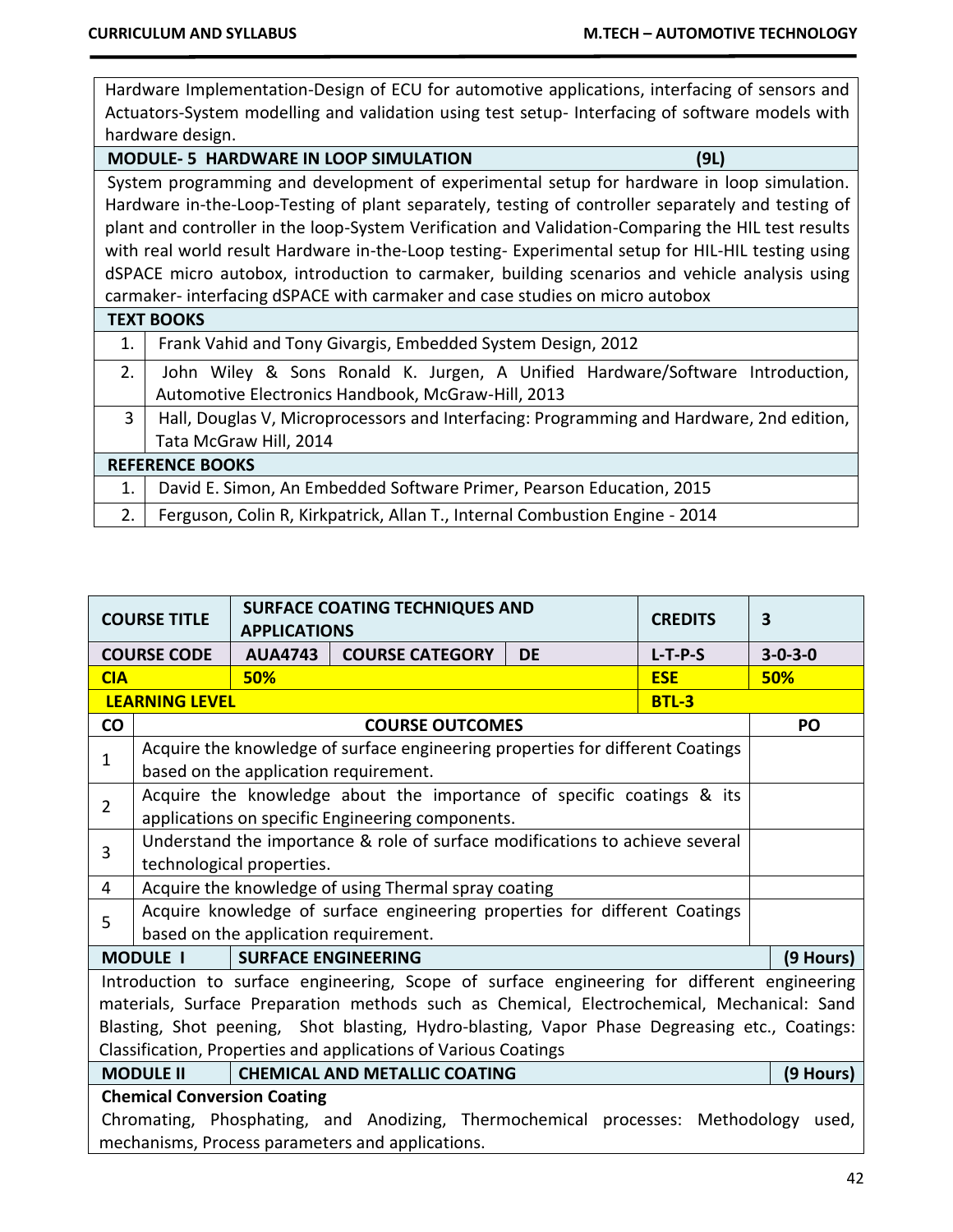$\overline{\phantom{a}}$ 

|                                                                                                | <b>Metallic coating</b>                                                                      |                                                                                                        |           |  |  |  |
|------------------------------------------------------------------------------------------------|----------------------------------------------------------------------------------------------|--------------------------------------------------------------------------------------------------------|-----------|--|--|--|
| Hot Dipping, Galvanizing, Electrolytic and Electro less plating: Methodology used, mechanisms, |                                                                                              |                                                                                                        |           |  |  |  |
|                                                                                                | Process parameters and applications.                                                         |                                                                                                        |           |  |  |  |
|                                                                                                | <b>VAPOUR AND DIFFUSION COATING</b><br><b>MODULE III</b><br>(9 Hours)                        |                                                                                                        |           |  |  |  |
|                                                                                                | <b>Coating from Vapour Phase</b>                                                             |                                                                                                        |           |  |  |  |
|                                                                                                |                                                                                              | PVD, and CVD: Various Methods used, mechanisms, Process parameters and applications.                   |           |  |  |  |
|                                                                                                | <b>Diffusion Coating</b>                                                                     |                                                                                                        |           |  |  |  |
|                                                                                                |                                                                                              | Carburizing, Carbonitriding, Siliconizing, Chromizing, Aluminizing, Boronizing, Boronitriding: Various |           |  |  |  |
|                                                                                                |                                                                                              | Methods used, mechanisms, Process parameters and applications.                                         |           |  |  |  |
|                                                                                                | <b>MODULE IV</b>                                                                             | <b>SURFACE MODIFICATION</b>                                                                            | (9 Hours) |  |  |  |
|                                                                                                |                                                                                              | Surface modification by use of directed energy beams, Plasma, Sputtering & Ion Implantation.           |           |  |  |  |
|                                                                                                |                                                                                              | Surface modification by Friction stir processing. Surface composites.                                  |           |  |  |  |
|                                                                                                | <b>MODULE V</b>                                                                              | <b>THERMAL SPRAY COATINGS</b>                                                                          | (9 Hours) |  |  |  |
|                                                                                                |                                                                                              | Processes, Types of spray guns, Comparison of typical thermal spray processes, Surface Preparation,    |           |  |  |  |
|                                                                                                |                                                                                              | Finishing Treatment, Coating Structures and Properties, Applications.                                  |           |  |  |  |
|                                                                                                | <b>TEXT BOOKS</b>                                                                            |                                                                                                        |           |  |  |  |
| $\mathbf{1}$                                                                                   |                                                                                              | Surface Engineering Hand Book, 12 <sup>th</sup> edition by Keith Austin, London: Kogan Page, 2018      |           |  |  |  |
| $\overline{2}$                                                                                 |                                                                                              | J.R. Davis., (2004), "Handbook of Thermal Spray Technology", ASM International. USA.                   |           |  |  |  |
|                                                                                                | <b>REFERENCE BOOKS</b>                                                                       |                                                                                                        |           |  |  |  |
| $\mathbf{1}$                                                                                   |                                                                                              | J. R. Davis-Surface Engineering for Corrosion and Wear Resistance.                                     |           |  |  |  |
| $\overline{2}$                                                                                 |                                                                                              | George J. Rudzki -Surface Finishing Systems. metal and non-metal finishing handbook-guide,             |           |  |  |  |
|                                                                                                |                                                                                              | Metals Park: ASM, 1983                                                                                 |           |  |  |  |
| 3                                                                                              |                                                                                              | James A. Murphy- Surface Preparation and Finishes for Metal, McGraw-Hill, New York 1971                |           |  |  |  |
|                                                                                                |                                                                                              | P. G. Sheasby and R. Pinner - Surface treatment and finishing of Aluminium and its alloy, Volume-      |           |  |  |  |
|                                                                                                | 4<br>2, 5th ed., ASM, Metals Park, 1987                                                      |                                                                                                        |           |  |  |  |
| 5                                                                                              | K. E. Thelning -Steel and its Heat Treatment Bofors Handbook, London: Butterworths, 1975     |                                                                                                        |           |  |  |  |
| 6                                                                                              | Friction Stir Welding and Processing, Rajiv Sharan Mishra, Partha Sarathi De, Nilesh Kumar,  |                                                                                                        |           |  |  |  |
|                                                                                                | Springer, ISBN: 978-3-319-07042-1 (Print)                                                    |                                                                                                        |           |  |  |  |
| $\overline{7}$                                                                                 | Friction Stir Welding and Processing, R.S. Mishra and M.W. Mahoney, ASM International, 2007, |                                                                                                        |           |  |  |  |
|                                                                                                |                                                                                              | ISBN: 978-0-87170-840-3                                                                                |           |  |  |  |
| 8                                                                                              |                                                                                              | Advances in Friction-Stir Welding and Processing, M-K Besharati-Givi and P. Asadi, Elesevier,          |           |  |  |  |
|                                                                                                |                                                                                              | ISBN: 978-0-85709-454-4                                                                                |           |  |  |  |

| <b>COURSE TITLE</b> |                                                                           |                | ROBOTICS AND INDUSTRIAL AUTOMATION               |           | <b>CREDITS</b> | 3               |
|---------------------|---------------------------------------------------------------------------|----------------|--------------------------------------------------|-----------|----------------|-----------------|
|                     | <b>COURSE CODE</b>                                                        | <b>AUA4744</b> | <b>COURSE CATEGORY</b>                           | <b>DE</b> | $L-T-P-S$      | $3 - 0 - 0 - 0$ |
| <b>CIA</b>          |                                                                           | <b>50%</b>     |                                                  |           | <b>ESE</b>     | 50%             |
|                     | <b>LEARNING LEVEL</b>                                                     |                |                                                  |           | $BTL-3$        |                 |
| CO                  | <b>COURSE OUTCOMES</b>                                                    |                |                                                  |           |                |                 |
|                     | To Select tools for required application                                  |                |                                                  |           |                |                 |
| $\overline{2}$      | To Configure robots with components and devices                           |                |                                                  |           |                |                 |
| 3                   | To Solve kinematics problems                                              |                |                                                  |           |                |                 |
| 4                   | To Able to make automation modules based on sensor in put                 |                |                                                  |           |                |                 |
| 5                   | To Able to design and fabricate small robots for material handling, spray |                |                                                  |           |                |                 |
|                     |                                                                           |                | painting, spot welding, assembly, inspection etc |           |                |                 |